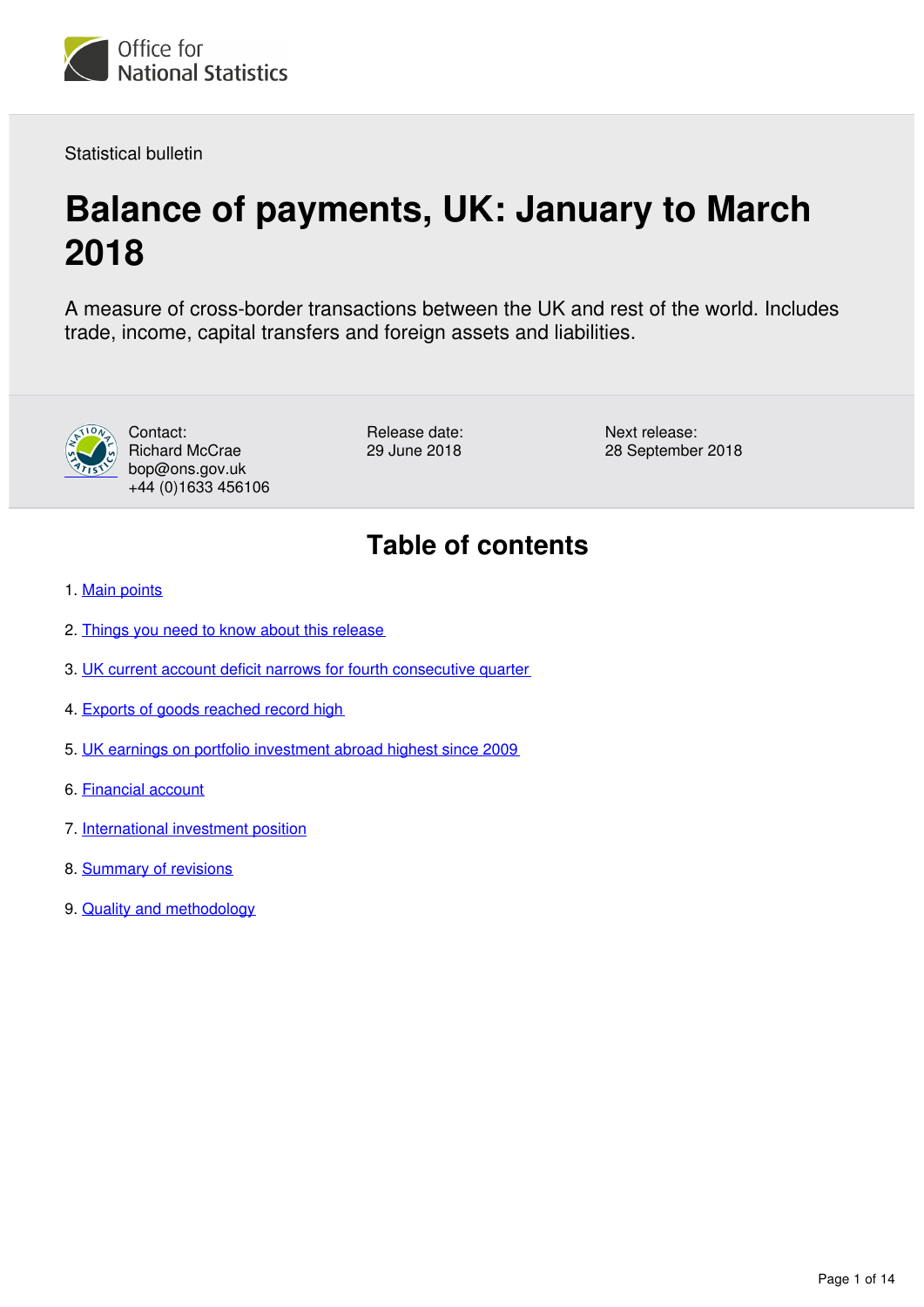# <span id="page-1-0"></span>**1 . Main points**

- The UK's current account deficit was £17.7 billion (3.4% of gross domestic product (GDP)) in Quarter 1 (Jan to Mar) 2018, a narrowing of £1.8 billion from a revised deficit of £19.5 billion (3.8% of GDP) in Quarter 4 (Oct to Dec) 2017.
- The UK's current account deficit narrowed primarily due to a narrowing of both the trade deficit and the primary income deficit, partially offset by a widening of the secondary income deficit in Quarter 1 (Jan to Mar) 2018.
- The total trade deficit narrowed to £3.8 billion in Quarter 1 2018, from £5.7 billion in Quarter 4 2017.
- The primary income deficit narrowed by £1.5 billion in Quarter 1 2018 to £8.1 billion from a revised deficit of £9.6 billion in Quarter 4 2017.
- The international investment position showed UK net liabilities of £262.3 billion at the end of Quarter 1 2018; a widening from net liabilities of £164.5 billion at the end of Quarter 4 2017, as a result of UK residents moving pout of foreign equities and revaluations.

# <span id="page-1-1"></span>**2 . Things you need to know about this release**

In accordance with the National Accounts Revisions Policy, the revision period for this release is open from Quarter 1 (Jan to Mar) 1997. There have been several changes and improvements implemented for this release as part of [UK Balance of Payments, The Pink Book: 2018](https://www.ons.gov.uk/releases/ukbalanceofpaymentsthepinkbook2018) to be published on 31 July 2018. We published at the beginning of June a [detailed assessment of changes to balance of payments annual estimates, 1997 to 2016,](https://www.ons.gov.uk/economy/nationalaccounts/uksectoraccounts/articles/nationalaccountsarticles/detailedassessmentofchangestobalanceofpaymentsannualestimates1997to2016) which explained the improvements being made and an indication of their individual impacts to the accounts.

The improvements highlighted in the article as having the largest impacts on the accounts were enhancements to trade in goods and services, including net spread earnings and the share ownership benchmarks also impact the accounts in 2017. However, the impact of these improvements is not identifiable from new data that have become available for 2017.

To supplement the balance of payments impact article we have also published an article [National Accounts: UK](https://www.ons.gov.uk/economy/nationalaccounts/uksectoraccounts/articles/nationalaccountsarticles/uktradedataimpactassessmentfromnewdevelopments1997to2016)  [trade data impact assessment from new developments, 1997 to 2016,](https://www.ons.gov.uk/economy/nationalaccounts/uksectoraccounts/articles/nationalaccountsarticles/uktradedataimpactassessmentfromnewdevelopments1997to2016) which provides more detailed analysis of the improvements to the trade account.

Revisions to the headline current account for the last three years can be seen in Section 8, Summary of revisions.

A [brief introduction to the UK Balance of Payments \(PDF, 92KB\)](http://www.ons.gov.uk/file?uri=/economy/nationalaccounts/balanceofpayments/methodologies/balanceofpayments/anintroductiontotheukbopbpm6tcm77279821.pdf) and [glossary \(PDF, 123KB\)](https://www.ons.gov.uk/file?uri=/economy/nationalaccounts/balanceofpayments/methodologies/balanceofpayments/azglossarytcm77279825.pdf) provides an overview of the concepts and coverage of the UK Balance of Payments using the Balance of Payments Manual sixth edition. Further information on the methods are available in the Balance of payments (BoP) Quality and [Methodology Information \(QMI\) report.](https://www.ons.gov.uk/economy/nationalaccounts/balanceofpayments/methodologies/balanceofpaymentsqmi)

Also available is an overview of how [movements in foreign exchange rates](https://www.ons.gov.uk/economy/nationalaccounts/balanceofpayments/bulletins/balanceofpayments/julytosept2016#movements-in-foreign-exchange-rates) can impact the balance of payments and international investment position.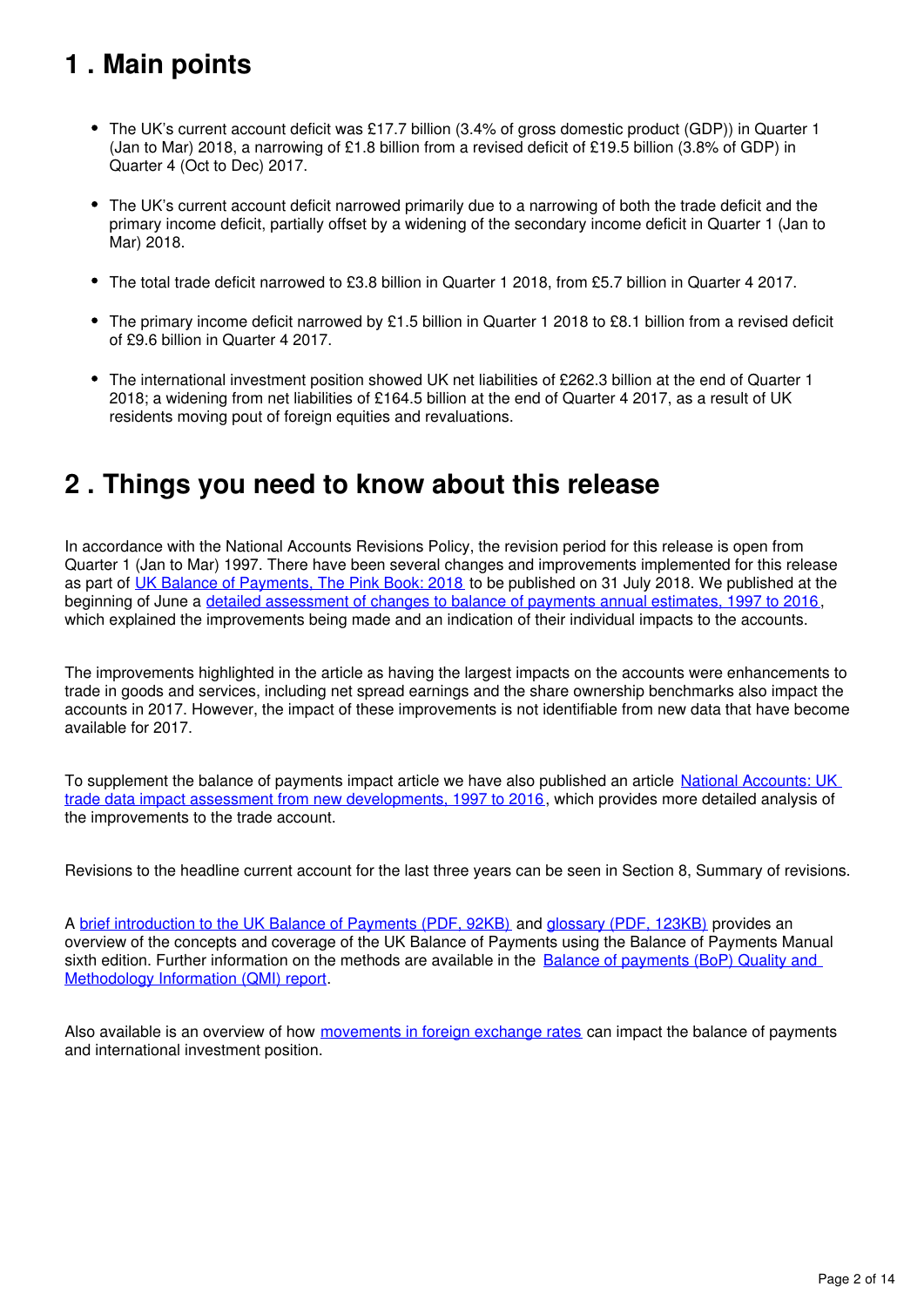# <span id="page-2-0"></span>**3 . UK current account deficit narrows for fourth consecutive quarter**

In Quarter 1 (Jan to Mar) 2018, the UK current account deficit was £17.7 billion and equates to 3.4% of gross domestic product (GDP) at current market prices. This was a narrowing from a revised deficit of £19.5 billion (3.8% of GDP) in Quarter 4 (Oct to Dec) 2017 (Figure 1).

## **Figure 1: UK balances as a percentage of gross domestic product**

## **Quarter 2 (Apr to June) 2015 to Quarter 1 (Jan to Mar) 2018**

# Figure 1: UK balances as a percentage of gross domestic product



Quarter 2 (Apr to June) 2015 to Quarter 1 (Jan to Mar) 2018

## **Source: Office for National Statistics**

## **Notes:**

1. Q1 refers to Quarter 1 (Jan to Mar), Q2 refers to Quarter 2 (Apr to June), Q3 refers to Quarter 3 (July to Sept) and Q4 refers to Quarter 4 (Oct to Dec).

The narrowing to the current account deficit was due to a reduction to the deficit on total trade, which narrowed £1.9 billion to £3.8 billion, along with the deficit on primary income account, which narrowed £1.5 billion to £8.1 billion. Partially offsetting these was a widening to the deficit on secondary income, which widened £1.6 billion to £5.8 billion in Quarter 1 2018.

## **Notes for: UK current account deficit narrows for fourth consecutive quarter**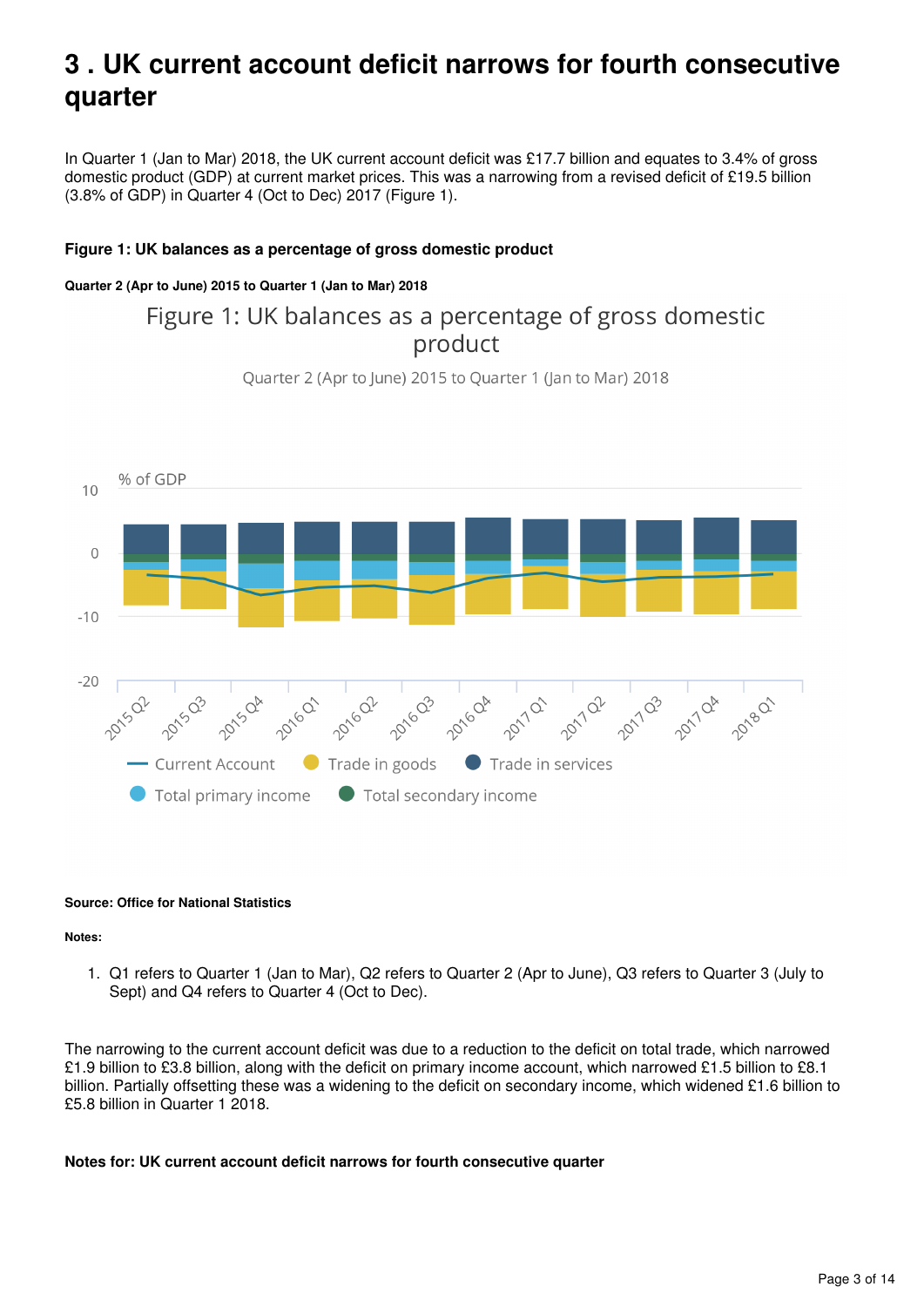1. Throughout this release Quarter 1 refers to January to March, Quarter 2 refers to April to June, Quarter 3 refers to July to September, and Quarter 4 refers to October to December.

# <span id="page-3-0"></span>**4 . Exports of goods reached record high**

The total trade deficit narrowed to £3.8 billion in Quarter 1 (Jan to Mar) 2018, from £5.7 billion in Quarter 4 (Oct to Dec) 2017. This was predominantly due to the narrowing of the deficit on trade in goods by £3.7 billion in Quarter 1 2018, which was partially offset by a narrowing of the surplus on trade in services, of £1.8 billion. (Figure 2).

## **Figure 2: UK trade in goods and services balances (seasonally adjusted)**

## **Quarter 2 (Apr to June) 2015 to Quarter 1 (Jan to Mar) 2018**

# Figure 2: UK trade in goods and services balances (seasonally adjusted)





## **Source: Office for National Statistics**

## **Notes:**

1. Q1 refers to Quarter 1 (Jan to Mar), Q2 refers to Quarter 2 (Apr to June), Q3 refers to Quarter 3 (July to Sept) and Q4 refers to Quarter 4 (Oct to Dec).

The trade in goods deficit in Quarter 1 2018 was £31.2 billion, compared with a deficit of £34.9 billion in Quarter 4 2017. The narrowing to the trade in goods deficit in Quarter 1 2018 was due to imports decreasing by £2.3 billion and exports increasing by £1.4 billion.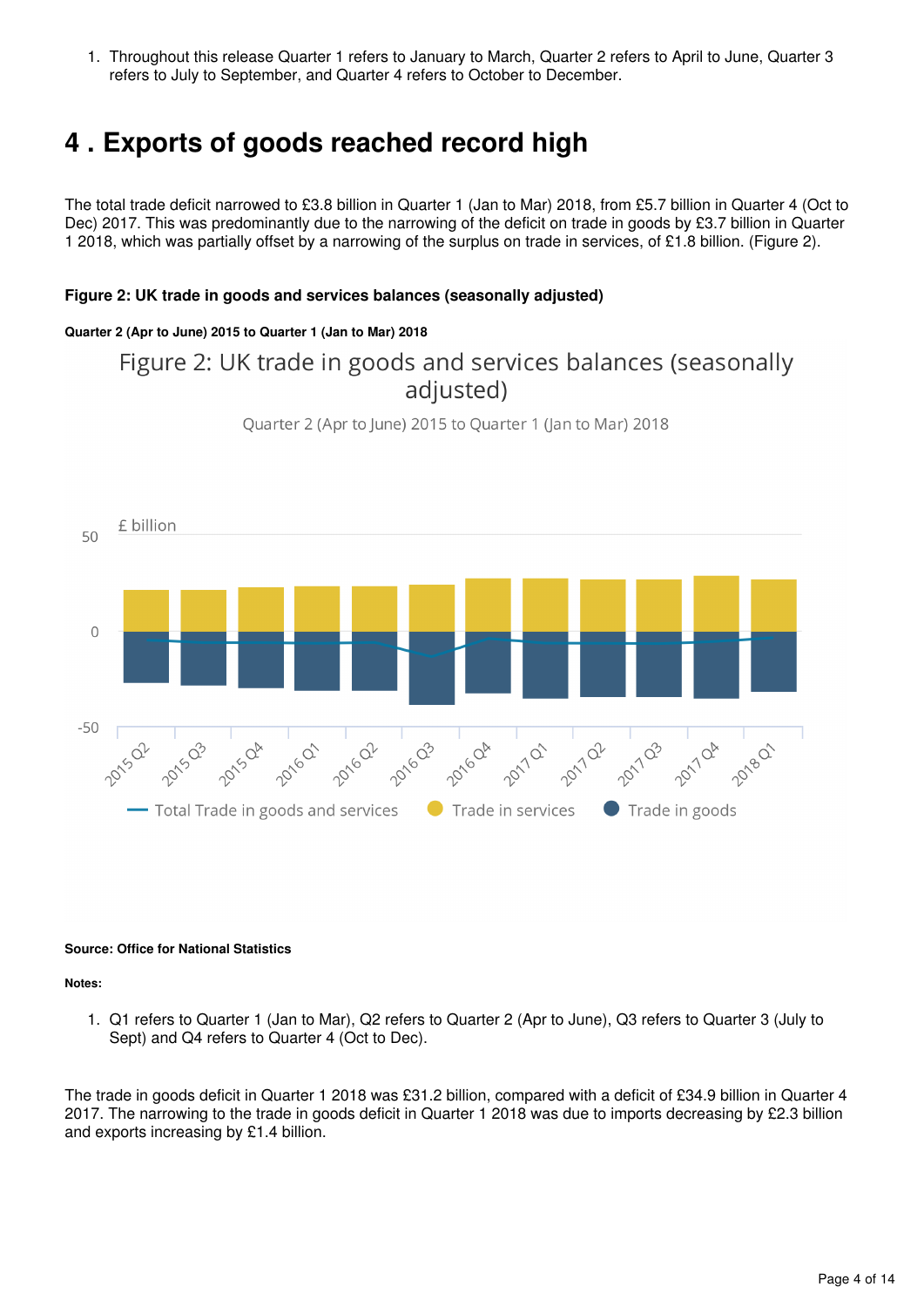Imports of goods fell £2.3 billion to £118.2 billion in Quarter 1 2018 due to a decrease to imports of finished manufactured goods, which fell £2.0 billion to £61.8 billion. The decrease to imports of finished manufactured goods was due to a fall in imports of machinery and transport equipment, which fell £2.0 billion on the quarter. Imports of semi-manufactured goods decreased by £0.4 billion to £27.7 billion and unspecified goods decreased by £0.2 billion to £1.0 billion.

Exports of goods increased by £1.4 billion to a record £87.0 billion in Quarter 1 2018. This followed a record annual figure for 2017 of £338.9 billion. The increase in exports of goods was due to exports of finished manufactured goods increasing by £0.8 billion to a record £47.6 billion, which has been a result of a rise in the exports of cars, along with exports of oil increasing by £0.4 billion to a recent record of £7.1 billion (partially due to an increase in the price of oil) and exports of unspecified goods increasing by £0.2 billion to £1.0 billion.

The trade in services surplus narrowed by £1.8 billion to £27.4 billion in Quarter 1 2018. This was due to exports decreasing by £1.4 billion and imports increasing by £0.4 billion.

Exports of services decreased to £69.4 billion due to exports of other business services decreasing by £0.9 billion, exports of telecommunications, computer and information services decreasing by £0.6 billion and intellectual property decreasing by £0.2 billion. These decreases were partially offset by small increases elsewhere.

Imports of services increased by £0.4 billion to a record £42.1 billion in Quarter 1 2018, due to imports of travel increasing by £0.3 billion, imports of financial services increasing by £0.2 billion and imports of transport services increasing by £0.2 billion. Annually, imports of services now stand at a record £165.5 billion for 2017, with imports of other business services being the main driver and seeing a year-on-year increase of £5.7 billion to a record £38.7 billion. This was due to increases reported through the International Trade in Services Survey.

## **Notes for: Exports of goods reached record high**

- 1. Throughout this release Quarter 1 refers to January to March, Quarter 2 refers to April to June, Quarter 3 refers to July to September, and Quarter 4 refers to October to December.
- 2. Users of the balance of payments and international investment position should be aware that the data in this release is all in current prices, over time price inflation will naturally lead to an increase in values.

# <span id="page-4-0"></span>**5 . UK earnings on portfolio investment abroad highest since 2009**

The primary income deficit narrowed by £1.5 billion in Quarter 1 (Jan to Mar) 2018 to £8.1 billion from a revised deficit of £9.6 billion in Quarter 4 (Oct to Dec) 2017 (Figure 3), with receipts increasing by £2.5 billion, partially offset by payments increasing by £1.0 billion.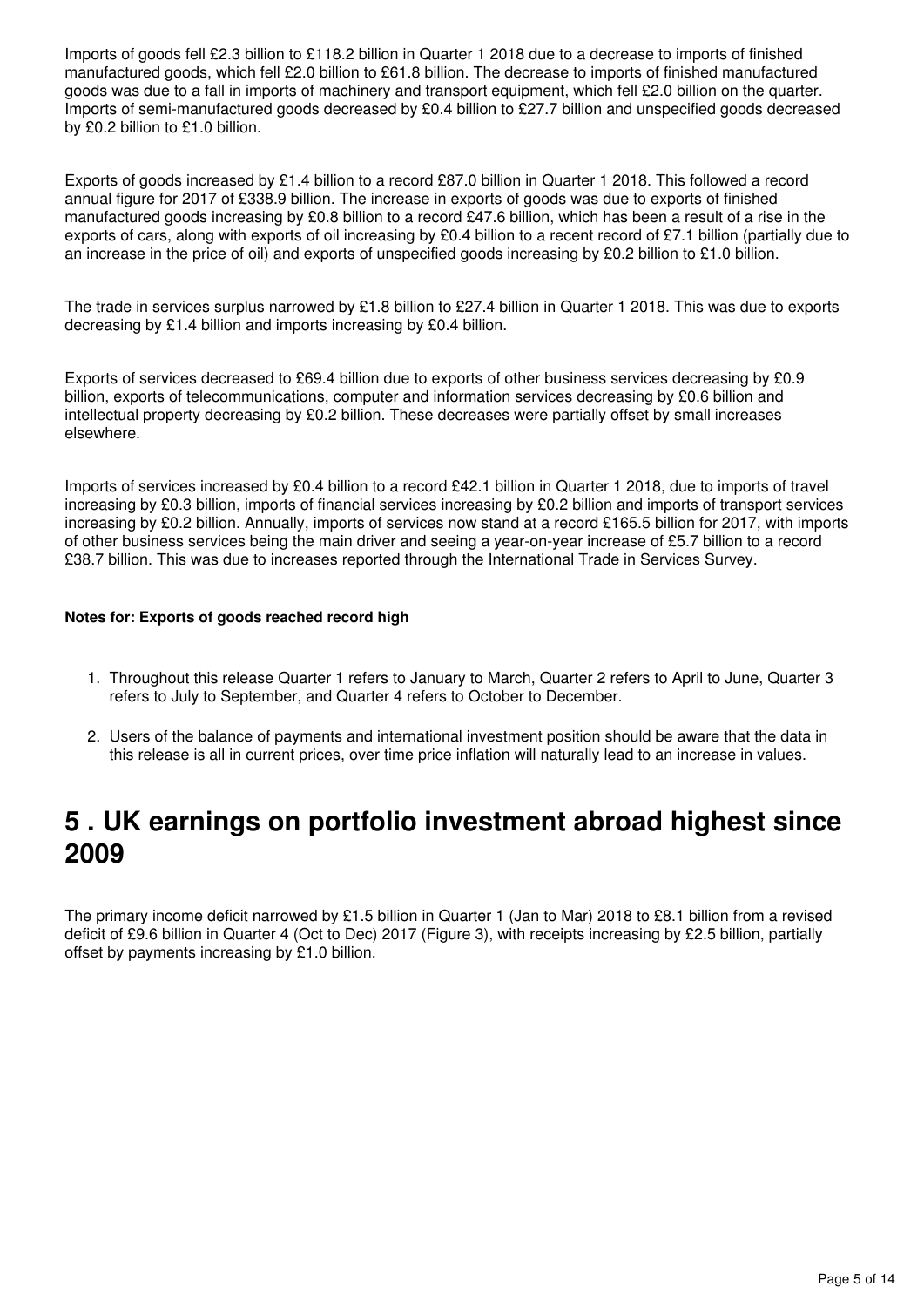## **Figure 3: UK primary income account balances (seasonally adjusted)**

**Quarter 2 (Apr to June) 2015 to Quarter 1 (Jan to Mar) 2018**

# Figure 3: UK primary income account balances (seasonally adjusted)





## **Source: Office for National Statistics**

#### **Notes:**

1. Q1 refers to Quarter 1 (Jan to Mar), Q2 refers to Quarter 2 (Apr to June), Q3 refers to Quarter 3 (July to Sept) and Q4 refers to Quarter 4 (Oct to Dec).

The narrowing to the deficit on primary income was due to increased earnings on portfolio investment, which rose £1.0 billion in Quarter 1 2018. UK earnings on foreign equities achieved a record £8.8 billion along with UK earnings on foreign debt recording earnings of £6.2 billion; the highest value since Quarter 2 (Apr to June) 2012 (£7.1 billion) as UK residents moved to invest in foreign debt (see Section 6 and Section 7 for more information).

The values of both foreign direct investment (FDI) credits and debits continued the recent upwards trends in Quarter 1 2018. The value of earnings on UK direct investments abroad (credits) rose by £1.5 billion to £22.0 billion in Quarter 1 2018. This was a similar level to that in Quarter 3 (July to Sept) 2017, as shown in Figure 4. The value of earnings on foreign-owned direct investments in the UK (debits) also increased from £16.1 billion in Quarter 4 2017 to £17.2 billion in Quarter 1 2018.

The value of credits has now remained above £20 billion for three successive quarters, which was last observed in 2012. Likewise, the value of debits has remained above £15 billion for the fourth consecutive quarter; the last time this occurred was during the four quarters to Quarter 2 2008. Due to FDI credits and debits both tending to increase over the latest four quarters, the balance of FDI earnings (the difference between credits and debits) have remained relatively stable, increasing by £0.4 billion in Quarter 1 2018 from Quarter 4 2017.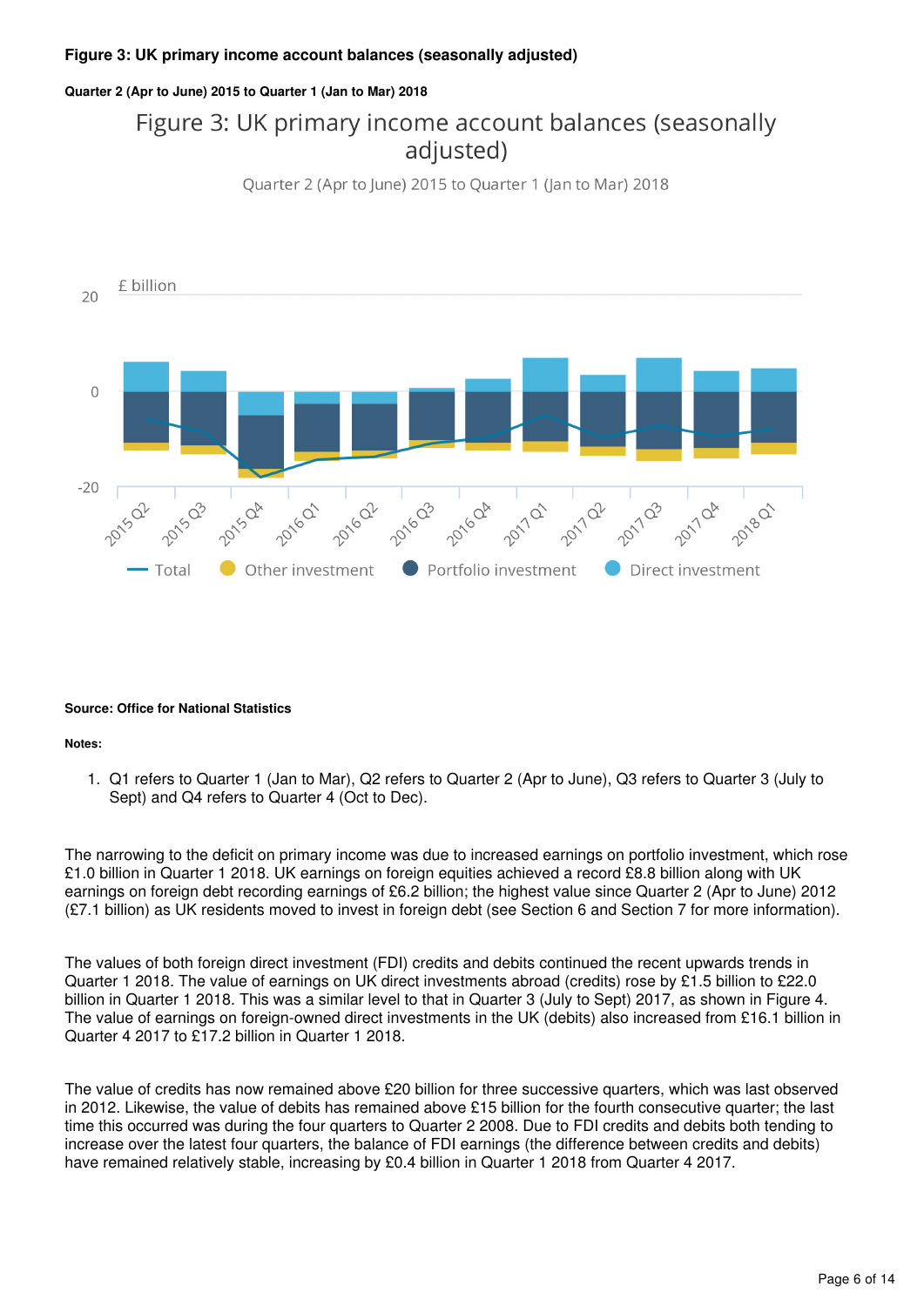## **Figure 4: Quarterly foreign direct investment earnings (seasonally adjusted)**

## **Quarter 4 (Oct to Dec) 2011 to Quarter 1 (Jan to Mar) 2018**

# Figure 4: Quarterly foreign direct investment earnings (seasonally adjusted)

Quarter 4 (Oct to Dec) 2011 to Quarter 1 (Jan to Mar) 2018



## **Source: Office for National Statistics**

## **Notes:**

1. Q1 refers to Quarter 1 (Jan to Mar), Q2 refers to Quarter 2 (Apr to June), Q3 refers to Quarter 3 (July to Sept) and Q4 refers to Quarter 4 (Oct to Dec).

The value of UK FDI assets has remained relatively stable since Quarter 2 2016. The value of FDI assets rose from £1,574.8 billion in Quarter 4 2017 to £1,586.6 billion in Quarter 1 2018, an increase of £11.9 billion. By contrast, the increase in the value of FDI liabilities was larger, rising by £81.8 billion to £1,645.5 billion over the same period.

FDI assets and liabilities have followed upwards trends in recent years, with both now being above £1,500 billion for four successive quarters. The rate of increase in FDI liabilities has generally exceeded that of FDI assets, which has led to the UK's net FDI position (assets minus liabilities) narrowing for a number of years, and becoming negative again in Quarter 1 2018, by £58.9 billion; the net FDI position was also marginally negative (by £11.9 billion) in Quarter 3 2017. This is part of a longer-term downward trend in the UK's net FDI position, which has fallen from a peak of £494 billion in Quarter 4 2008, due mainly to a steady increase in the value of UK FDI liabilities.

## **Notes for: UK earnings on portfolio investment abroad highest since 2009**

1. Throughout this release Quarter 1 refers to January to March, Quarter 2 refers to April to June, Quarter 3 refers to July to September, and Quarter 4 refers to October to December.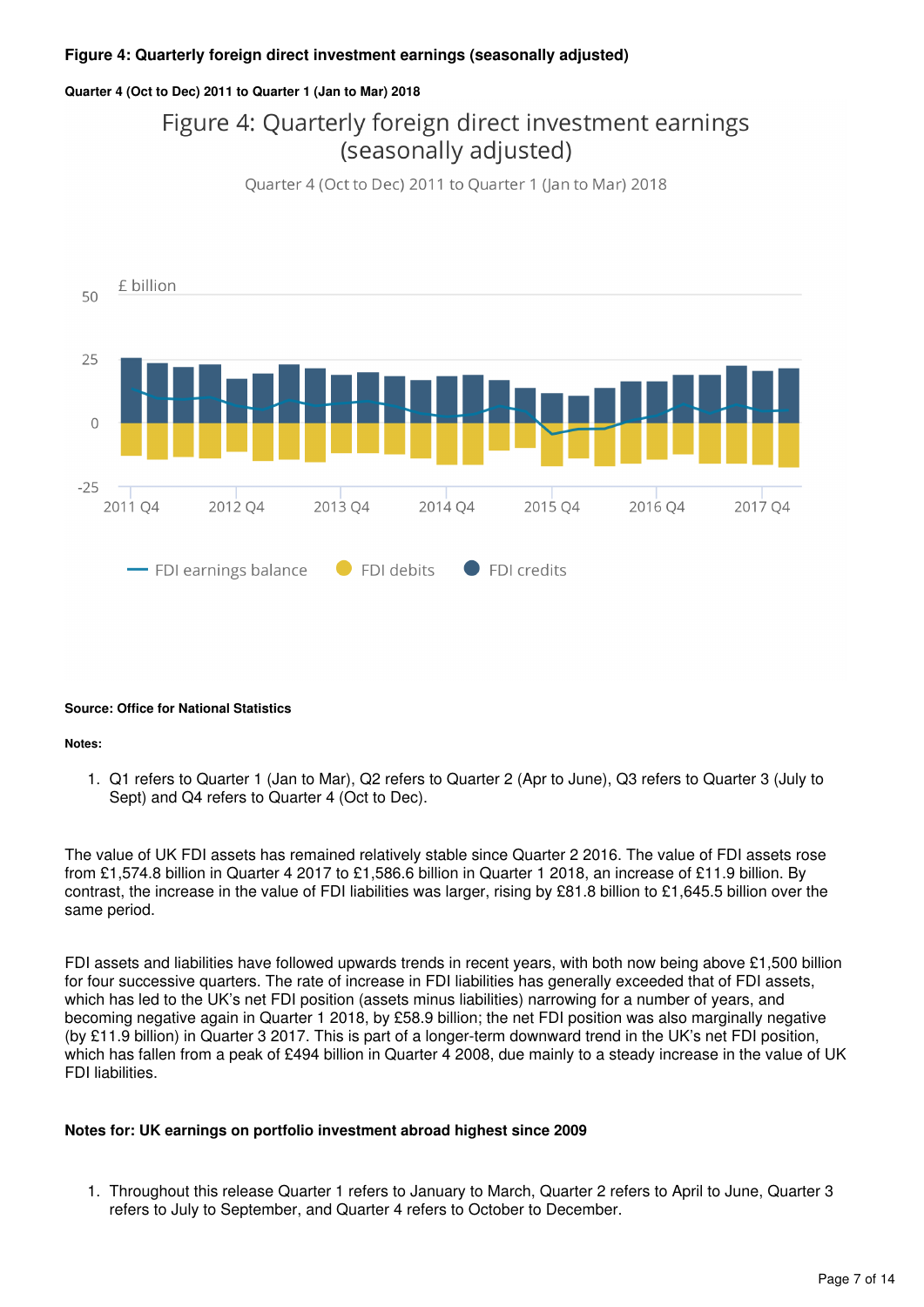# <span id="page-7-0"></span>**6 . Financial account**

The total financial account showed a net inflow (that is, more money flowing into the UK) of £3.2 billion in Quarter 1 (Jan to Mar) 2018; a small increase on the revised net inflow of £3.1 billion in Quarter 4 (Oct to Dec) 2017, which recorded the smallest inflow since Quarter 3 (July to Sept) 2011 (Figure 5).

## **Figure 5: UK financial account balances (not seasonally adjusted)**

## **Quarter 2 (Apr to June) 2015 to Quarter 1 (Jan to Mar) 2018**

# Figure 5: UK financial account balances (not seasonally adjusted)



Quarter 2 (Apr to June) 2015 to Quarter 1 (Jan to Mar) 2018

## **Source: Office for National Statistics**

## **Notes:**

1. Q1 refers to Quarter 1 (Jan to Mar), Q2 refers to Quarter 2 (Apr to June), Q3 refers to Quarter 3 (July to Sept) and Q4 refers to Quarter 4 (Oct to Dec).

Direct investment recorded a net inflow (that is, more money flowing into the UK) of £11.4 billion in Quarter 1 2018 following a net outflow (that is, more money flowing out of the UK) of £16.8 billion in Quarter 4 2017.

The movements recorded in FDI flows in Quarter 1 2018 are mainly attributable to a small number of high-value mergers and acquisitions (M&A) deals, the largest being Vantiv Inc of the USA who acquired Worldpay Group Plc of the UK. More information on M&A can be found in the Mergers and acquisitions involving UK companies: January to March 2018 statistical bulletin.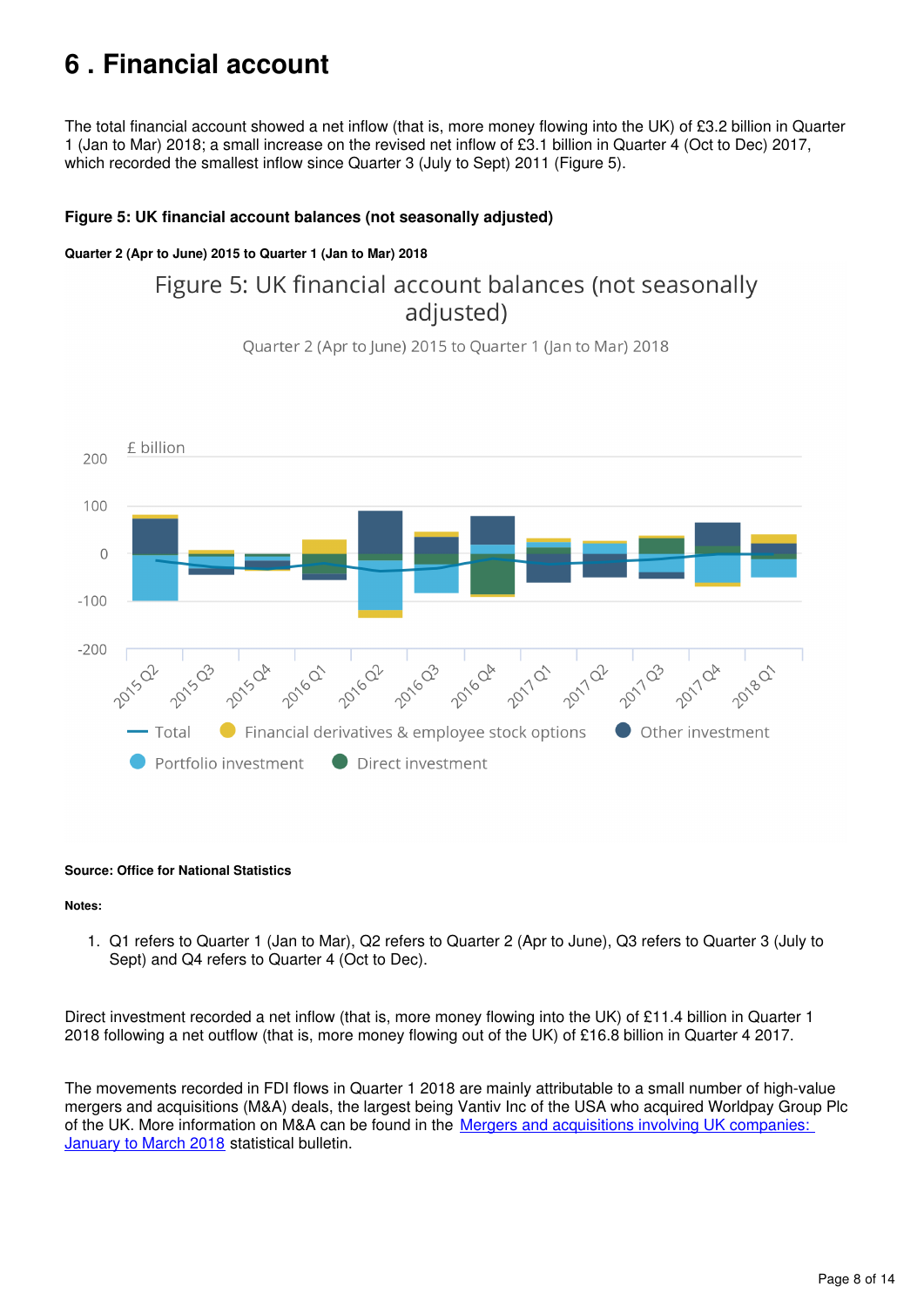Portfolio investment recorded a net inflow (that is, more money flowing into the UK) of £37.5 billion in Quarter 1 2018, compared with a net inflow of £61.2 billion in Quarter 4 2017. Within portfolio investment, net equities recorded a net inflow of £67.3 billion in Quarter 1 2018. This is the highest inflow since Quarter 4 2008 (£69.2 billion) and is due to a movement away from the ownership of foreign shares to increased investment in foreign debt securities, which has been evident in a number of sectors.

Financial derivatives and employee stock options showed net settlement receipts of £20.6 billion in Quarter 1 2018, following net settlement payments of £8.5 billion in Quarter 4 2017.

Other investment in Quarter 1 2018 recorded a net outflow (that is, more money flowing out of the UK) of £21.6 billion, compared with a net outflow of £48.9 billion in Quarter 4 2017.

## **Notes for: Financial account**

1. Throughout this release Quarter 1 refers to January to March, Quarter 2 refers to April to June, Quarter 3 refers to July to September, and Quarter 4 refers to October to December.

# <span id="page-8-0"></span>**7 . International investment position**

The international investment position (IIP) showed net external liabilities (that is, liabilities exceed assets) of £262.3 billion at the end of Quarter 1 (Jan to Mar) 2018, compared with net external liabilities of £164.5 billion at the end of Quarter 4 (Oct to Dec) 2017 (Figure 6).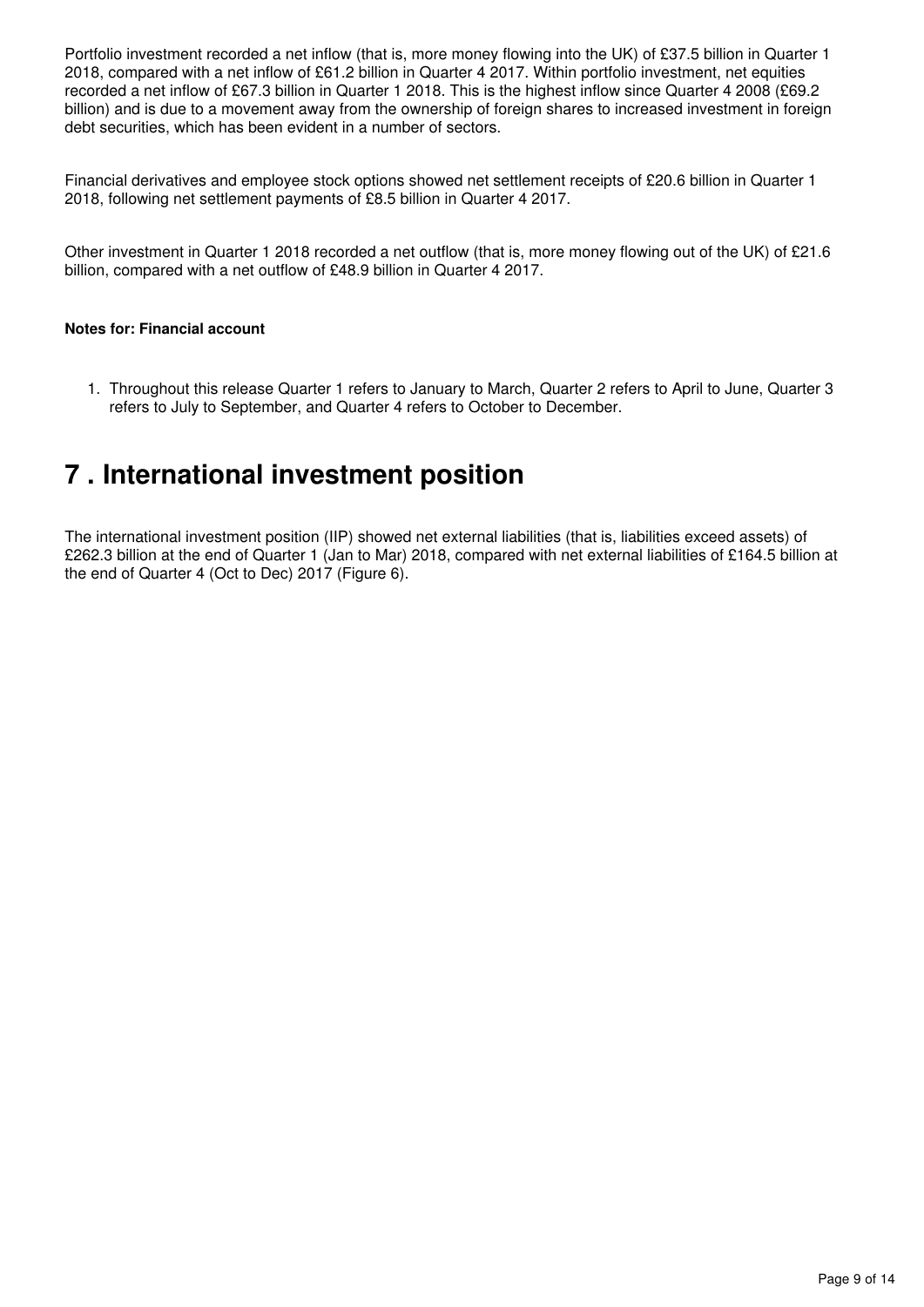## **Figure 6: UK international investment position (not seasonally adjusted)**

## **Quarter 2 (Apr to June) 2015 to Quarter 1 (Jan to Mar) 2018**

# Figure 6: UK international investment position (not seasonally adjusted)

Quarter 2 (Apr to June) 2015 to Quarter 1 (Jan to Mar) 2018



#### **Source: Office for National Statistics**

#### **Notes:**

1. Q1 refers to Quarter 1 (Jan to Mar), Q2 refers to Quarter 2 (Apr to June), Q3 refers to Quarter 3 (July to Sept) and Q4 refers to Quarter 4 (Oct to Dec).

UK assets fell by £98.5 billion to £10,632.2 billion in Quarter 1 2018. UK external liabilities fell by £0.8 billion in Quarter 1 2018 to £10,894.5 billion.

The decrease in the value of UK assets in the rest of the world in Quarter 1 2018 was due to several factors. UK residents were net dis-investors in foreign equities to the value of £74.2 billion as shown by the flows series in Figure 7.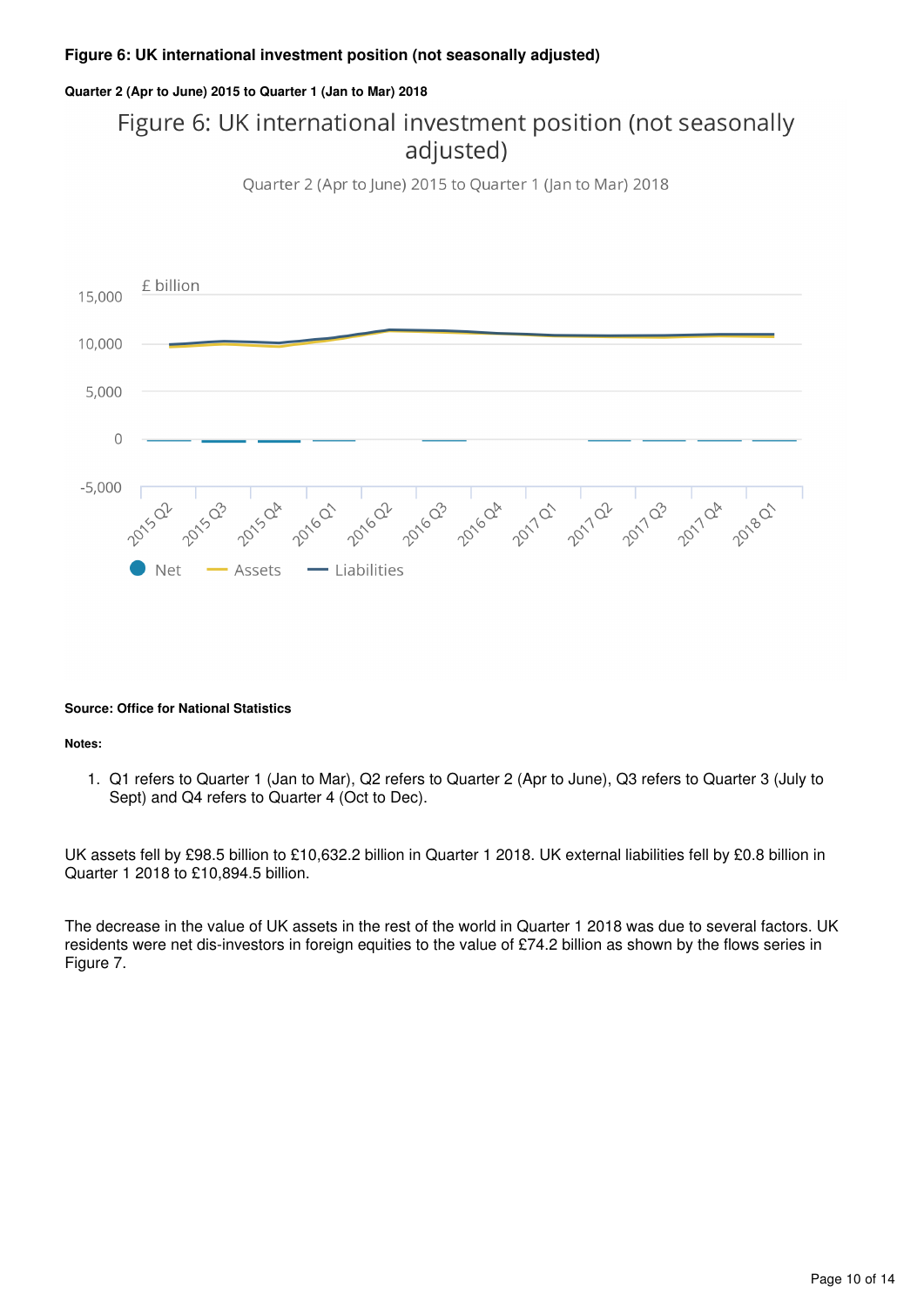## **Figure 7: Total quarterly change in international investment position equity assets broken down into impacts**

## **Quarter 2 (Apr to June) 2015 to Quarter 1 (Jan to Mar) 2018**

# Figure 7: Total quarterly change in international investment position equity assets broken down into impacts

Quarter 2 (Apr to June) 2015 to Quarter 1 (Jan to Mar) 2018



## **Source: Office for National Statistics**

## **Notes:**

1. Q1 refers to Quarter 1 (Jan to Mar), Q2 refers to Quarter 2 (Apr to June), Q3 refers to Quarter 3 (July to Sept) and Q4 refers to Quarter 4 (Oct to Dec).

In addition to the flows series, the value of the stock of UK assets and liabilities with the rest of the world can be influenced by movements in exchange rates and price revaluations. The flows series accounted for around half of the decrease in the value of UK holdings of foreign equities (£139.7 billion). The remainder was accounted for by foreign stock markets retreating from their recent peaks (£59.5 billion) and currency impacts as sterling continued its recovery against most foreign currencies (£34.9 billion).

Figure 8 presents sterling exchange rates against the currencies of major trading partner countries at the close of markets at each quarter end.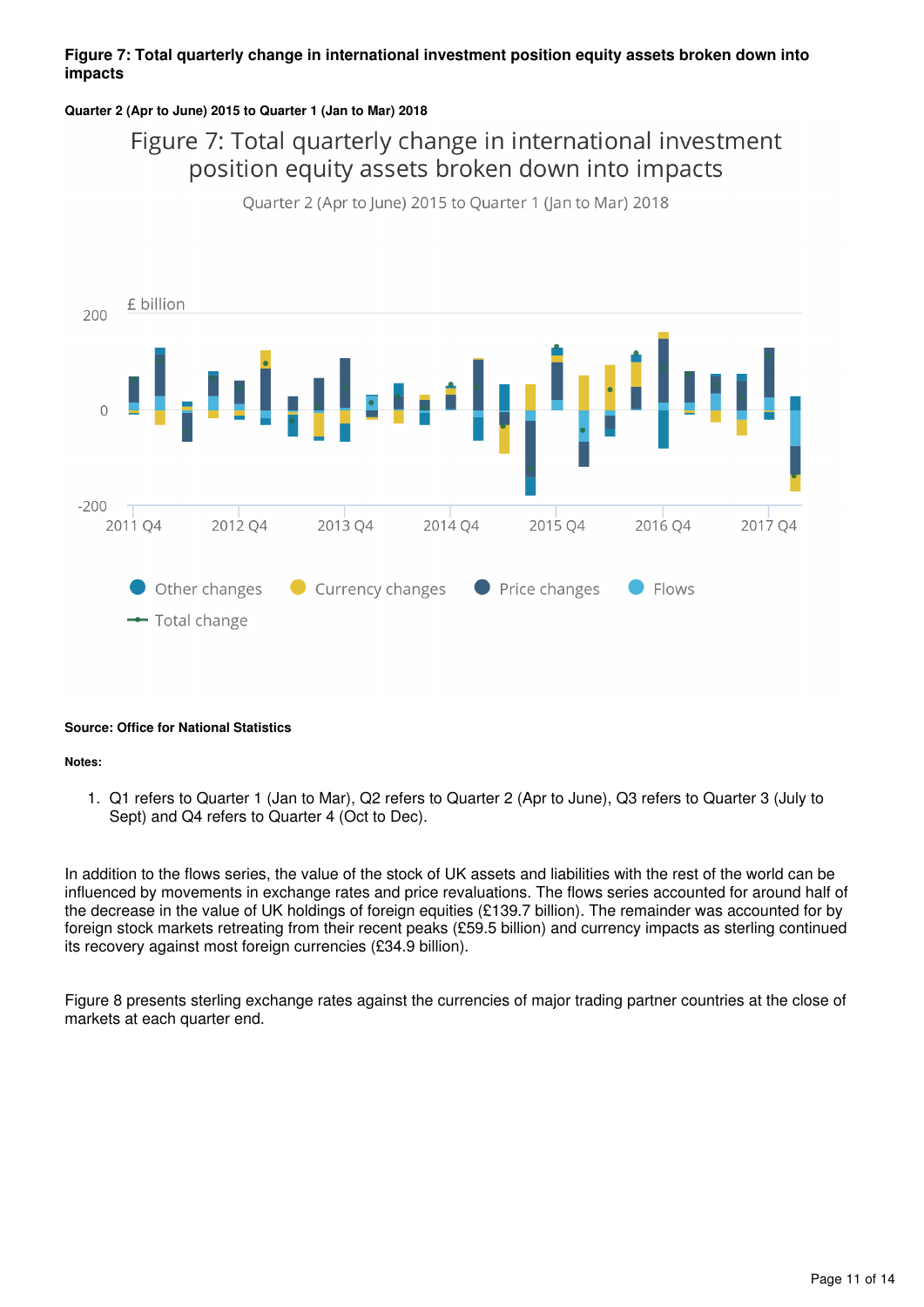## **Figure 8: Sterling exchange rates with major trading partners**

**Quarter 3 (July to Sept) 2013 to Quarter 1 (Jan to Mar) 2018**



#### **Source: Office for National Statistics**

At the end of Quarter 1 2018, the sterling exchange rate appreciated against a basket of foreign currencies when compared with the end of Quarter 4 2017, except against the Japanese yen with which it showed a slight depreciation.

## **Notes for: International investment position**

1. Throughout this release Quarter 1 refers to January to March, Quarter 2 refers to April to June, Quarter 3 refers to July to September, and Quarter 4 refers to October to December.

# <span id="page-11-0"></span>**8 . Summary of revisions**

As mentioned in Things you need to know about this release (section 2), there have been many improvements to the current account. Table 1 shows revisions to the current account balance as a percentage of gross domestic product (GDP) from Quarter 1 (Jan to Mar) 2015 to Quarter 4 (Oct to Dec) 2017.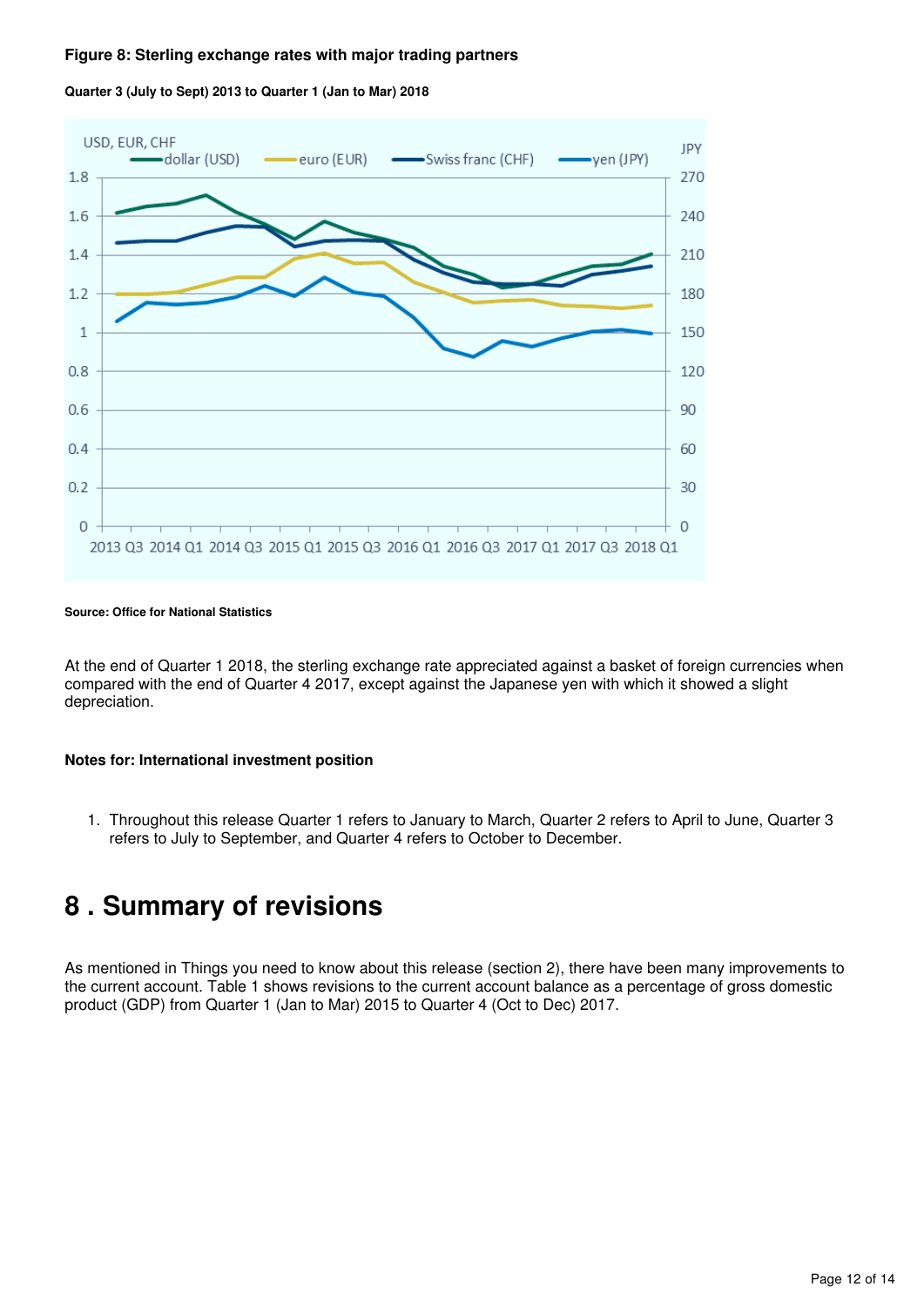| <b>Period</b> | Current account balance as a<br>percentage of GDP<br>previously published | <b>Current account balance</b><br>as a percentage of GDP<br>latest estimate | Total current account balance as a<br>percentage of GDP revisions<br>(percentage points) |
|---------------|---------------------------------------------------------------------------|-----------------------------------------------------------------------------|------------------------------------------------------------------------------------------|
| 2015          | $-5.2$                                                                    | $-4.9$                                                                      | 0.3                                                                                      |
| 2016          | $-5.8$                                                                    | $-5.2$                                                                      | $0.6\,$                                                                                  |
| 2017          | $-4.1$                                                                    | $-3.9$                                                                      | 0.2                                                                                      |
| 2015<br>Q1    | $-5.4$                                                                    | $-5.3$                                                                      | 0.1                                                                                      |
| 2015<br>Q2    | $-3.9$                                                                    | $-3.5$                                                                      | 0.4                                                                                      |
| 2015<br>Q3    | $-4.3$                                                                    | $-4.1$                                                                      | 0.2                                                                                      |
| 2015<br>Q4    | $-7.1$                                                                    | $-6.7$                                                                      | 0.4                                                                                      |
| 2016<br>Q1    | $-6.2$                                                                    | $-5.5$                                                                      | 0.7                                                                                      |
| 2016<br>Q2    | $-5.6$                                                                    | $-5.2$                                                                      | 0.4                                                                                      |
| 2016<br>Q3    | $-6.8$                                                                    | $-6.3$                                                                      | 0.5                                                                                      |
| 2016<br>Q4    | $-4.6$                                                                    | $-4.0$                                                                      | 0.6                                                                                      |
| 2017<br>Q1    | $-3.9$                                                                    | $-3.2$                                                                      | 0.7                                                                                      |
| 2017<br>Q2    | $-5.1$                                                                    | $-4.6$                                                                      | 0.5                                                                                      |
| 2017<br>Q3    | $-3.7$                                                                    | $-3.9$                                                                      | $-0.2$                                                                                   |
| 2017<br>Q4    | $-3.6$                                                                    | $-3.8$                                                                      | $-0.2$                                                                                   |

UK, Quarter 1 (Jan to Mar) 2015 to Quarter 4 (Oct to Dec) 2017

Source: Office for National Statistics

Notes:

1. Q1 refers to Quarter 1 (Jan to Mar), Q2 refers to Quarter 2 (Apr to June), Q3 refers to Quarter 3 (July to Sept)and Q4 refers to Quarter 4 (Oct to Dec).

# <span id="page-12-0"></span>**9 . Quality and methodology**

The [Balance of payments \(BoP\) Quality and Methodology Information report](https://www.ons.gov.uk/economy/nationalaccounts/balanceofpayments/methodologies/balanceofpaymentsqmi) contains important information on: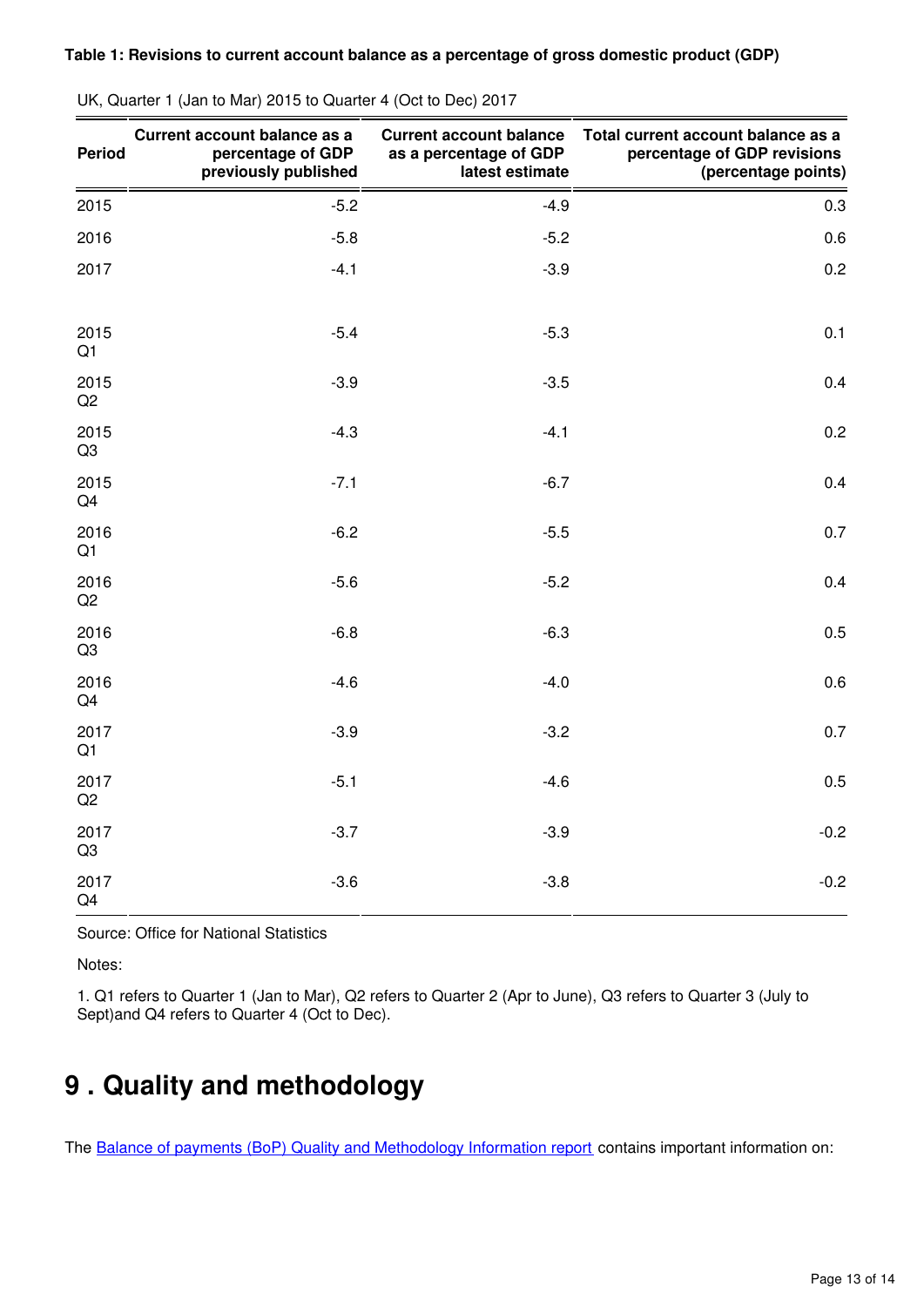- the strengths and limitations of the data and how it compares with related data
- uses and users of the data
- how the output was created
- the quality of the output including the accuracy of the data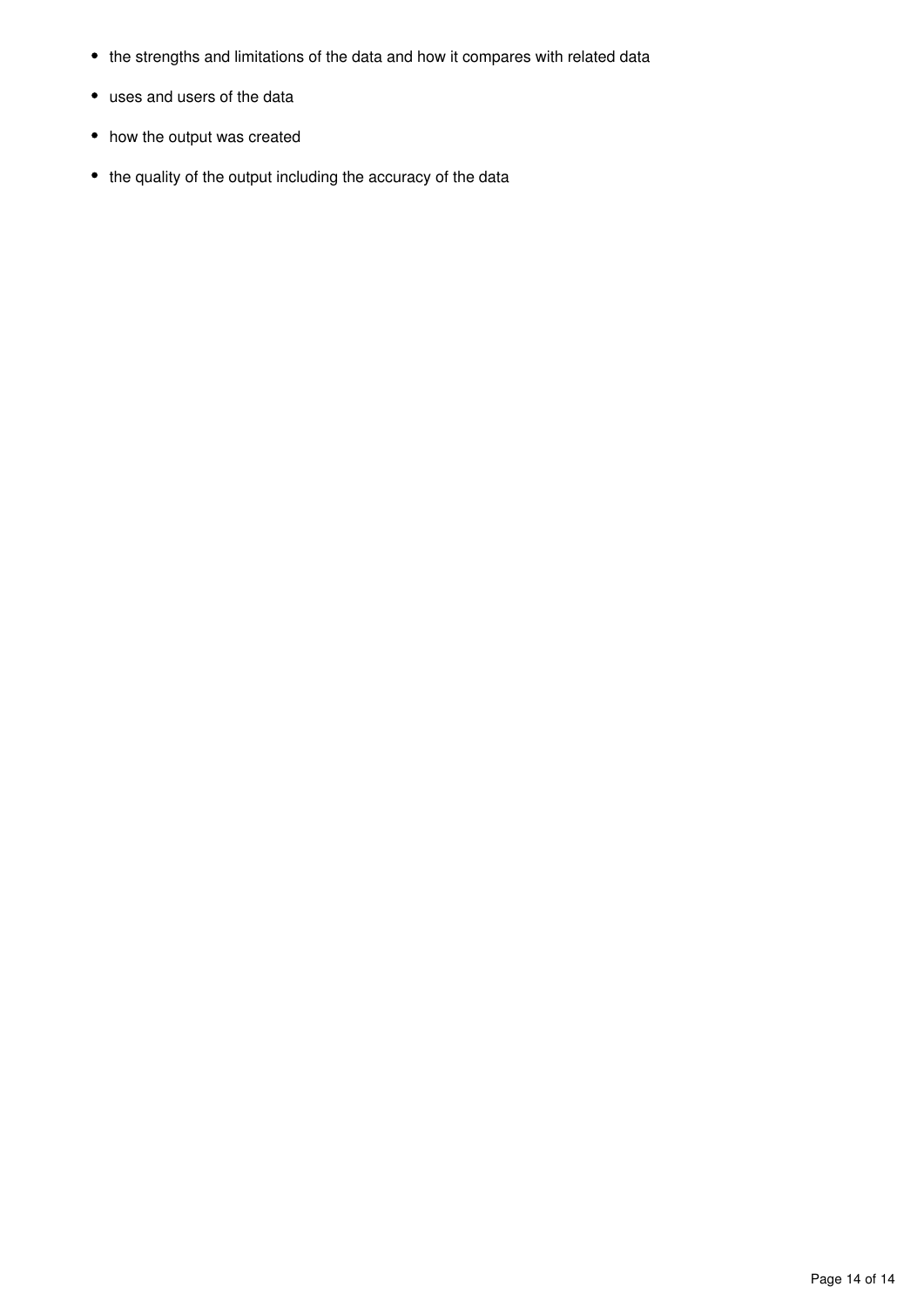

## **Balance of Payments, 2018 Q1**

## **Index to tables**

## Records

- A Summary of Balance of Payments
- B Current account
- C Current account: Transactions with the EU and non-EU countries
- D Summary of International investment position, financial account and investment account
- E Trade in goods
- F Trade in services
- G Primary income
- H Secondary income
- I Capital account
- J Financial account
- K International investment position
- R1 Summary of revisions since last Balance of Payments Statistical Bulletin
- R2 Current account revisions since last Balance of Payments Statistical Bulletin
- R3 Revisions to international investment since last Balance of Payments Statistical Bulletin

Source: Office for National Statistics © Crown Copyright 2018

Data supplier: Balance of Payments Investment Income and Co-ordination Government Buildings Cardiff Road Newport Gwent NP20 8XG

e-mail: bop@ons.gov.uk telephone: +44 (0)1633 456106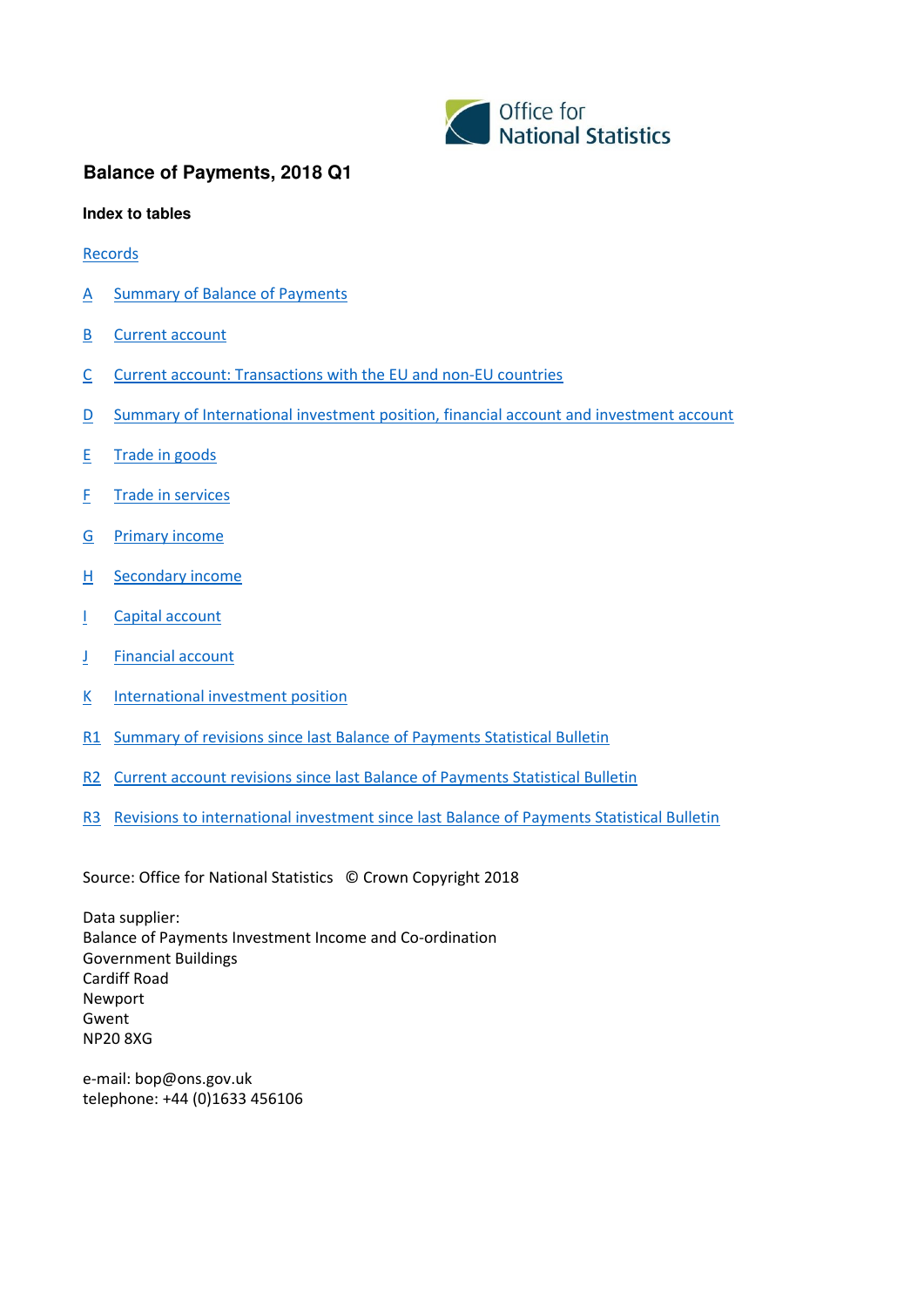|                                         |                   | Summary of statistics for Quarter 1 (Jan to Mar) 2018 |                                      | billion                          |
|-----------------------------------------|-------------------|-------------------------------------------------------|--------------------------------------|----------------------------------|
|                                         | Latest<br>quarter | <b>Record since</b>                                   | Record<br>highest                    | Record<br>lowest                 |
| <b>Current account (net)</b>            |                   |                                                       |                                      |                                  |
| Trade in goods                          | $-£31.2$          | Largest deficit since 2017 Q4                         | £1.6<br>$(1981 \ 01)$                | $-£38.5$<br>$(2016 \text{ Q}3)$  |
|                                         |                   |                                                       |                                      |                                  |
| Trade in services                       | £27.4             | Largest surplus since 2017 Q4                         | £29.2<br>$(2017 \text{ } \text{Q}4)$ | £0.0<br>$(1965 \text{ Q}3)$      |
| Primary income                          | $-£8.1$           | Largest deficit since 2017 Q4                         | £7.7                                 | $-£18.2$                         |
|                                         |                   |                                                       | $(2005 \text{ Q2})$                  | $(2015 \text{ Q}4)$              |
| Secondary income                        | $-£5.8$           | Largest deficit since 2017 Q2                         | £0.3                                 | $-£7.7$                          |
|                                         |                   |                                                       | $(1982 \text{ Q1})$                  | $(2015 \text{ Q}4)$              |
| <b>Current balance</b>                  | $-£17.7$          | Largest deficit since 2017 Q4                         | £2.7                                 | $-£32.2$                         |
|                                         |                   |                                                       | $(1981 \ 01)$                        | $(2015 \text{ Q}4)$              |
| Capital account (net)                   |                   |                                                       |                                      |                                  |
| Capital balance                         | $-£0.1$           | Largest deficit since 2017 Q4                         | £0.5<br>$(2007 \text{ Q4})$          | $-£1.6$<br>$(2006 \text{ Q2})$   |
| Financial account (net)                 |                   |                                                       |                                      |                                  |
| Direct Investment                       | $-£11.4$          | Largest net inflow since 2016 Q4                      | £98.5<br>$(2000 \text{ Q1})$         | $-£139.7$<br>$(2014 \text{ Q1})$ |
| Portfolio investment                    | $-£37.5$          | Largest net inflow since 2017 Q4                      | £119.7                               | $-£194.6$                        |
|                                         |                   |                                                       | $(2012 \text{ }Q3)$                  | $(2008 \text{ Q}4)$              |
| <b>Financial derivatives</b>            | £20.6             | Largest net settlement receipts since 2016 Q1         | £63.3                                | $-£96.8$                         |
|                                         |                   |                                                       | $(2008 \text{ Q1})$                  | $(2015 \text{ Q1})$              |
| Other investment                        | £21.6             | Largest net investment since 2017 Q4                  | £129.4                               | $-£141.9$                        |
|                                         |                   |                                                       | $(2015 \text{ Q1})$                  | $(2012 \text{ Q}3)$              |
| Reserve assets                          | £3.5              | Largest net investment since 2017 Q1                  | £12.6<br>$(2015 \text{ Q1})$         | $-E2.6$<br>$(2001 \text{ Q1})$   |
| International investment position (net) |                   |                                                       |                                      |                                  |
| <b>Direct investment</b>                | $-£58.9$          | Largest net liability position recorded               | £494.2<br>$(2008 \text{ Q}4)$        | $-£58.9$<br>$(2018 \text{ Q1})$  |
| Portfolio investment                    | $-£705.3$         | Largest net liability position since 2016 Q3          | £145.3<br>$(1993 \text{ Q}4)$        | $-£809.3$<br>$(2012 \text{ Q2})$ |
| <b>Financial derivatives</b>            | £62.1             | Largest net asset position since 2014 Q4              | £163.3                               | $-£37.6$                         |
|                                         |                   |                                                       | $(2013 \text{ Q2})$                  | $(2007 \text{ Q1})$              |
| Other investment                        | £327.4            | Largest net asset position since 2017 Q1              | £430.4<br>$(2016 \text{ Q}4)$        | $-£380.5$<br>$(2007 \text{ Q4})$ |
| Reserve assets                          | £112.3            | Largest net asset position since 2017 Q2              | £114.3<br>$(2017 \text{ Q2})$        | £1.1<br>$(1970 \text{ }Q3)$      |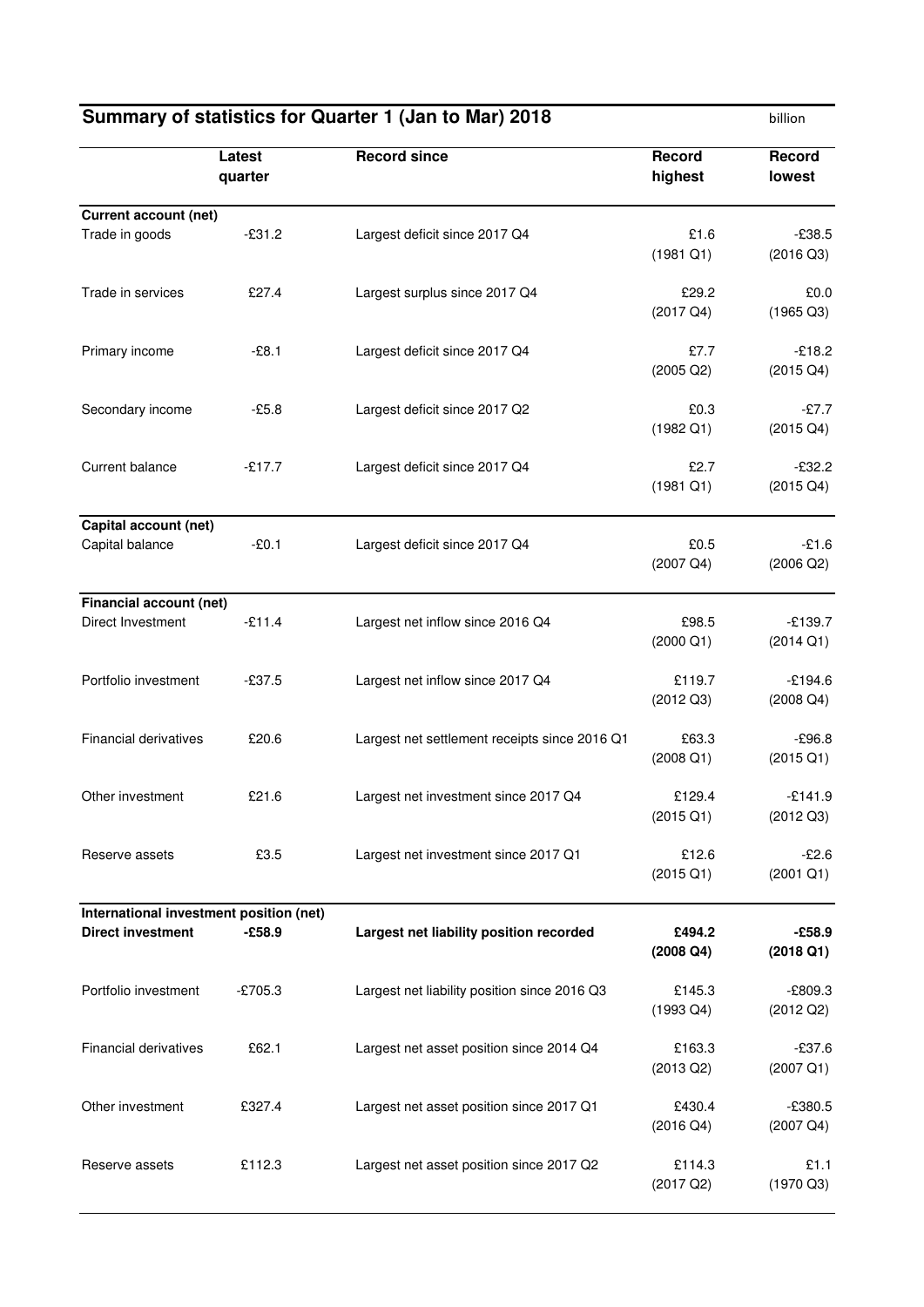# **A** Summary of balance of payments<br> **A** Balances (net transactions) **Balances (net transactions)**

|                                                                                                                |                                           |                                                   |                                                |                                                  |                                            |                                                            |                                                    |                                                   |                                                                                         |                                                       |                                                | £ million                                        |
|----------------------------------------------------------------------------------------------------------------|-------------------------------------------|---------------------------------------------------|------------------------------------------------|--------------------------------------------------|--------------------------------------------|------------------------------------------------------------|----------------------------------------------------|---------------------------------------------------|-----------------------------------------------------------------------------------------|-------------------------------------------------------|------------------------------------------------|--------------------------------------------------|
|                                                                                                                |                                           | 2016                                              | 2017                                           | 2016<br>Q1                                       | 2016<br>Q2                                 | 2016<br>Q3                                                 | 2016<br>Q4                                         | 2017<br>Q1                                        | 2017<br>Q <sub>2</sub>                                                                  | 2017<br>Q3                                            | 2017<br>Q4                                     | 2018<br>Q1                                       |
| Seasonally adjusted                                                                                            |                                           |                                                   |                                                |                                                  |                                            |                                                            |                                                    |                                                   |                                                                                         |                                                       |                                                |                                                  |
| <b>Current account</b>                                                                                         |                                           |                                                   |                                                |                                                  |                                            |                                                            |                                                    |                                                   |                                                                                         |                                                       |                                                |                                                  |
| Trade in goods and services<br>Trade in goods<br>Trade in services                                             | BOKI<br>IKBD                              | $-132652$<br>101 765                              | $-137.448$<br>111 562                          | $-31040$<br>24 339                               | $-30543$<br>24 325                         | $-38533$<br>24 793                                         | $-32536$<br>28 308                                 | $-34572$<br>27948                                 | $-34021$<br>27 372                                                                      | $-33972$<br>27 075                                    | $-34883$<br>29 167                             | $-31210$<br>27 367                               |
| Total trade                                                                                                    | IKBJ                                      | $-30887$                                          | $-2586$                                        | $-6701$                                          |                                            | $-6218$ $-13740$                                           | $-4228$                                            | $-6624$                                           | $-6649$                                                                                 | $-6897$                                               | $-5716$                                        | $-3843$                                          |
| Primary income<br>Compensation of employees<br>Investment income<br>Other primary income                       | IJAJ<br>HBOM<br>MT5X                      | $-360$<br>$-48152$<br>$-896$                      | $-191$<br>$-30976$<br>$-891$                   | 20<br>$-14198$<br>$-334$                         | $-53$<br>$-13735$<br>$-156$                | $-156$<br>$-10728$<br>$-188$                               | $-171$<br>$-9491$<br>$-218$                        | 18<br>$-5029$<br>$-221$                           | $-114$<br>$-9484$<br>$-252$                                                             | -63<br>$-7065$<br>$-227$                              | $-32$<br>$-9398$<br>$-191$                     | 31<br>$-7980$<br>$-169$                          |
| Total primary income                                                                                           | HBOJ                                      | $-49408$                                          | $-32058$                                       | $-14512$                                         |                                            | $-13944 -11072$                                            | $-9880$                                            | $-5232$                                           | $-9850$                                                                                 | $-7355$                                               | $-9621$                                        | $-8118$                                          |
| Secondary income<br>General government<br>Other sectors                                                        | <b>FNSV</b><br><b>FNTC</b>                | $-20057$<br>$-2438$                               | $-18796$<br>$-2219$                            | $-4679$<br>$-677$                                | $-4604$<br>$-635$                          | $-5783$<br>$-372$                                          | -4991<br>$-754$                                    | $-4057$<br>$-430$                                 | $-6204$<br>$-598$                                                                       | $-4921$<br>$-605$                                     | $-3614$<br>$-586$                              | $-5250$<br>$-509$                                |
| Total secondary income                                                                                         | IKBP                                      | $-22495$                                          | $-21015$                                       | $-5356$                                          | $-5239$                                    | $-6155$                                                    | $-5745$                                            | $-4487$                                           | $-6802$                                                                                 | $-5526$                                               | $-4200$                                        | $-5759$                                          |
| <b>Current balance</b>                                                                                         | HBOP                                      | $-102790$                                         | $-78959$                                       | $-26569$                                         |                                            |                                                            |                                                    |                                                   | $-25\,401$ $-30\,967$ $-19\,853$ $-16\,343$ $-23\,301$ $-19\,778$ $-19\,537$ $-17\,720$ |                                                       |                                                |                                                  |
| Capital balance                                                                                                | <b>FNVQ</b>                               | $-1693$                                           | $-1814$                                        | 314                                              | $-311$                                     | -949                                                       | $-747$                                             | -59                                               | -785                                                                                    | $-472$                                                | $-498$                                         | $-143$                                           |
| Not seasonally adjusted                                                                                        |                                           |                                                   |                                                |                                                  |                                            |                                                            |                                                    |                                                   |                                                                                         |                                                       |                                                |                                                  |
| <b>Current account</b>                                                                                         |                                           |                                                   |                                                |                                                  |                                            |                                                            |                                                    |                                                   |                                                                                         |                                                       |                                                |                                                  |
| Trade in goods and services<br>Trade in goods<br>Trade in services                                             | LQCT<br>KTMS                              | $-132652$<br>101 765                              | $-137.448$<br>111 562                          | $-31695$<br>23 667                               | $-28693$<br>25 975                         | $-40$ 426<br>20 4 64                                       | $-31838$<br>31 659                                 | $-35102$<br>26 822                                | $-31573$<br>28 5 62                                                                     | $-35690$<br>23 340                                    | $-35083$<br>32 838                             | $-32345$<br>26 088                               |
| Total trade                                                                                                    | KTMY                                      | $-30887$                                          | $-2586$                                        | $-8028$                                          |                                            | $-2718$ $-19962$                                           | $-179$                                             | $-8280$                                           | $-3011$                                                                                 | $-12350$                                              | $-2245$                                        | $-6257$                                          |
| Primary income<br>Compensation of employees<br>Investment income<br>Other primary income                       | KTMP<br><b>HMBM</b><br>MT5W               | $-360$<br>$-48152$<br>$-896$                      | $-191$<br>$-30976$<br>$-891$                   | $-9$<br>$-14623$<br>$-313$                       | $-40$<br>$-15601$<br>-99                   | $-161$<br>$-10929$<br>$-249$                               | $-150$<br>$-6999$<br>$-235$                        | $-10$<br>$-4680$<br>$-198$                        | $-92$<br>$-10697$<br>$-194$                                                             | -99<br>$-7554$<br>$-291$                              | 10<br>$-8045$<br>$-208$                        | 7<br>$-7335$<br>$-141$                           |
| Total primary income                                                                                           | <b>HMBP</b>                               | $-49408$                                          | $-32058$                                       | $-14945$                                         |                                            | $-15740 -11339$                                            | $-7384$                                            | $-4888$                                           | $-10983$                                                                                | $-7944$                                               | $-8243$                                        | $-7469$                                          |
| Secondary income<br>General government<br>Other sectors                                                        | FJUQ<br>FJUR                              | $-20057$<br>$-2438$                               | $-18796$<br>$-2219$                            | -5 697<br>$-668$                                 | $-4037$<br>$-640$                          | -5011<br>$-369$                                            | $-5312$<br>$-761$                                  | $-4765$<br>-423                                   | $-5516$<br>$-604$                                                                       | $-4554$<br>$-589$                                     | $-3961$<br>$-603$                              | $-6167$<br>$-505$                                |
| Total secondary income                                                                                         | KTNF                                      | $-22495$                                          | $-21015$                                       | $-6365$                                          | -4 677                                     | $-5380$                                                    | $-6073$                                            | $-5188$                                           | $-6120$                                                                                 | $-5143$                                               | $-4564$                                        | $-6672$                                          |
| <b>Current balance</b>                                                                                         | HBOG                                      | $-102790$                                         |                                                | $-78959 -29338$                                  |                                            |                                                            |                                                    |                                                   | $-23135$ $-36681$ $-13636$ $-18356$ $-20114$ $-25437$ $-15052$ $-20398$                 |                                                       |                                                |                                                  |
| Capital balance                                                                                                | FKMJ                                      | $-1693$                                           | $-1814$                                        | 314                                              | $-311$                                     | $-949$                                                     | $-747$                                             | $-59$                                             | $-785$                                                                                  | $-472$                                                | $-498$                                         | $-143$                                           |
| Financial account <sup>1</sup>                                                                                 |                                           |                                                   |                                                |                                                  |                                            |                                                            |                                                    |                                                   |                                                                                         |                                                       |                                                |                                                  |
| Direct investment<br>Portfolio investment<br>Financial derivatives (net)<br>Other investment<br>Reserve assets | -MU7M<br>-HHZD<br>-ZPNN<br>-HHYR<br>-LTCV | -161 937<br>-144 198<br>21 616<br>170 448<br>6511 | 63 427<br>$-66964$<br>9848<br>$-73570$<br>6799 | $-40553$<br>473<br>29 691<br>$-14521$<br>2 3 2 8 | $-102651$<br>$-15301$<br>91 022<br>2 7 9 1 | $-15022 -20687$<br>$-62074$<br>11 071<br>35 780<br>2 5 9 6 | $-85675$<br>20 054<br>$-3845$<br>58 167<br>$-1204$ | 12 5 6 6<br>10 682<br>8946<br>$-60622$<br>4 0 5 4 | 971<br>20818<br>4813<br>1760                                                            | 33 155<br>$-37250$<br>4570<br>$-48054$ $-13781$<br>15 | 16 735<br>$-61214$<br>$-8481$<br>48 887<br>970 | $-11411$<br>$-37535$<br>20 629<br>21 612<br>3488 |
| <b>Net financial transactions</b>                                                                              | -HBNT                                     | $-107560$                                         |                                                | $-60460 -22582$                                  |                                            |                                                            |                                                    |                                                   | $-39$ 161 $-33$ 314 $-12$ 503 $-24$ 374 $-19$ 692 $-13$ 291                             |                                                       | $-3103$                                        | $-3217$                                          |
| Net errors and omissions <sup>2</sup>                                                                          | HHDH                                      | $-3077$                                           | 20 313                                         | 6442                                             | $-15715$                                   | 4 3 1 6                                                    | 1880                                               | $-5959$                                           | 1 207                                                                                   | 12 618                                                | 12 447                                         | 17 324                                           |
|                                                                                                                |                                           |                                                   |                                                |                                                  |                                            |                                                            |                                                    |                                                   |                                                                                         |                                                       |                                                |                                                  |

1 **When downloading data from the Pink Book dataset users should reverse the sign of series that have an identifier that is prefixed with a minus sign.**

2 This series represents net errors and omissions in the balance of payments accounts. It is the converse of the current and capital balances (HBOG and FKMJ) and net financial account transactions (HBNT) and is required to balance these three accounts, not seasonally adjusted.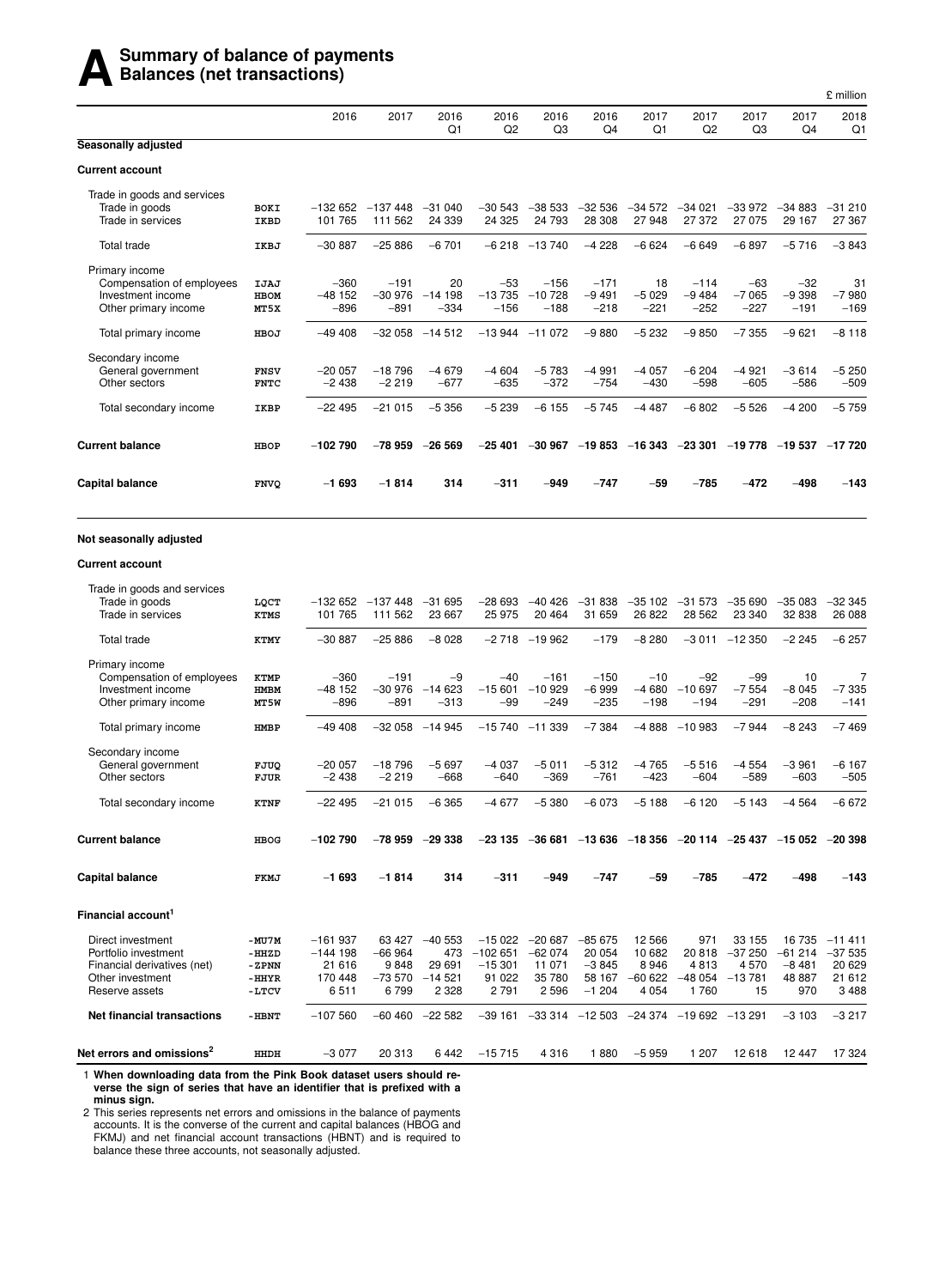#### **B Current account Seasonally adjusted**

|                                                                                          |                             |                               |                                                                                                                                                                              |                      |                                                        |                      |                             |                         |                             |                                                                         |                                                                                           | £ million               |
|------------------------------------------------------------------------------------------|-----------------------------|-------------------------------|------------------------------------------------------------------------------------------------------------------------------------------------------------------------------|----------------------|--------------------------------------------------------|----------------------|-----------------------------|-------------------------|-----------------------------|-------------------------------------------------------------------------|-------------------------------------------------------------------------------------------|-------------------------|
|                                                                                          |                             | 2016                          | 2017                                                                                                                                                                         | 2016<br>Q1           | 2016<br>Q2                                             | 2016<br>Q3           | 2016<br>Q4                  | 2017<br>Q1              | 2017<br>Q2                  | 2017<br>Q3                                                              | 2017<br>Q4                                                                                | 2018<br>Q1              |
| <b>Credits</b>                                                                           |                             |                               |                                                                                                                                                                              |                      |                                                        |                      |                             |                         |                             |                                                                         |                                                                                           |                         |
| Exports of goods and services<br>Exports of goods<br><b>Exports of services</b>          | <b>BOKG</b><br>IKBB         | 299 073<br>257888             | 338 871<br>277 039                                                                                                                                                           | 70 403<br>60 998     | 73 778<br>62 266                                       | 74 148<br>64 314     | 80 744<br>70 310            | 82 965<br>69 228        | 84 299<br>68 492            | 85 948<br>68 519                                                        | 85 659<br>70 800                                                                          | 87 027<br>69 419        |
| Total exports of goods and services IKBH                                                 |                             | 556 961                       |                                                                                                                                                                              |                      |                                                        |                      |                             |                         |                             | 615 910 131 401 136 044 138 462 151 054 152 193 152 791 154 467 156 459 |                                                                                           | 156 446                 |
| Primary income<br>Compensation of employees<br>Investment income<br>Other primary income | <b>IJAH</b><br>HBOK<br>MT5T | 1 372<br>133 945<br>2 4 3 1   | 1 3 8 2<br>169 410<br>2539                                                                                                                                                   | 326<br>29 576<br>466 | 367<br>32 988<br>655                                   | 284<br>35 377<br>655 | 395<br>36 004<br>655        | 370<br>39 913<br>655    | 309<br>41 008<br>628        | 322<br>45 155<br>628                                                    | 381<br>43 334<br>628                                                                      | 384<br>45 880<br>628    |
| Total primary income                                                                     | HBOH                        | 137 748                       | 173 331                                                                                                                                                                      | 30 368               | 34 010                                                 | 36 316               | 37 054                      | 40 938                  | 41 945                      | 46 105                                                                  | 44 343                                                                                    | 46 892                  |
| Secondary income<br>Central government<br>Other sectors                                  | FHDM<br>FHIB                | 767<br>17401                  | 928<br>18 187                                                                                                                                                                | 129<br>4 0 9 9       | 153<br>4319                                            | 154<br>4 3 9 2       | 331<br>4 5 9 1              | 197<br>4748             | 192<br>4 2 8 8              | 164<br>4570                                                             | 375<br>4581                                                                               | 186<br>4797             |
| Total secondary income                                                                   | IKBN                        | 18 168                        | 19 115                                                                                                                                                                       | 4 2 2 8              | 4472                                                   | 4546                 | 4 9 2 2                     | 4945                    | 4 4 8 0                     | 4 7 3 4                                                                 | 4956                                                                                      | 4 9 8 3                 |
| Total                                                                                    | <b>HBON</b>                 | 712877                        | 808 356                                                                                                                                                                      |                      |                                                        |                      |                             |                         |                             |                                                                         | 165 997 174 526 179 324 193 030 198 076 199 216 205 306 205 758 208 321                   |                         |
| <b>Debits</b>                                                                            |                             |                               |                                                                                                                                                                              |                      |                                                        |                      |                             |                         |                             |                                                                         |                                                                                           |                         |
| Imports of goods and services<br>Imports of goods<br>Imports of services                 | <b>BOKH</b><br>IKBC         | 431 725<br>156 123            | 476319<br>165 477                                                                                                                                                            | 101 443<br>36 659    | 104 321<br>37941                                       | 112 681<br>39 521    | 42 002                      | 41 280                  | 41 120                      | 41 444                                                                  | 113 280 117 537 118 320 119 920 120 542 118 237<br>41 633                                 | 42 052                  |
| Total imports of goods and services IKBI                                                 |                             | 587848                        | 641796                                                                                                                                                                       |                      |                                                        |                      |                             |                         |                             |                                                                         | 138 102 142 262 152 202 155 282 158 817 159 440 161 364 162 175 160 289                   |                         |
| Primary income<br>Compensation of employees<br>Investment income<br>Other primary income | IJAI<br>HBOL<br>MT5V        | 1 7 3 2<br>182 097<br>3 3 2 7 | 1573<br>200 386<br>3 4 3 0                                                                                                                                                   | 306<br>43 774<br>800 | 420<br>46 723<br>811                                   | 440<br>46 105<br>843 | 566<br>45 495<br>873        | 352<br>44 942<br>876    | 423<br>50 492<br>880        | 385<br>52 220<br>855                                                    | 413<br>52 732<br>819                                                                      | 353<br>53 860<br>797    |
| Total primary income                                                                     | HBOI                        | 187 156                       | 205 389                                                                                                                                                                      | 44 880               | 47954                                                  | 47 388               | 46 934                      | 46 170                  | 51 795                      | 53 460                                                                  | 53 964                                                                                    | 55 010                  |
| Secondary income<br>Central government<br>Other sectors                                  | FLUD<br>FLUZ                | 20 824<br>19839               | 19724<br>20 40 6                                                                                                                                                             | 4808<br>4 7 7 6      | 4757<br>4954                                           | 5937<br>4764         | 5 3 2 2<br>5 3 4 5          | 4 2 5 4<br>5 1 7 8      | 6 3 9 6<br>4886             | 5 0 8 5<br>5 1 7 5                                                      | 3 989<br>5 1 6 7                                                                          | 5436<br>5 3 0 6         |
| Total secondary income                                                                   | IKBO                        | 40 663                        | 40 130                                                                                                                                                                       | 9584                 | 9711                                                   | 10 701               | 10 667                      | 9 4 3 2                 | 11 282                      | 10 260                                                                  | 9 156                                                                                     | 10742                   |
| Total                                                                                    | <b>HBOO</b>                 | 815 667                       |                                                                                                                                                                              | 887 315 192 566      |                                                        |                      |                             |                         |                             |                                                                         | 199 927 210 291 212 883 214 419 222 517 225 084 225 295 226 041                           |                         |
| <b>Balances</b>                                                                          |                             |                               |                                                                                                                                                                              |                      |                                                        |                      |                             |                         |                             |                                                                         |                                                                                           |                         |
| Trade in goods and services<br>Trade in goods<br>Trade in services                       | <b>BOKI</b><br>TKBD         | 101 765                       | $-132$ 652 $\,$ $-137$ 448 $\,$ $-31$ 040 $\,$ $-30$ 543 $\,$ $-38$ 533 $\,$ $-32$ 536 $\,$ $-34$ 572 $\,$ $-34$ 021 $\,$ $-33$ 972 $\,$ $-34$ 883 $\,$ $-31$ 210<br>111 562 | 24 339               | 24 3 25                                                | 24 793               | 28 308                      | 27948                   | 27 372                      | 27 075                                                                  | 29 167                                                                                    | 27 367                  |
| Total trade in goods and services                                                        | IKBJ                        | $-30887$                      | $-25886$                                                                                                                                                                     | $-6701$              |                                                        | $-6218 - 13740$      | $-4228$                     | $-6624$                 | $-6649$                     | $-6897$                                                                 | $-5716$                                                                                   | $-3843$                 |
| Primary income<br>Compensation of employees<br>Investment income<br>Other primary income | IJAJ<br>HBOM<br>MT5X        | $-360$<br>$-48152$<br>$-896$  | $-191$<br>$-891$                                                                                                                                                             | 20<br>$-334$         | $-53$<br>$-30976$ $-14198$ $-13735$ $-10728$<br>$-156$ | $-156$<br>$-188$     | $-171$<br>$-9491$<br>$-218$ | 18<br>$-5029$<br>$-221$ | $-114$<br>$-9484$<br>$-252$ | $-63$<br>$-7065$<br>$-227$                                              | $-32$<br>$-9398$<br>$-191$                                                                | 31<br>$-7980$<br>$-169$ |
| Total primary income                                                                     | HBOJ                        | $-49408$                      |                                                                                                                                                                              |                      | $-32058$ $-14512$ $-13944$ $-11072$                    |                      | $-9880$                     | $-5232$                 | $-9850$                     | $-7355$                                                                 | $-9621$                                                                                   | -8 118                  |
| Secondary income<br>Central government<br>Other sectors                                  | <b>FNSV</b><br><b>FNTC</b>  | $-20057$<br>$-2438$           | $-18796$<br>$-2219$                                                                                                                                                          | $-4679$<br>$-677$    | $-4604$<br>$-635$                                      | $-5783$<br>$-372$    | $-4991$<br>$-754$           | $-4057$<br>$-430$       | $-6204$<br>$-598$           | $-4921$<br>$-605$                                                       | $-3614$<br>$-586$                                                                         | $-5250$<br>$-509$       |
| Total secondary income                                                                   | IKBP                        | $-22495$                      | $-21015$                                                                                                                                                                     | $-5356$              | $-5239$                                                | $-6155$              | $-5745$                     | $-4487$                 | $-6802$                     | $-5526$                                                                 | $-4200$                                                                                   | $-5759$                 |
| <b>Current balance</b>                                                                   | HBOP                        | $-102790$                     |                                                                                                                                                                              |                      |                                                        |                      |                             |                         |                             |                                                                         | $-78959$ $-26569$ $-25401$ $-30967$ $-19853$ $-16343$ $-23301$ $-19778$ $-19537$ $-17720$ |                         |
| Balances as a percentage of GDP <sup>1</sup>                                             |                             |                               |                                                                                                                                                                              |                      |                                                        |                      |                             |                         |                             |                                                                         |                                                                                           |                         |
| Trade in goods and services<br>Trade in goods<br>Trade in services                       | D28J<br>D28K                | $-6.7$<br>5.2                 | $-6.7$<br>5.5                                                                                                                                                                | $-6.4$<br>5.0        | $-6.2$<br>5.0                                          | $-7.8$<br>5.0        | $-6.5$<br>5.7               | $-6.8$<br>5.5           | $-6.7$<br>5.4               | $-6.6$<br>5.3                                                           | $-6.8$<br>5.7                                                                             | $-6.0$<br>5.3           |
| Total trade in goods and services                                                        | D28L                        | $-1.6$                        | $-1.3$                                                                                                                                                                       | $-1.4$               | $-1.3$                                                 | $-2.8$               | $-0.8$                      | $-1.3$                  | $-1.3$                      | $-1.3$                                                                  | $-1.1$                                                                                    | $-0.7$                  |
| Total primary income                                                                     | D28M                        | $-2.5$                        | $-1.6$                                                                                                                                                                       | $-3.0$               | $-2.8$                                                 | $-2.2$               | $-2.0$                      | $-1.0$                  | $-1.9$                      | $-1.4$                                                                  | $-1.9$                                                                                    | $-1.6$                  |
| Total secondary income                                                                   | D28N                        | $-1.1$                        | $-1.0$                                                                                                                                                                       | $-1.1$               | $-1.1$                                                 | $-1.2$               | $-1.1$                      | $-0.9$                  | $-1.3$                      | $-1.1$                                                                  | $-0.8$                                                                                    | $-1.1$                  |
| Current balance as percentage of GDP                                                     | AA6H                        | $-5.2$                        | $-3.9$                                                                                                                                                                       | $-5.5$               | $-5.2$                                                 | $-6.3$               | $-4.0$                      | $-3.2$                  | $-4.6$                      | $-3.9$                                                                  | $-3.8$                                                                                    | $-3.4$                  |

1 Using series YBHA: GDP at current market prices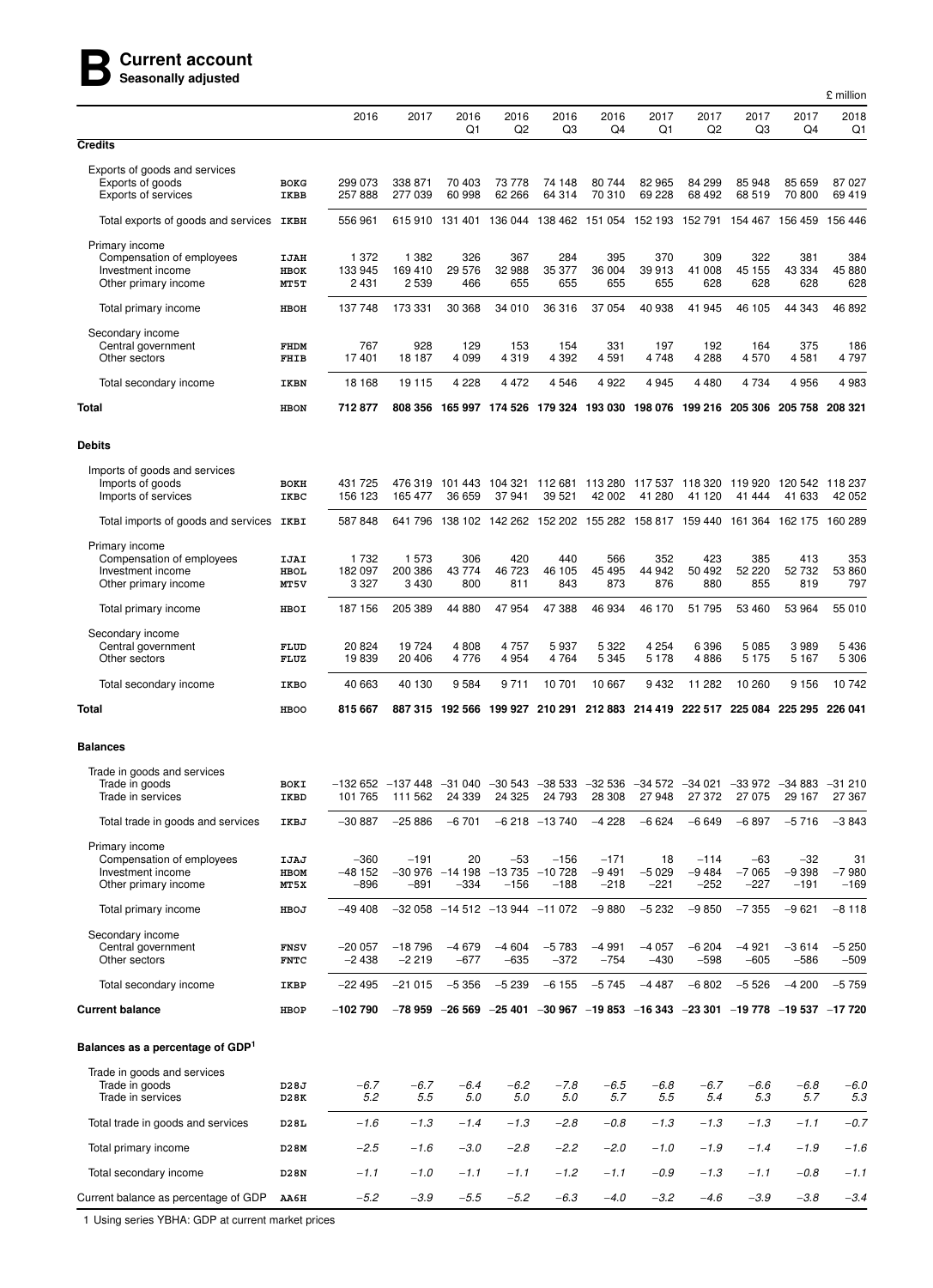|                                              |             |                                                                                 |                 |            |            |                        |                        |            |            |            |                                                                                                    | £ million  |
|----------------------------------------------|-------------|---------------------------------------------------------------------------------|-----------------|------------|------------|------------------------|------------------------|------------|------------|------------|----------------------------------------------------------------------------------------------------|------------|
|                                              |             | 2016                                                                            | 2017            | 2016<br>Q1 | 2016<br>Q2 | 2016<br>Q <sub>3</sub> | 2016<br>Q <sub>4</sub> | 2017<br>Q1 | 2017<br>Q2 | 2017<br>Q3 | 2017<br>O <sub>4</sub>                                                                             | 2018<br>Q1 |
| Transactions with the European Union 1,2,3,4 |             |                                                                                 |                 |            |            |                        |                        |            |            |            |                                                                                                    |            |
| <b>Credits</b>                               |             |                                                                                 |                 |            |            |                        |                        |            |            |            |                                                                                                    |            |
| Exports of goods                             | L87S        |                                                                                 | 142 705 164 085 | 33 258     | 35 063     | 36 479                 | 37 905                 | 39 968     | 40 099     | 41 985     | 42 033                                                                                             | 42 537     |
| Exports of services                          | L854        |                                                                                 | 97 740 109 893  | 22 996     | 23 711     | 24 5 68                | 26 4 65                | 27 247     | 27 240     | 27 739     | 27 667                                                                                             | 27 139     |
| Total exports of goods and services          | L84Y        |                                                                                 | 240 445 273 978 | 56 254     | 58 774     | 61 047                 | 64 370                 | 67 215     | 67 339     | 69 724     | 69 700                                                                                             | 69 676     |
| Primary income                               | L872        | 55 139                                                                          | 65 359          | 12 147     | 13508      | 14 522                 | 14 962                 | 15 602     | 15979      | 18 234     | 15 544                                                                                             | 17 103     |
| Secondary income                             | L84S        | 4715                                                                            | 4 9 5 7         | 1 1 1 7    | 1 1 2 4    | 1 1 8 8                | 1 2 8 6                | 1 2 4 5    | 1 1 8 8    | 1 1 8 6    | 1 3 3 8                                                                                            | 1 3 1 5    |
| <b>Total</b>                                 | L873        |                                                                                 | 300 299 344 294 | 69518      | 73 406     | 76 757                 | 80 618                 | 84 062     | 84 506     | 89 144     | 86 582                                                                                             | 88 094     |
| <b>Debits</b>                                |             |                                                                                 |                 |            |            |                        |                        |            |            |            |                                                                                                    |            |
| Imports of goods                             | L87U        |                                                                                 | 237 067 259 141 | 56 218     | 57944      | 60 427                 | 62 478                 | 64 364     | 63 856     | 65 514     | 65 407                                                                                             | 65 397     |
| Imports of services                          | L868        | 77993                                                                           | 81 861          | 18 380     | 19014      | 20 043                 | 20 556                 | 20 305     | 20 275     | 20 597     | 20 684                                                                                             | 20 624     |
| Total imports of goods and services          | L864        |                                                                                 | 315 060 341 002 | 74 598     | 76 958     | 80 470                 | 83 034                 | 84 669     | 84 131     | 86 111     | 86 091                                                                                             | 86 021     |
| Primary income                               | L874        | 79 906                                                                          | 85 458          | 20 157     | 20 985     | 20 300                 | 18 4 64                | 19 269     | 20 854     | 23 379     | 21 956                                                                                             | 24 0 34    |
| Secondary income                             | <b>L85W</b> | 15 173                                                                          | 14 042          | 3686       | 3617       | 4758                   | 3 1 1 2                | 3 1 2 0    | 4826       | 3937       | 2 1 5 9                                                                                            | 4 2 5 8    |
| <b>Total</b>                                 | L875        |                                                                                 | 410 139 440 502 |            |            |                        |                        |            |            |            | 98 441 101 560 105 528 104 610 107 058 109 811 113 427 110 206 114 313                             |            |
| <b>Balances</b>                              |             |                                                                                 |                 |            |            |                        |                        |            |            |            |                                                                                                    |            |
| Trade in goods                               | L870        |                                                                                 |                 |            |            |                        |                        |            |            |            | $-94362 -95056 -22960 -22881 -23948 -24573 -24396 -23757 -23529 -23374 -22860$                     |            |
| Trade in services                            | L86M        | 19747                                                                           | 28 0 32         | 4616       | 4697       | 4 5 2 5                | 5909                   | 6942       | 6965       | 7 1 4 2    | 6983                                                                                               | 6515       |
| Total trade in goods and services            | L86I        |                                                                                 |                 |            |            |                        |                        |            |            |            | $-74615$ $-67024$ $-18344$ $-18184$ $-19423$ $-18664$ $-17454$ $-16792$ $-16387$ $-16391$ $-16345$ |            |
| Primary income                               | L876        |                                                                                 | $-24767 -20099$ | $-8010$    | $-7477$    | $-5778$                | $-3502$                | $-3667$    | $-4875$    | $-5145$    | $-6412$                                                                                            | $-6931$    |
| Secondary income                             | L86E        | $-10458$                                                                        | $-9085$         | $-2569$    | $-2493$    | $-3570$                | $-1826$                | $-1875$    | $-3638$    | $-2751$    | $-821$                                                                                             | $-2943$    |
| <b>Total</b>                                 | L877        | $-109840 -96208 -28923 -28154 -28771 -23992 -22996 -25305 -24283 -23624 -26219$ |                 |            |            |                        |                        |            |            |            |                                                                                                    |            |
|                                              |             |                                                                                 |                 |            |            |                        |                        |            |            |            |                                                                                                    |            |

| Transactions with non-EU countries <sup>4,5,6</sup> |  |
|-----------------------------------------------------|--|
|-----------------------------------------------------|--|

| <b>Credits</b>                          |              |         |                                    |                  |                 |                  |                  |                  |                                         |                  |                                                                        |                  |
|-----------------------------------------|--------------|---------|------------------------------------|------------------|-----------------|------------------|------------------|------------------|-----------------------------------------|------------------|------------------------------------------------------------------------|------------------|
| Exports of goods<br>Exports of services | L87M<br>L855 |         | 156 368 174 786<br>160 148 167 146 | 37 145<br>38 002 | 38715<br>38 555 | 37 669<br>39 746 | 42 839<br>43 845 | 42 997<br>41 981 | 44 200<br>41 252                        | 43 963<br>40 780 | 43 626<br>43 133                                                       | 44 490<br>42 280 |
|                                         |              |         |                                    |                  |                 |                  |                  |                  |                                         |                  |                                                                        |                  |
| Total exports of goods and services     | L84Z         |         | 316 516 341 932                    | 75 147           | 77 270          | 77415            | 86 684           | 84 978           | 85 452                                  | 84 743           | 86 759                                                                 | 86 770           |
| Primary income                          | L87D         |         | 82 609 107 972                     | 18 2 21          | 20 502          | 21 794           | 22 092           | 25 3 36          | 25 966                                  | 27 871           | 28 799                                                                 | 29 789           |
| Secondary income                        | L84T         | 13 453  | 14 158                             | 3 1 1 1          | 3 3 4 8         | 3 3 5 8          | 3636             | 3700             | 3 2 9 2                                 | 3548             | 3618                                                                   | 3 6 6 8          |
| <b>Total</b>                            | L87E         |         | 412 578 464 062                    |                  |                 |                  |                  |                  |                                         |                  | 96 479 101 120 102 567 112 412 114 014 114 710 116 162 119 176 120 227 |                  |
| <b>Debits</b>                           |              |         |                                    |                  |                 |                  |                  |                  |                                         |                  |                                                                        |                  |
| Imports of goods                        | L870         |         | 194 658 217 178                    | 45 225           | 46 377          | 52 254           | 50 802           | 53 173           | 54 4 64                                 | 54 406           | 55 135                                                                 | 52 840           |
| Imports of services                     | L869         | 78 130  | 83 616                             | 18 279           | 18927           | 19 478           | 21 4 4 6         | 20 975           | 20 845                                  | 20 847           | 20 949                                                                 | 21 4 28          |
| Total imports of goods and services     | L865         |         | 272 788 300 794                    | 63 504           | 65 304          | 71 732           | 72 248           | 74 148           | 75 309                                  | 75 253           | 76 084                                                                 | 74 268           |
| Primary income                          | <b>L87F</b>  |         | 107 250 119 931                    | 24 7 23          | 26 969          | 27 088           | 28 470           | 26 901           | 30 941                                  | 30 081           | 32 008                                                                 | 30 976           |
| Secondary income                        | L85X         | 25 490  | 26 088                             | 5898             | 6094            | 5943             | 7555             | 6312             | 6456                                    | 6 3 2 3          | 6997                                                                   | 6484             |
| <b>Total</b>                            | L87G         |         | 405 528 446 813                    | 94 125           |                 |                  |                  |                  |                                         |                  | 98 367 104 763 108 273 107 361 112 706 111 657 115 089 111 728         |                  |
| <b>Balances</b>                         |              |         |                                    |                  |                 |                  |                  |                  |                                         |                  |                                                                        |                  |
| Trade in goods                          | L87K         |         | $-38290 -42392$                    | $-8080$          |                 | $-7662 -14585$   |                  |                  | $-7963 - 10176 - 10264 - 10443 - 11509$ |                  |                                                                        | $-8350$          |
| Trade in services                       | L86N         | 82018   | 83 530                             | 19723            | 19628           | 20 268           | 22 3 9 9         | 21 006           | 20 407                                  | 19 933           | 22 184                                                                 | 20 852           |
| Total trade in goods and services       | L86J         | 43 728  | 41 138                             | 11 643           | 11 966          | 5683             | 14 4 36          | 10830            | 10 143                                  | 9490             | 10 675                                                                 | 12 502           |
| Primary income                          | L87H         |         | $-24641 - 11959$                   | $-6502$          | $-6467$         | $-5294$          | $-6.378$         | $-1565$          | $-4975$                                 | $-2210$          | $-3,209$                                                               | $-1187$          |
| Secondary income                        | L86F         |         | $-12037 -11930$                    | $-2787$          | $-2746$         | $-2585$          | $-3919$          | $-2612$          | $-3164$                                 | $-2775$          | $-3379$                                                                | $-2816$          |
| <b>Total</b>                            | L87I         | 7 0 5 0 | 17 249                             | 2 3 5 4          | 2753            | $-2196$          | 4 1 3 9          | 6653             | 2 0 0 4                                 | 4505             | 4 0 8 7                                                                | 8 4 9 9          |

1 EU presented on an EU28 basis.

2 Includes transactions with European Union institutions.

3 A quarterly breakdown of the UK's current account with the Euro area (as a whole) is published in table B6 of United Kingdom Economic Accounts (UKEA) at http://www.ons.gov.uk/economy/nationalaccounts/uksectoraccounts/d

4 From the Quarter 2 2017 publication the Fontainebleau abatement has been reclassified in the secondary income account with the EU, from a credit to a negative debit. This is just a presentational change and does not impact

the current account balance. In addition, new and revised source data has resulted in minor revisions to transfers with most countries.

5 Includes transactions with international organisations other than European Union institutions.

6 A quarterly geographic breakdown of the UK's current account with the USA, Japan, Canada, Switzerland, Brazil, China, Hong Kong, India and Russia is also available and is published in table B6B of UKEA (see note 3).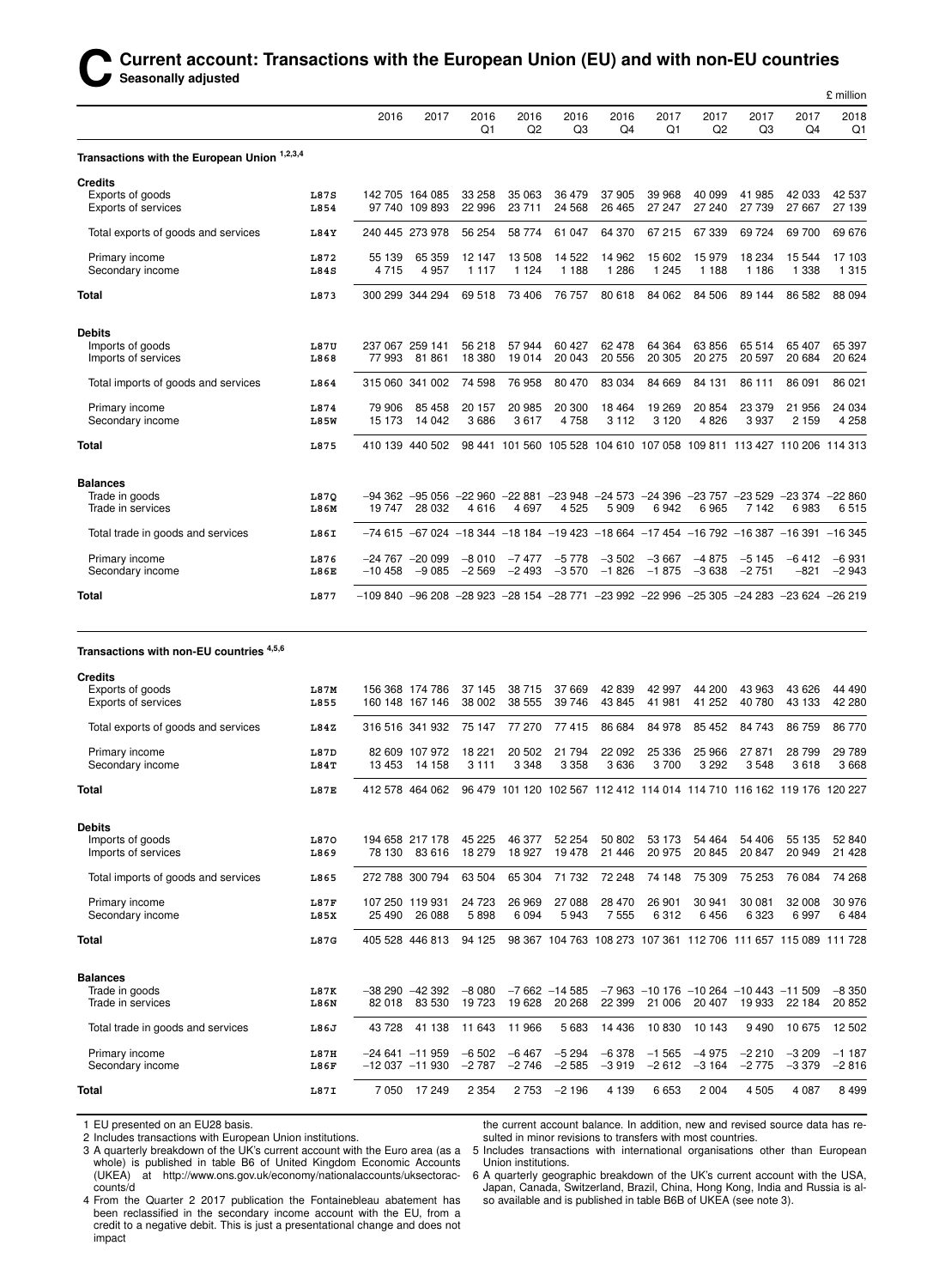#### **D** Summary of international investment position, financial account and investment income **Not seasonally adjusted**

|                                                 |                     |                  |                                                                |                   |                   |                   |                                                                |                  |                        |                                     |                            | £ billion           |
|-------------------------------------------------|---------------------|------------------|----------------------------------------------------------------|-------------------|-------------------|-------------------|----------------------------------------------------------------|------------------|------------------------|-------------------------------------|----------------------------|---------------------|
|                                                 |                     | 2016             | 2017                                                           | 2016<br>Q1        | 2016<br>Q2        | 2016<br>Q3        | 2016<br>Q4                                                     | 2017<br>Q1       | 2017<br>Q <sub>2</sub> | 2017<br>Q3                          | 2017<br>Q4                 | 2018<br>Q1          |
| <b>Investment abroad</b>                        |                     |                  |                                                                |                   |                   |                   |                                                                |                  |                        |                                     |                            |                     |
| International Investment Position               |                     |                  |                                                                |                   |                   |                   |                                                                |                  |                        |                                     |                            |                     |
| Direct investment                               | N2V3                | 1 5 6 5 .1       | 1 574.8                                                        | 1430.0            | 1519.5            | 1 545.1           | 1 5 6 5 1                                                      | 1546.9           | 1 539.1                | 1 556.4                             | 1 574.8                    | 1586.6              |
| Portfolio investment                            | HHZZ                | 2 4 5 9.7        | 2 703.4                                                        | 2 2 4 0 . 4       | 2 2 8 9.6         | 2 3 9 6.3         | 2 4 5 9.7                                                      | 2 558.0          | 2 602.9                | 2622.2                              | 2 703.4                    | 2 5 8 6.0           |
| Financial derivatives                           | JX96                | 2649.9           | 2 0 2 7 .8                                                     | 2960.9            | 3 3 3 2.6         | 2918.9            | 2649.9                                                         | 2 2 8 6.1        | 2 2 2 4.8              | 2 0 9 1 .7                          | 2 0 2 7.8                  | 2 0 0 8.5           |
| Other investment                                | HLXV                | 4 181.8          | 4 3 1 3 1                                                      | 3611.1            | 4 0 1 4 .2        | 4 1 3 5 1         | 4 181.8                                                        | 4 2 2 2.0        | 4 141.7                | 4 1 9 5 .5                          | 4 3 1 3 . 1                | 4 3 3 8.7           |
| Reserve assets                                  | LTEB                | 110.0            | 111.6                                                          | 95.9              | 106.1             | 112.5             | 110.0                                                          | 114.2            | 114.3                  | 111.4                               | 111.6                      | 112.3               |
| Total                                           | <b>HBQA</b>         | 10 966.5         | 10 730.7 10 338.2 11 261.9 11 107.9 10 966.5 10 727.2 10 622.8 |                   |                   |                   |                                                                |                  |                        |                                     | 10 577.3 10 730.7 10 632.2 |                     |
| Financial Account transactions <sup>1</sup>     |                     |                  |                                                                |                   |                   |                   |                                                                |                  |                        |                                     |                            |                     |
| Direct investment                               | $-N2SV$             | 37.1             | 114.2                                                          | 20.4              | 8.4               | 16.1              | $-7.8$                                                         | 28.0             | 18.1                   | 59.3                                | 8.7                        | $-15.3$             |
| Portfolio investment                            | $-HHZC$             | $-167.8$         | 89.7                                                           | $-52.0$           | $-57.0$           | $-37.4$           | $-21.5$                                                        | 50.5             | 49.2                   | $-8.4$                              | $-1.6$                     | $-23.3$             |
| Financial derivatives (net)                     | -ZPNN               | 21.6             | 9.8                                                            | 29.7              | $-15.3$           | 11.1              | $-3.8$                                                         | 8.9              | 4.8                    | 4.6                                 | $-8.5$                     | 20.6                |
| Other investment                                | -XBMM               | 150.1<br>6.5     | 198.3<br>6.8                                                   | $-29.0$<br>2.3    | 192.1<br>2.8      | 17.9<br>2.6       | $-30.9$<br>$-1.2$                                              | 46.2             | $-30.1$<br>1.8         | 52.4<br>$\overline{\phantom{a}}$    | 129.8                      | 111.8<br>3.5        |
| Reserve assets                                  | -LTCV               |                  |                                                                |                   |                   |                   |                                                                | 4.1              |                        |                                     | 1.0                        |                     |
| Total                                           | -HBNR               | 47.4             | 418.9                                                          | $-28.5$           | 130.9             | 10.3              | $-65.3$                                                        | 137.7            | 43.8                   | 107.9                               | 129.5                      | 97.3                |
| Investment income earnings                      |                     |                  |                                                                |                   |                   |                   |                                                                |                  |                        |                                     |                            |                     |
| Direct investment                               | N <sub>2QP</sub>    | 58.4             | 81.9                                                           | 10.0              | 14.7              | 16.4              | 17.2                                                           | 18.4             | 20.3                   | 22.9                                | 20.3                       | 21.1                |
| Portfolio investment                            | HLYX                | 49.3             | 54.4                                                           | 12.0              | 13.3              | 12.0              | 12.0                                                           | 12.9             | 14.8                   | 13.6                                | 13.2                       | 14.7                |
| Other investment<br>Reserve assets              | AIOP<br>HHCB        | 25.2<br>1.1      | 32.0<br>1.2                                                    | 5.8<br>0.3        | 6.3<br>0.3        | 6.6<br>0.3        | 6.5<br>0.3                                                     | 7.1<br>0.3       | 7.9<br>0.3             | 8.4<br>0.3                          | 8.6<br>0.3                 | 8.6<br>0.3          |
| Total                                           | <b>HMBN</b>         | 133.9            | 169.4                                                          | 28.1              | 34.6              | 35.3              | 36.0                                                           | 38.7             | 43.2                   | 45.2                                | 42.4                       | 44.8                |
|                                                 |                     |                  |                                                                |                   |                   |                   |                                                                |                  |                        |                                     |                            |                     |
| Investment in the UK                            |                     |                  |                                                                |                   |                   |                   |                                                                |                  |                        |                                     |                            |                     |
| International Investment Position               |                     |                  |                                                                |                   |                   |                   |                                                                |                  |                        |                                     |                            |                     |
| Direct investment                               | N2UG                | 1 551.7          | 1563.7                                                         | 1 3 2 7 . 1       | 1 3 9 1 . 7       | 1444.8            | 1 551.7                                                        | 1490.4           | 1523.5                 | 1568.3                              | 1563.7                     | 1 645.5             |
| Portfolio investment                            | HLXW                | 3 103.5          | 3 3 5 3 .9                                                     | 2896.6            | 3 0 3 2.8         | 3 202.4           | 3 103.5                                                        | 3 209.1          | 3 2 3 3.1              | 3 2 5 8 . 3                         | 3 3 5 3 . 9                | 3 2 9 1 .3          |
| Financial derivatives                           | JX97                | 2 607.4          | 1981.7                                                         | 2916.4            | 3 3 0 1 .5        | 2874.7            | 2 607.4                                                        | 2 2 3 9.5        | 2 171.1                | 2 0 3 4.1                           | 1981.7                     | 1946.5              |
| Other investment                                | HLYD                | 3751.3           | 3996.0                                                         | 3414.0            | 3655.8            | 3778.7            | 3751.3                                                         | 3869.3           | 3846.7                 | 3935.5                              | 3996.0                     | 4 0 1 1 .3          |
| Total                                           | HBQB                | 11 013.9         |                                                                |                   |                   |                   | 10 895.2 10 554.1 11 381.8 11 300.6 11 013.9 10 808.3 10 774.4 |                  |                        |                                     | 10 796.2 10 895.2 10 894.5 |                     |
| <b>Financial Account transactions</b>           |                     |                  |                                                                |                   |                   |                   |                                                                |                  |                        |                                     |                            |                     |
| Direct investment                               | N2SA                | 199.0            | 50.8                                                           | 60.9              | 23.4              | 36.8              | 77.9                                                           | 15.5             | 17.2                   | 26.2                                | $-8.0$                     | $-3.9$              |
| Portfolio investment                            | <b>HHZF</b>         | $-23.6$          | 156.7                                                          | $-52.4$           | 45.7              | 24.7              | $-41.5$                                                        | 39.8             | 28.4                   | 28.9                                | 59.7                       | 14.2                |
| Other investment                                | <b>XBMN</b>         | $-20.4$          | 271.9                                                          | $-14.4$           | 101.1             | $-17.9$           | $-89.1$                                                        | 106.9            | 17.9                   | 66.1                                | 80.9                       | 90.2                |
| Total                                           | <b>HBNS</b>         | 155.0            | 479.3                                                          | $-5.9$            | 170.1             | 43.6              | $-52.8$                                                        | 162.1            | 63.5                   | 121.2                               | 132.6                      | 100.5               |
| Investment income                               |                     |                  |                                                                |                   |                   |                   |                                                                |                  |                        |                                     |                            |                     |
| Direct investment                               | N2Q4                | 60.0             | 59.8                                                           | 13.3              | 16.5              | 15.7              | 14.6                                                           | 11.6             | 15.3                   | 15.6                                | 17.2                       | 16.6                |
| Portfolio investment                            | HLZC                | 89.9             | 100.1                                                          | 21.9              | 25.5              | 22.3              | 20.2                                                           | 22.6             | 28.6                   | 26.5                                | 22.4                       | 24.6                |
| Other investment                                | HLZN                | 32.2             | 40.5                                                           | 7.6               | 8.2               | 8.2               | 8.2                                                            | 9.1              | 10.0                   | 10.6                                | 10.8                       | 10.9                |
| Total                                           | <b>HMBO</b>         | 182.1            | 200.4                                                          | 42.7              | 50.2              | 46.2              | 43.0                                                           | 43.3             | 53.9                   | 52.7                                | 50.4                       | 52.1                |
| <b>Net investment</b>                           |                     |                  |                                                                |                   |                   |                   |                                                                |                  |                        |                                     |                            |                     |
|                                                 |                     |                  |                                                                |                   |                   |                   |                                                                |                  |                        |                                     |                            |                     |
| International Investment Position               |                     |                  |                                                                |                   |                   |                   |                                                                |                  |                        |                                     |                            |                     |
| Direct investment<br>Portfolio investment       | MU70<br><b>CGNH</b> | 13.4<br>$-643.8$ | 11.1<br>$-650.5$                                               | 102.9<br>$-656.2$ | 127.8<br>$-743.1$ | 100.3<br>$-806.1$ | 13.4<br>$-643.8$                                               | 56.4<br>$-651.1$ | 15.6<br>$-630.2$       | $-11.9$<br>$-636.0$                 | 11.1<br>$-650.5$           | $-58.9$<br>$-705.3$ |
| <b>Financial derivatives</b>                    | JX98                | 42.5             | 46.2                                                           | 44.4              | 31.0              | 44.2              | 42.5                                                           | 46.6             | 53.7                   | 57.6                                | 46.2                       | 62.1                |
| Other investment                                | CGNG                | 430.4            | 317.1                                                          | 197.1             | 358.4             | 356.4             | 430.4                                                          | 352.7            | 295.0                  | 260.0                               | 317.1                      | 327.4               |
| Reserve assets                                  | LTEB                | 110.0            | 111.6                                                          | 95.9              | 106.1             | 112.5             | 110.0                                                          | 114.2            | 114.3                  | 111.4                               | 111.6                      | 112.3               |
| Net investment                                  | HBQC                | $-47.5$          | $-164.5$                                                       | $-215.9$          | $-119.8$          | $-192.8$          | $-47.5$                                                        | $-81.1$          | $-151.6$               | $-219.0$                            | $-164.5$                   | -262.3              |
| Financial Accounts transactions <sup>1</sup>    |                     |                  |                                                                |                   |                   |                   |                                                                |                  |                        |                                     |                            |                     |
| Direct investment                               | $-MU7M$             | $-161.9$         | 63.4                                                           | $-40.6$           | $-15.0$           | $-20.7$           | $-85.7$                                                        | 12.6             | 1.0                    | 33.2                                | 16.7                       | $-11.4$             |
| Portfolio investment                            | -HHZD               | $-144.2$         | $-67.0$                                                        | 0.5               | $-102.7$          | $-62.1$           | 20.1                                                           | 10.7             | 20.8                   | $-37.2$                             | $-61.2$                    | $-37.5$             |
| <b>Financial derivatives</b>                    | -ZPNN               | 21.6             | 9.8                                                            | 29.7              | $-15.3$           | 11.1              | $-3.8$                                                         | 8.9              | 4.8                    | 4.6                                 | $-8.5$                     | 20.6                |
| Other investment<br>Reserve assets              | $-HHYR$<br>-LTCV    | 170.4<br>6.5     | $-73.6$<br>6.8                                                 | $-14.5$<br>2.3    | 91.0<br>2.8       | 35.8<br>2.6       | 58.2<br>$-1.2$                                                 | $-60.6$<br>4.1   | $-48.1$<br>1.8         | $-13.8$<br>$\overline{\phantom{0}}$ | 48.9<br>1.0                | 21.6<br>3.5         |
|                                                 |                     |                  |                                                                |                   |                   |                   |                                                                |                  |                        |                                     |                            |                     |
| Net transactions                                | $-HBNT$             | $-107.6$         | $-60.5$                                                        | $-22.6$           | $-39.2$           | $-33.3$           | $-12.5$                                                        | $-24.4$          | $-19.7$                | $-13.3$                             | $-3.1$                     | $-3.2$              |
| Investment income earnings<br>Direct investment | MU7E                | $-1.6$           | 22.1                                                           | $-3.2$            | $-1.8$            | 0.8               | 2.7                                                            | 6.8              | 5.0                    | 7.3                                 | 3.0                        | 4.5                 |
| Portfolio investment                            | HLZX                | $-40.6$          | $-45.7$                                                        | $-9.9$            | $-12.2$           | $-10.3$           | $-8.3$                                                         | $-9.7$           | $-13.9$                | $-12.9$                             | $-9.2$                     | $-9.8$              |
| Other investment                                | CGNA                | $-7.0$           | $-8.5$                                                         | $-1.8$            | $-1.9$            | $-1.7$            | $-1.7$                                                         | $-2.0$           | $-2.1$                 | $-2.2$                              | $-2.2$                     | $-2.3$              |
| Reserve assets                                  | HHCB                | 1.1              | 1.2                                                            | 0.3               | 0.3               | 0.3               | 0.3                                                            | 0.3              | 0.3                    | 0.3                                 | 0.3                        | 0.3                 |
| Net earnings                                    | <b>HMBM</b>         | $-48.2$          | $-31.0$                                                        | $-14.6$           | $-15.6$           | $-10.9$           | $-7.0$                                                         | $-4.7$           | $-10.7$                | $-7.6$                              | $-8.0$                     | $-7.3$              |

1 **When downloading data from the Pink Book dataset users should re-verse the sign of series that have an identifier that is prefixed with a minus sign.**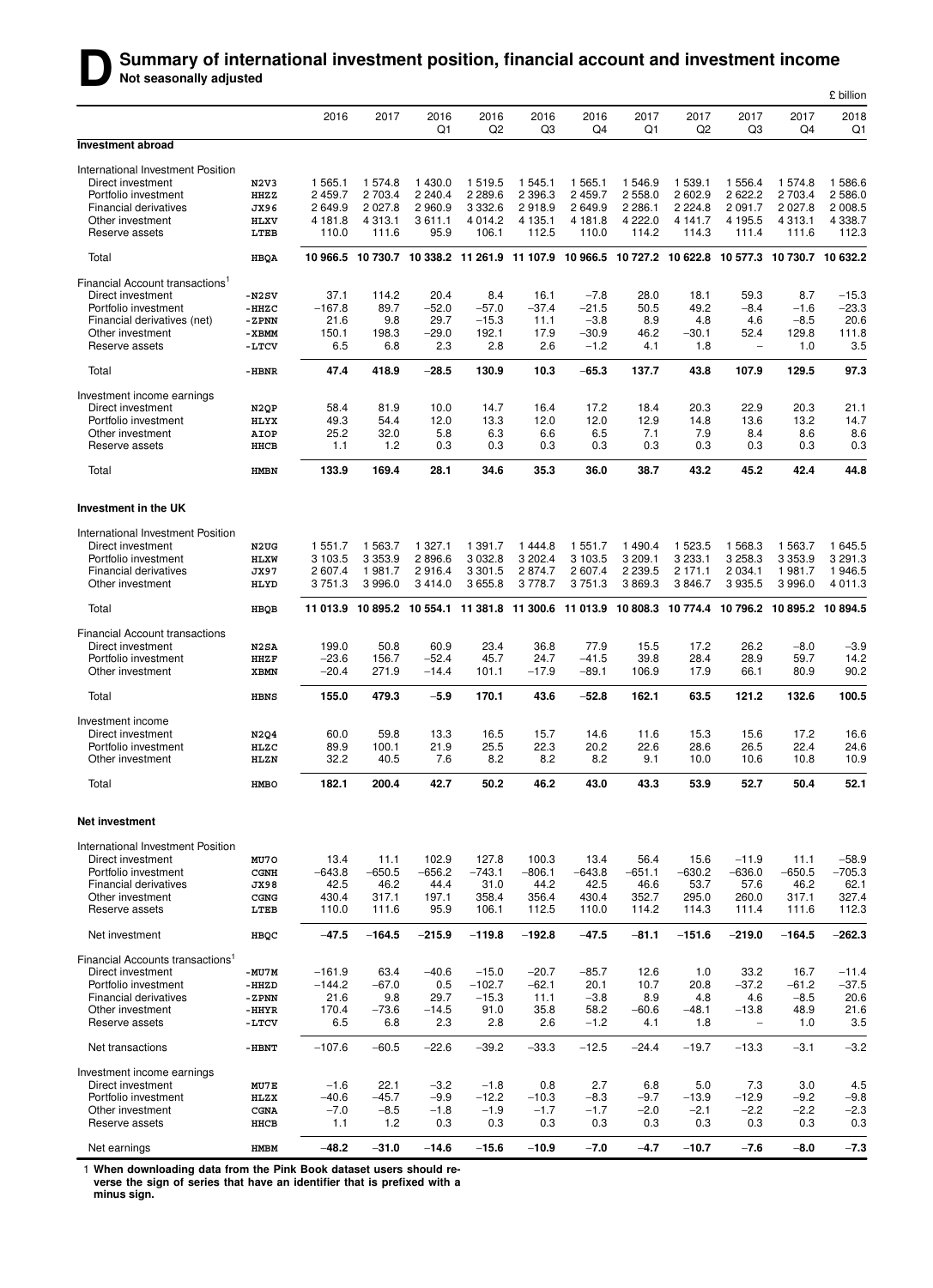# **E** Trade in goods<br>
Seasonally adjusted **Seasonally adjusted**

|                             |             |           |            |            |            |            |                        |                 |            |            |                        | £ million  |
|-----------------------------|-------------|-----------|------------|------------|------------|------------|------------------------|-----------------|------------|------------|------------------------|------------|
|                             |             | 2016      | 2017       | 2016<br>Q1 | 2016<br>Q2 | 2016<br>Q3 | 2016<br>Q <sub>4</sub> | 2017<br>Q1      | 2017<br>Q2 | 2017<br>Q3 | 2017<br>Q <sub>4</sub> | 2018<br>Q1 |
| <b>Exports</b>              |             |           |            |            |            |            |                        |                 |            |            |                        |            |
| Food, beverages and tobacco | <b>BOPL</b> | 20715     | 22 837     | 4975       | 5 1 8 8    | 5 183      | 5 3 6 9                | 5449            | 5 5 0 9    | 6 1 1 8    | 5761                   | 5748       |
| <b>Basic materials</b>      | <b>BOPM</b> | 6 1 1 9   | 7955       | 1 3 7 4    | 1488       | 1 5 3 3    | 1 7 2 4                | 1914            | 1999       | 2045       | 1997                   | 1947       |
| Oil                         | <b>ELBL</b> | 18 754    | 26 762     | 4 1 2 5    | 4 2 3 7    | 4 7 3 4    | 5 6 5 8                | 6634            | 6668       | 6723       | 6737                   | 7 100      |
| Other fuels                 | <b>BOQI</b> | 2 3 4 6   | 3 1 5 1    | 475        | 485        | 765        | 621                    | 740             | 827        | 784        | 800                    | 763        |
| Semi-manufactured goods     | <b>BOPO</b> | 80 699    | 89 839     | 19 552     | 19 794     | 19875      | 21 478                 | 22 103          | 22 800     | 22 20 2    | 22734                  | 22 8 25    |
| Finished manufactured goods | BOPP        | 165 466   | 184 878    | 38 786     | 41 273     | 41 737     | 43 670                 | 45 336          | 45 366     | 47415      | 46 761                 | 47 601     |
| Unspecified goods           | <b>BOQL</b> | 4 9 7 4   | 3 4 4 9    | 1 1 1 6    | 1 3 1 3    | 321        | 2 2 2 4                | 789             | 1 1 3 0    | 661        | 869                    | 1 0 4 3    |
| <b>Total</b>                | <b>BOKG</b> | 299 073   | 338 871    | 70 403     | 73 778     | 74 148     | 80 744                 | 82 965          | 84 299     | 85 948     | 85 659                 | 87 027     |
| <b>Imports</b>              |             |           |            |            |            |            |                        |                 |            |            |                        |            |
| Food, beverages and tobacco | <b>BQAR</b> | 43 774    | 47 007     | 10 293     | 10 678     | 11 074     | 11729                  | 11 658          | 11702      | 11838      | 11809                  | 11 692     |
| <b>Basic materials</b>      | <b>BQAS</b> | 10 047    | 11847      | 2 3 9 2    | 2 4 0 3    | 2 5 5 7    | 2695                   | 3036            | 2871       | 3 0 0 0    | 2940                   | 2834       |
| Oil                         | <b>ENXO</b> | 26 506    | 34 782     | 5 2 6 6    | 6 100      | 7 2 5 3    | 7887                   | 9008            | 7900       | 8 3 3 1    | 9543                   | 9507       |
| Other fuels                 | <b>BPBI</b> | 7748      | 10 692     | 1676       | 1698       | 1811       | 2 5 6 3                | 2772            | 2074       | 2707       | 3 1 3 9                | 3690       |
| Semi-manufactured goods     | <b>BQAU</b> | 99 881    | 112 449    | 23 288     | 24 260     | 25 788     | 26 545                 | 27 311          | 28 457     | 28 571     | 28 110                 | 27 714     |
| Finished manufactured goods | <b>BQAV</b> | 238 934   | 255 144    | 57 097     | 58 873     | 61 410     | 61 554                 | 63 366          | 63787      | 64 194     | 63797                  | 61836      |
| Unspecified goods           | <b>BQAW</b> | 4835      | 4 3 9 8    | 1 4 3 1    | 309        | 2788       | 307                    | 386             | 1529       | 1 2 7 9    | 1 2 0 4                | 964        |
| <b>Total</b>                | <b>BOKH</b> | 431 725   | 476 319    | 101 443    | 104 321    | 112 681    | 113 280                | 117 537         | 118 320    | 119 920    | 120 542                | 118 237    |
| <b>Balances</b>             |             |           |            |            |            |            |                        |                 |            |            |                        |            |
| Food, beverages and tobacco | <b>ELBE</b> | $-23059$  | $-24170$   | $-5318$    | $-5490$    | $-5891$    | $-6360$                | $-6209$         | $-6193$    | $-5720$    | $-6048$                | $-5944$    |
| <b>Basic materials</b>      | <b>ELBF</b> | $-3928$   | $-3892$    | $-1018$    | $-915$     | $-1024$    | $-971$                 | $-1122$         | $-872$     | $-955$     | $-943$                 | $-887$     |
| Oil                         | <b>ENXQ</b> | $-7752$   | $-8020$    | $-1141$    | $-1863$    | $-2519$    | $-2229$                | $-2374$         | $-1232$    | $-1608$    | $-2806$                | $-2407$    |
| Other fuels                 | <b>ENIW</b> | $-5402$   | $-7541$    | $-1201$    | $-1213$    | $-1046$    | $-1942$                | $-2032$         | $-1247$    | $-1923$    | $-2339$                | $-2927$    |
| Semi-manufactured goods     | <b>ELBH</b> | $-19182$  | $-22610$   | $-3736$    | $-4466$    | $-5913$    | $-5067$                | $-5208$         | $-5657$    | $-6369$    | $-5376$                | $-4889$    |
| Finished manufactured goods | <b>ELBI</b> | $-73468$  | $-70266$   | $-18311$   | $-17600$   | $-19673$   | $-17884$               | $-18030$        | $-18421$   | $-16779$   | $-17036$               | $-14235$   |
| Unspecified goods           | <b>BQKX</b> | 139       | $-949$     | $-315$     | 1 0 0 4    | $-2467$    | 1917                   | 403             | $-399$     | $-618$     | $-335$                 | 79         |
| <b>Total</b>                | <b>BOKI</b> | $-132652$ | $-137.448$ | $-31040$   | $-30543$   | $-38533$   | $-32536$               | $-34572 -34021$ |            | $-33972$   | $-34883$               | $-31210$   |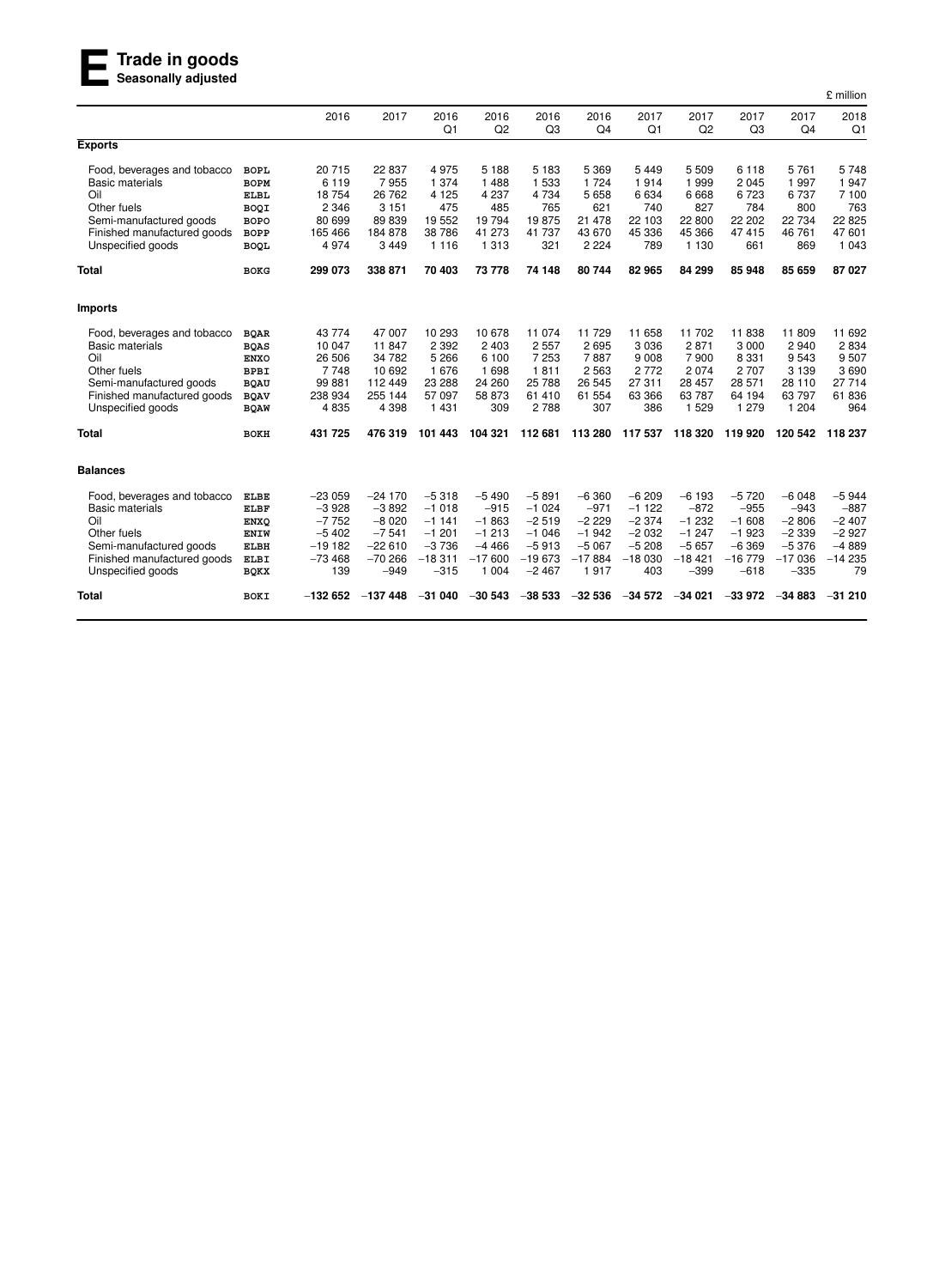## **F Trade in services**

**Seasonally adjusted**

|                                                                                                                                                                                                                                                                                                    |                                                                                                                        |                                                                                                             |                                                                                                      |                                                                                               |                                                                                                 |                                                                                                 |                                                                                                           |                                                                                                 |                                                                                               |                                                                                                    |                                                                                                         | £ million                                                                                          |
|----------------------------------------------------------------------------------------------------------------------------------------------------------------------------------------------------------------------------------------------------------------------------------------------------|------------------------------------------------------------------------------------------------------------------------|-------------------------------------------------------------------------------------------------------------|------------------------------------------------------------------------------------------------------|-----------------------------------------------------------------------------------------------|-------------------------------------------------------------------------------------------------|-------------------------------------------------------------------------------------------------|-----------------------------------------------------------------------------------------------------------|-------------------------------------------------------------------------------------------------|-----------------------------------------------------------------------------------------------|----------------------------------------------------------------------------------------------------|---------------------------------------------------------------------------------------------------------|----------------------------------------------------------------------------------------------------|
|                                                                                                                                                                                                                                                                                                    |                                                                                                                        | 2016                                                                                                        | 2017                                                                                                 | 2016<br>Q1                                                                                    | 2016<br>Q <sub>2</sub>                                                                          | 2016<br>Q <sub>3</sub>                                                                          | 2016<br>Q4                                                                                                | 2017<br>Q1                                                                                      | 2017<br>Q2                                                                                    | 2017<br>Q <sub>3</sub>                                                                             | 2017<br>Q <sub>4</sub>                                                                                  | 2018<br>Q1                                                                                         |
| <b>Exports</b>                                                                                                                                                                                                                                                                                     |                                                                                                                        |                                                                                                             |                                                                                                      |                                                                                               |                                                                                                 |                                                                                                 |                                                                                                           |                                                                                                 |                                                                                               |                                                                                                    |                                                                                                         |                                                                                                    |
| Manufacturing and maintenance services<br>Transport<br>Travel<br>Construction<br>Insurance and pension services<br>Financial<br>Intellectual property<br>Telecommunication, computer and information services FDYQ<br>Other business<br>Personal, cultural and recreational services<br>Government | MTN7<br><b>FKOA</b><br><b>FAPO</b><br>FDSG<br><b>FDTF</b><br>FDYI<br><b>FEBA</b><br><b>FEHH</b><br>FGXJ<br>FGZA        | 3 4 9 6<br>27 752<br>35 481<br>2 5 2 9<br>18 843<br>55 999<br>15 179<br>19501<br>72 787<br>3796<br>2 5 2 5  | 3814<br>30 071<br>39791<br>2 1 7 8<br>18 3 29<br>59 624<br>16 197<br>20 189<br>3807<br>2697          | 833<br>6900<br>8713<br>684<br>4 2 6 8<br>13314<br>3678<br>4770<br>80 342 16 344<br>939<br>555 | 791<br>6655<br>8766<br>578<br>4526<br>13 563<br>3776<br>4746<br>1 0 0 3<br>731                  | 898<br>6858<br>8 4 7 7<br>711<br>5 2 3 9<br>3624<br>4752<br>17 131 17 975<br>971<br>648         | 974<br>7 3 3 9<br>9525<br>556<br>4810<br>14 161 14 961 14 904<br>4 101<br>5 2 3 3<br>21 337<br>883<br>591 | 878<br>7 5 0 5<br>9588<br>509<br>4696<br>3599<br>4837<br>21 194<br>803<br>715                   | 933<br>7506<br>9573<br>505<br>4 5 4 7<br>14 831<br>4 0 5 3<br>4 9 2 4<br>20 094<br>837<br>689 | 1 0 2 6<br>7477<br>10 206<br>540<br>4517<br>14 523<br>4 167<br>5 0 2 9<br>19 320<br>1 0 5 2<br>662 | 977<br>7583<br>10 4 24<br>624<br>4569<br>15 366<br>4 3 7 8<br>5 3 9 9<br>19 734<br>1 1 1 5<br>631       | 827<br>7805<br>10 541<br>603<br>4763<br>15 2 24<br>4 200<br>4 7 9 1<br>18836<br>1 1 7 7<br>652     |
| Total                                                                                                                                                                                                                                                                                              | IKBB                                                                                                                   |                                                                                                             | 257 888 277 039 60 998 62 266 64 314 70 310 69 228 68 492 68 519 70 800 69 419                       |                                                                                               |                                                                                                 |                                                                                                 |                                                                                                           |                                                                                                 |                                                                                               |                                                                                                    |                                                                                                         |                                                                                                    |
| Imports                                                                                                                                                                                                                                                                                            |                                                                                                                        |                                                                                                             |                                                                                                      |                                                                                               |                                                                                                 |                                                                                                 |                                                                                                           |                                                                                                 |                                                                                               |                                                                                                    |                                                                                                         |                                                                                                    |
| Manufacturing and maintenance services<br>Transport<br>Travel<br>Construction<br>Insurance and pension services<br>Financial<br>Intellectual property<br>Telecommunication, computer and information services FIUG<br>Other business<br>Personal, cultural and recreational services<br>Government | MTN6<br><b>FHME</b><br><b>APQL</b><br>FIOU<br>FIPT<br>FITY<br><b>FIVX</b><br>FIWF<br>FLQJ<br>FLSA                      | 1833<br>21 912<br>54 199<br>1 3 9 4<br>1 501<br>15 142<br>8 7 4 4<br>11 293<br>33 047<br>3 2 6 4<br>3 7 9 4 | 1731<br>22 056<br>55 500<br>1612<br>1827<br>15 25 6<br>9 3 4 9<br>11 524<br>38735<br>3 2 7 8<br>4609 | 476<br>5 1 5 4<br>12774<br>363<br>408<br>3 3 9 5<br>2069<br>2622<br>7701<br>806<br>891        | 449<br>5 3 3 3<br>13 407<br>301<br>374<br>3597<br>1975<br>2829<br>7857<br>799<br>1 0 2 0        | 439<br>5 6 4 7<br>13 4 48<br>353<br>348<br>4 104<br>2 4 2 3<br>2 7 8 3<br>8 2 3 6<br>821<br>919 | 469<br>5 7 7 8<br>14 570<br>377<br>371<br>4 0 4 6<br>2 2 7 7<br>3 0 5 9<br>9 2 5 3<br>838<br>964          | 431<br>5 5 9 4<br>13750<br>349<br>444<br>3 7 5 4<br>2 1 2 9<br>2962<br>9 7 1 7<br>848<br>1 302  | 408<br>5 5 7 3<br>13 557<br>391<br>451<br>3697<br>2 2 5 5<br>2918<br>9954<br>818<br>1 0 9 8   | 466<br>5 4 21<br>13788<br>394<br>453<br>3854<br>2 4 9 0<br>2869<br>9708<br>840<br>1 1 6 1          | 426<br>5468<br>14 405<br>478<br>479<br>3 9 5 1<br>2475<br>2 7 7 5<br>9 3 5 6<br>772<br>1 0 4 8          | 438<br>5 6 3 2<br>14 748<br>372<br>359<br>4 1 9 5<br>2 4 8 3<br>2816<br>9 1 2 7<br>784<br>1 0 9 8  |
| Total                                                                                                                                                                                                                                                                                              | IKBC                                                                                                                   |                                                                                                             | 156 123 165 477 36 659 37 941 39 521 42 002 41 280 41 120 41 444 41 633                              |                                                                                               |                                                                                                 |                                                                                                 |                                                                                                           |                                                                                                 |                                                                                               |                                                                                                    |                                                                                                         | 42 052                                                                                             |
| <b>Balances</b>                                                                                                                                                                                                                                                                                    |                                                                                                                        |                                                                                                             |                                                                                                      |                                                                                               |                                                                                                 |                                                                                                 |                                                                                                           |                                                                                                 |                                                                                               |                                                                                                    |                                                                                                         |                                                                                                    |
| Manufacturing and maintenance services<br>Transport<br>Travel<br>Construction<br>Insurance and pension services<br>Financial<br>Intellectual property<br>Telecommunication, computer and information services FNLY<br>Other business<br>Personal, cultural and recreational services<br>Government | MTN8<br>FLYS<br>FNGY<br>FNJM<br><b>FNKF</b><br><b>FNLQ</b><br><b>FNMR</b><br><b>FNMZ</b><br><b>FNRB</b><br><b>FNRU</b> | 1 6 6 3<br>5840<br>$-18718$<br>1 1 3 5<br>17 342<br>40 857<br>6435<br>8 2 0 8<br>39 740<br>532<br>$-1269$   | 2083<br>8015<br>$-15709$<br>566<br>16 502<br>44 368<br>6848<br>8665<br>41 607<br>529<br>$-1912$      | 357<br>1746<br>$-4061$<br>321<br>3860<br>9919<br>1609<br>2 1 4 8<br>8643<br>133<br>$-336$     | 342<br>1 3 2 2<br>$-4641$<br>277<br>4 1 5 2<br>9966<br>1801<br>1917<br>9 2 7 4<br>204<br>$-289$ | 459<br>1 2 1 1<br>$-4971$<br>358<br>4891<br>10 057<br>1 201<br>1969<br>9739<br>150<br>$-271$    | 505<br>1 5 6 1<br>$-5045$<br>179<br>4 4 3 9<br>10915<br>1824<br>2 1 7 4<br>12 0 84<br>45<br>$-373$        | 447<br>1911<br>$-4162$<br>160<br>4 2 5 2<br>11 150<br>1470<br>1875<br>11 477<br>$-45$<br>$-587$ | 525<br>1933<br>$-3984$<br>114<br>4 0 9 6<br>11 134<br>1798<br>2006<br>10 140<br>19<br>$-409$  | 560<br>2 0 5 6<br>$-3582$<br>146<br>4 0 6 4<br>10 669<br>1677<br>2 1 6 0<br>212<br>$-499$          | 551<br>2 1 1 5<br>$-3981$<br>146<br>4 0 9 0<br>11 415<br>1 903<br>2624<br>9 612 10 378<br>343<br>$-417$ | 389<br>2 1 7 3<br>$-4207$<br>231<br>4 4 0 4<br>11 0 29<br>1 7 1 7<br>1975<br>9709<br>393<br>$-446$ |
| Total                                                                                                                                                                                                                                                                                              | IKBD                                                                                                                   |                                                                                                             | 101 765 111 562 24 339 24 325 24 793 28 308 27 948 27 372 27 075 29 167 27 367                       |                                                                                               |                                                                                                 |                                                                                                 |                                                                                                           |                                                                                                 |                                                                                               |                                                                                                    |                                                                                                         |                                                                                                    |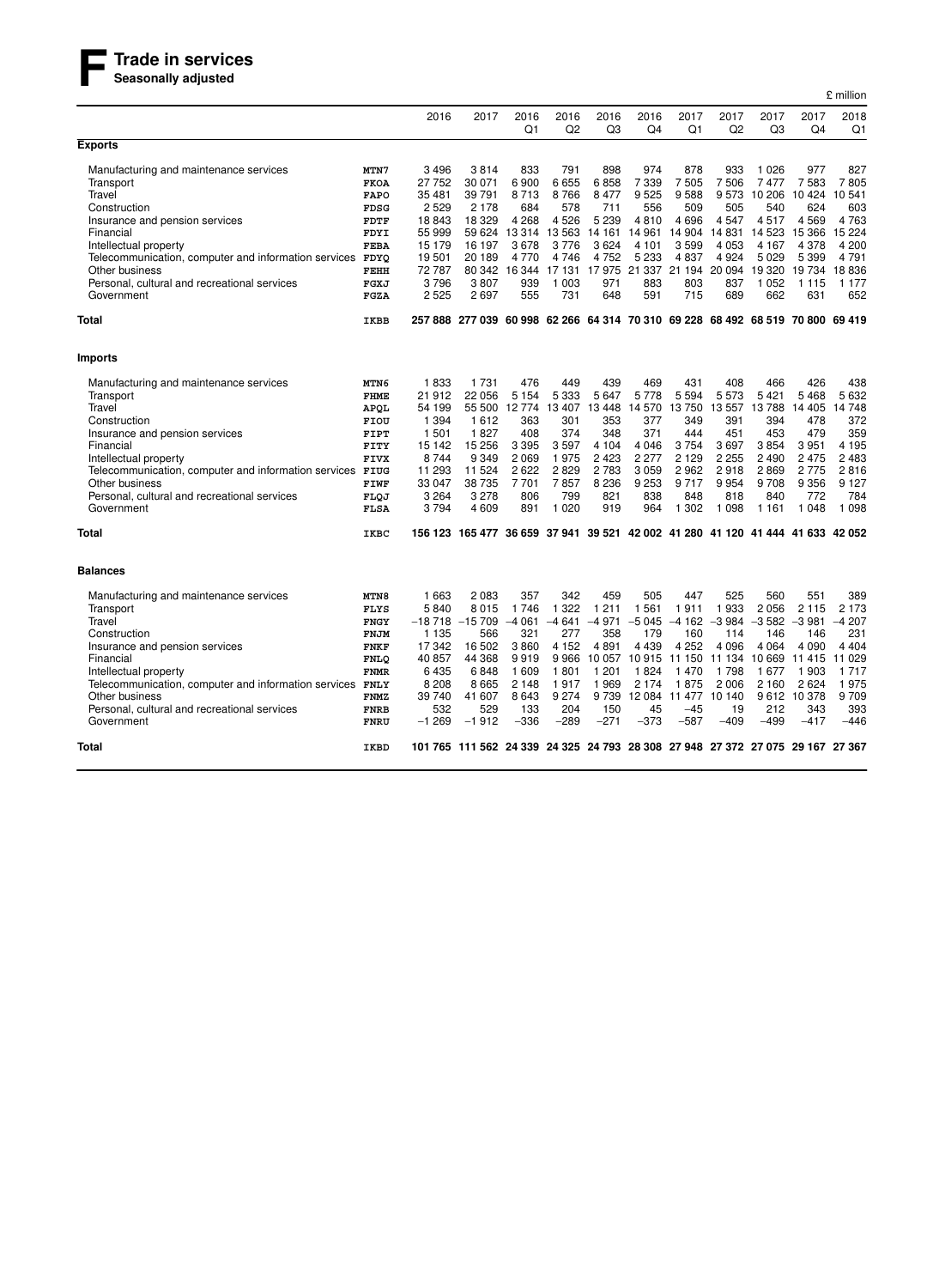# **G** Primary income<br>
Seasonally adjusted **Seasonally adjusted**

|                                                                                                                    |                     |                  |                                                                                                                                                  |                       |                        |                          |                   |                            |                   |                    |                   | £ million          |
|--------------------------------------------------------------------------------------------------------------------|---------------------|------------------|--------------------------------------------------------------------------------------------------------------------------------------------------|-----------------------|------------------------|--------------------------|-------------------|----------------------------|-------------------|--------------------|-------------------|--------------------|
|                                                                                                                    |                     | 2016             | 2017                                                                                                                                             | 2016<br>Q1            | 2016<br>Q <sub>2</sub> | 2016<br>Q <sub>3</sub>   | 2016<br>Q4        | 2017<br>Q1                 | 2017<br>Q2        | 2017<br>Q3         | 2017<br>Q4        | 2018<br>Q1         |
| <b>Credits</b>                                                                                                     |                     |                  |                                                                                                                                                  |                       |                        |                          |                   |                            |                   |                    |                   |                    |
| Compensation of employees                                                                                          | <b>IJAH</b>         | 1 3 7 2          | 1 3 8 2                                                                                                                                          | 326                   | 367                    | 284                      | 395               | 370                        | 309               | 322                | 381               | 384                |
| Investment income<br>Earnings on direct investment abroad                                                          | MTX2                | 58 351           | 81 862                                                                                                                                           | 11 063                | 14 174                 | 16 471                   | 16 643            | 19 379                     | 19 195            | 22 740             | 20 548            | 22 006             |
| Earnings on portfolio investment abroad<br>Earnings on equity securities<br>Earnings on debt securities            | <b>CGDT</b><br>CGDU | 28 694<br>20 595 | 32 744<br>21 668                                                                                                                                 | 7 007<br>5462         | 6905<br>5311           | 7 235<br>4834            | 7547<br>4988      | 7910<br>5 2 3 4            | 8058<br>5581      | 8 2 7 0<br>5 4 7 0 | 8506<br>5 3 8 3   | 8794<br>6 170      |
| Total portfolio investment                                                                                         | CGDV                | 49 289           | 54 412                                                                                                                                           | 12 4 69               | 12 216                 | 12 069                   | 12 5 35           | 13 144                     | 13639             | 13740              | 13889             | 14 9 64            |
| Earnings on other investment abroad<br>Earnings on reserve assets                                                  | CGDW<br>HHCC        | 25 205<br>1 100  | 31 960<br>1 1 7 6                                                                                                                                | 5786<br>258           | 6 3 3 8<br>260         | 6 5 5 2<br>285           | 6529<br>297       | 7 100<br>290               | 7869<br>305       | 8 3 7 4<br>301     | 8617<br>280       | 8625<br>285        |
| Total investment income                                                                                            | HBOK                | 133 945 169 410  |                                                                                                                                                  | 29 576                | 32 988                 | 35 377                   | 36 004            | 39913                      | 41 008            | 45 155             | 43 334            | 45 880             |
| Other primary income                                                                                               | MT5T                | 2431             | 2 5 3 9                                                                                                                                          | 466                   | 655                    | 655                      | 655               | 655                        | 628               | 628                | 628               | 628                |
| Total                                                                                                              | <b>HBOH</b>         |                  | 137 748 173 331                                                                                                                                  | 30 368                | 34 010                 | 36 316                   | 37 054            | 40 938                     | 41945             | 46 105             | 44 343            | 46 892             |
| <b>Debits</b>                                                                                                      |                     |                  |                                                                                                                                                  |                       |                        |                          |                   |                            |                   |                    |                   |                    |
| Compensation of employees                                                                                          | IJAI                | 1 7 3 2          | 1 573                                                                                                                                            | 306                   | 420                    | 440                      | 566               | 352                        | 423               | 385                | 413               | 353                |
| Investment income<br>Foreign earnings on direct investment in the UK                                               | MTU7                | 59 984           | 59 773                                                                                                                                           | 13 617                | 16 676                 | 15728                    | 13 963            | 12 206                     | 15 687            | 15747              | 16 133            | 17 170             |
| Foreign earnings on portfolio investment in the UK<br>Earnings on equity securities<br>Earnings on debt securities | HGOT<br>CGDX        | 41 901<br>48 016 | 46 858<br>53 271                                                                                                                                 | 10 189<br>12 306      | 10 330<br>11 805       | 10 155<br>11 954         | 11 227<br>11 951  | 10 999<br>12 541           | 11 586<br>13 5 26 | 12 202<br>13 627   | 12071<br>13 577   | 12 3 9 5<br>13 368 |
| Total portfolio investment                                                                                         | CGDZ                |                  | 89 917 100 129                                                                                                                                   | 22 4 9 5              | 22 135                 | 22 109                   | 23 178            | 23 540                     | 25 112            | 25 8 29            | 25 648            | 25 763             |
| Earnings on other investment in the UK                                                                             | CGEB                | 32 196           | 40 484                                                                                                                                           | 7662                  | 7912                   | 8 2 6 8                  | 8 3 5 4           | 9 1 9 6                    | 9693              | 10 644             | 10 951            | 10 927             |
| Total investment income                                                                                            | <b>HBOL</b>         |                  | 182 097 200 386                                                                                                                                  | 43 774                | 46 723                 | 46 105                   | 45 4 95           | 44 942                     | 50 492            | 52 220             | 52732             | 53 860             |
| Other primary income                                                                                               | MT5V                | 3 3 2 7          | 3 4 3 0                                                                                                                                          | 800                   | 811                    | 843                      | 873               | 876                        | 880               | 855                | 819               | 797                |
| Total                                                                                                              | HBOI                |                  | 187 156 205 389                                                                                                                                  | 44 880                | 47954                  | 47 388                   | 46 934            | 46 170                     | 51795             | 53 460             | 53 964            | 55 010             |
| <b>Balances</b>                                                                                                    |                     |                  |                                                                                                                                                  |                       |                        |                          |                   |                            |                   |                    |                   |                    |
| Compensation of employees                                                                                          | IJAJ                | $-360$           | $-191$                                                                                                                                           | 20                    | $-53$                  | $-156$                   | $-171$            | 18                         | $-114$            | $-63$              | $-32$             | 31                 |
| Investment income<br>Direct investment                                                                             | MU7F                | -1 633           |                                                                                                                                                  | $22089 - 2554 - 2502$ |                        | 743                      | 2680              | 7 1 7 3                    | 3508              | 6993               | 4415              | 4836               |
| Portfolio investment<br>Earnings on equity securities<br>Earnings on debt securities                               | CGEC<br>CGED        |                  | $-13207 - 14114 - 3182 - 3425$<br>$-27421 - 31603 - 6844$                                                                                        |                       |                        | $-2920$<br>-6 494 -7 120 | $-3680$<br>-6 963 | $-3089$<br>$-7307$ $-7945$ | $-3528$           | $-3932$<br>-8 157  | $-3565$<br>-8 194 | $-3601$<br>$-7198$ |
| Total portfolio investment                                                                                         | CGEE                |                  | $-40628$ $-45717$ $-10026$ $-9919$ $-10040$ $-10643$ $-10396$ $-11473$ $-12089$ $-11759$ $-10799$                                                |                       |                        |                          |                   |                            |                   |                    |                   |                    |
| Other investment<br>Reserve assets                                                                                 | CGFF<br>HHCC        | $-6991$<br>1 100 | $-8524$<br>1 1 7 6                                                                                                                               | -1876<br>258          | $-1.574$<br>260        | $-1716$<br>285           | $-1825$<br>297    | $-2096$<br>290             | -1 824<br>305     | $-2270$<br>301     | -2 334<br>280     | $-2302$<br>285     |
| Total investment income                                                                                            | <b>HBOM</b>         |                  | $-48$ 152 $-30$ 976 $-14$ 198 $-13$ 735 $-10$ 728                                                                                                |                       |                        |                          | -9 491            | $-5029$                    | $-9484$           | $-7065$            | $-9398$           | $-7980$            |
| Other primary income                                                                                               | MT5X                | $-896$           | $-891$                                                                                                                                           | $-334$                | $-156$                 | $-188$                   | $-218$            | $-221$                     | $-252$            | $-227$             | $-191$            | $-169$             |
| Total                                                                                                              | HBOJ                |                  | $-49\,408$ $-32\,058$ $-14\,512$ $-13\,944$ $-11\,072$ $\,$ $-9\,880$ $\,$ $-5\,232$ $\,$ $-9\,850$ $\,$ $-7\,355$ $\,$ $-9\,621$ $\,$ $-8\,118$ |                       |                        |                          |                   |                            |                   |                    |                   |                    |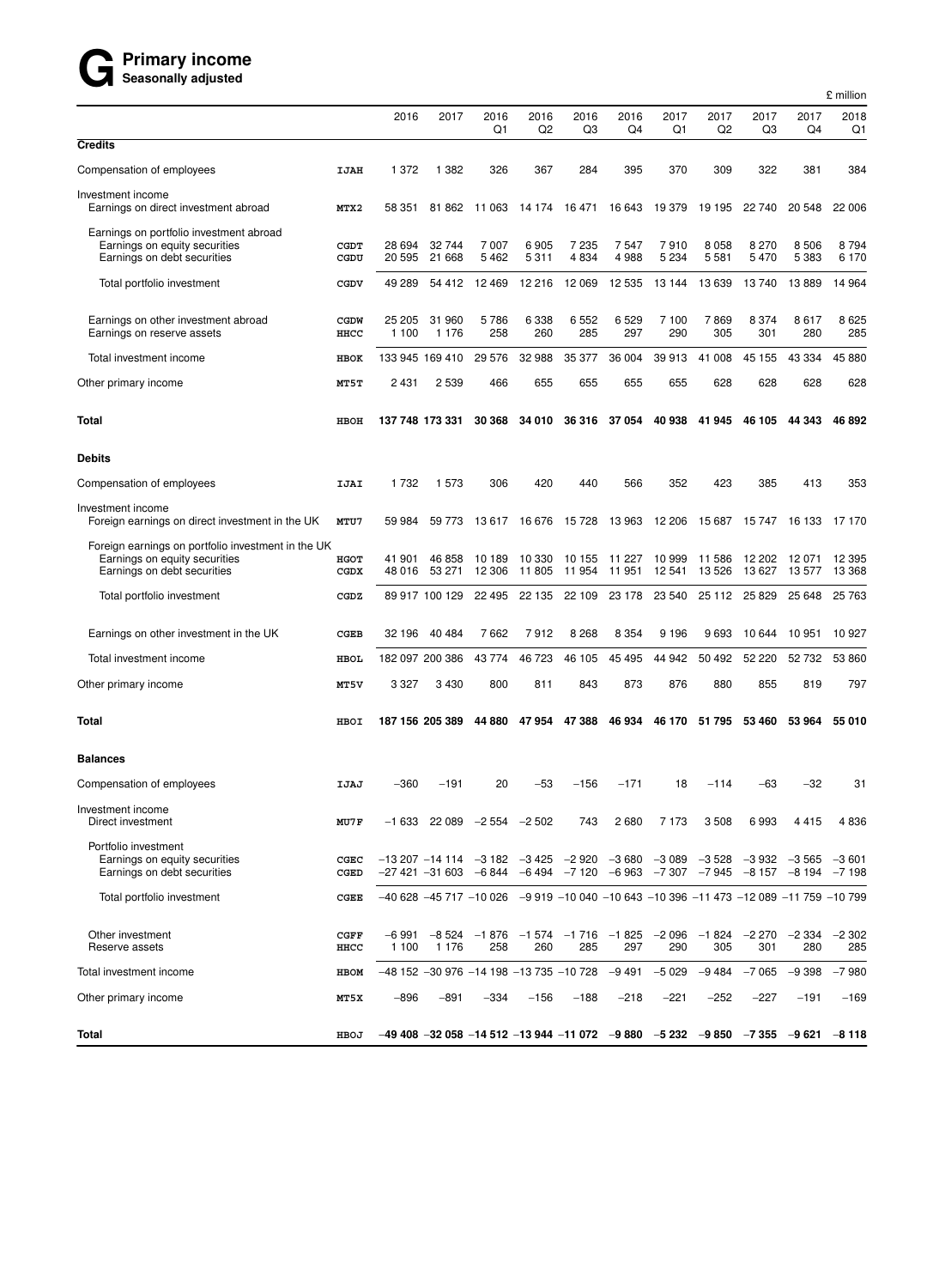# Secondary income<br>
Seasonally adjusted **Seasonally adjusted**

|                                                      |                            |                     |                     |                   |                        |                        |                   |                   |                                     |                                    |                   | £ million         |
|------------------------------------------------------|----------------------------|---------------------|---------------------|-------------------|------------------------|------------------------|-------------------|-------------------|-------------------------------------|------------------------------------|-------------------|-------------------|
|                                                      |                            | 2016                | 2017                | 2016<br>Q1        | 2016<br>Q <sub>2</sub> | 2016<br>Q <sub>3</sub> | 2016<br>Q4        | 2017<br>Q1        | 2017<br>Q <sub>2</sub>              | 2017<br>Q3                         | 2017<br>Q4        | 2018<br>Q1        |
| <b>Credits</b>                                       |                            |                     |                     |                   |                        |                        |                   |                   |                                     |                                    |                   |                   |
| General government<br>Receipts from EU Institutions: |                            |                     |                     |                   |                        |                        |                   |                   |                                     |                                    |                   |                   |
| Other EU receipts<br>Other receipts                  | <b>GTTA</b><br>CGDN        | 157<br>610          | 379<br>549          | 9<br>120          | 5<br>148               | $\overline{4}$<br>150  | 139<br>192        | 60<br>137         | 51<br>141                           | 31<br>133                          | 237<br>138        | 45<br>141         |
| Total general government                             | <b>FHDM</b>                | 767                 | 928                 | 129               | 153                    | 154                    | 331               | 197               | 192                                 | 164                                | 375               | 186               |
| Other sectors<br>Receipts from EU Institutions:      |                            |                     |                     |                   |                        |                        |                   |                   |                                     |                                    |                   |                   |
| Social fund<br>Other receipts                        | <b>H5U3</b><br>CGDO        | 309<br>17 092       | 138<br>18 049       | 89<br>4010        | 25<br>4 2 9 4          | 185<br>4 207           | 10<br>4581        | 48<br>4700        | $\overline{\phantom{0}}$<br>4 2 8 8 | 52<br>4518                         | 38<br>4543        | 129<br>4668       |
| Total other sectors                                  | <b>FHIB</b>                | 17 401              | 18 187              | 4 0 9 9           | 4 3 1 9                | 4 3 9 2                | 4591              | 4748              | 4 2 8 8                             | 4570                               | 4581              | 4797              |
| <b>Total</b>                                         | IKBN                       | 18 168              | 19 115              | 4 2 2 8           | 4 4 7 2                | 4546                   | 4922              | 4945              | 4 4 8 0                             | 4734                               | 4956              | 4983              |
| <b>Debits</b>                                        |                            |                     |                     |                   |                        |                        |                   |                   |                                     |                                    |                   |                   |
| General government<br>Payments to EU institutions    |                            |                     |                     |                   |                        |                        |                   |                   |                                     |                                    |                   |                   |
| GNI: own resource<br><b>GNI</b> adjustments          | MUV7<br>MUV8               | 15 794<br>$-329$    | 15475<br>$-2011$    | 3989<br>$-470$    | 2828                   | 4 7 7 8                | 4 1 9 9<br>141    | 2701<br>1         | 4 7 4 4<br>258                      | 4 0 20<br>$\overline{\phantom{a}}$ | 4010<br>$-2270$   | 3707              |
| less Abatement<br>Other                              | - FKKM<br><b>FLMT</b>      | $-5026$             | $-4302$<br>2        | $-901$            | $-757$                 | $-1342$                | $-2026$           | $-666$            | $-1.363$                            | $-1341$                            | $-932$<br>2       | $-903$            |
| Other payments                                       | CGDP                       | 10 385              | 10 560              | 2 190             | 2686                   | 2 5 0 1                | 3 0 0 8           | 2 2 1 8           | 2 7 5 7                             | 2 4 0 6                            | 3 1 7 9           | 2632              |
| Total general government                             | FLUD                       | 20 824              | 19724               | 4808              | 4757                   | 5937                   | 5 3 2 2           | 4 2 5 4           | 6 3 9 6                             | 5 0 8 5                            | 3989              | 5 4 3 6           |
| Other sectors                                        |                            |                     |                     |                   |                        |                        |                   |                   |                                     |                                    |                   |                   |
| Payments to EU institutions<br>Other payments        | <b>CGDR</b><br>CGDS        | 19839               | 20 40 6             | 4776              | 4 9 5 4                | 4 7 6 4                | 5 3 4 5           | 5 1 7 8           | 4886                                | 5 1 7 5                            | 5 1 6 7           | 5 3 0 6           |
| Total other sectors                                  | <b>FLUZ</b>                | 19839               | 20 40 6             | 4776              | 4 9 5 4                | 4 7 6 4                | 5 3 4 5           | 5 1 7 8           | 4886                                | 5 1 7 5                            | 5 1 6 7           | 5 3 0 6           |
| Total                                                | IKBO                       | 40 663              | 40 130              | 9584              | 9711                   | 10701                  | 10 667            | 9432              | 11 282                              | 10 260                             | 9 1 5 6           | 10742             |
| <b>Balances</b>                                      |                            |                     |                     |                   |                        |                        |                   |                   |                                     |                                    |                   |                   |
| General government<br>Other sectors                  | <b>FNSV</b><br><b>FNTC</b> | $-20057$<br>$-2438$ | $-18796$<br>$-2219$ | $-4679$<br>$-677$ | $-4604$<br>$-635$      | $-5783$<br>$-372$      | $-4991$<br>$-754$ | $-4057$<br>$-430$ | $-6204$<br>$-598$                   | $-4921$<br>$-605$                  | $-3614$<br>$-586$ | $-5250$<br>$-509$ |
| <b>Total</b>                                         | IKBP                       | $-22495$            | $-21015$            | $-5356$           | $-5239$                | $-6155$                | $-5745$           | $-4487$           | $-6802$                             | $-5526$                            | $-4200$           | $-5759$           |
| Of which: EU institutions <sup>1</sup>               | <b>GTTB</b>                | $-10077$            | $-8815$             | $-2520$           | $-2110$                | $-3243$                | $-2204$           | $-1952$           | $-3704$                             | $-2541$                            | $-618$            | $-2685$           |

1 For a complete picture of UK official transactions with institutions of the EU, the balance of other primary income -£891 million, a credit of £686 million for export of services (UK charges for collection of duties) and a capital account credit of approximately £757 million should be included giving a 2017 balance of approximately -£8,263 million.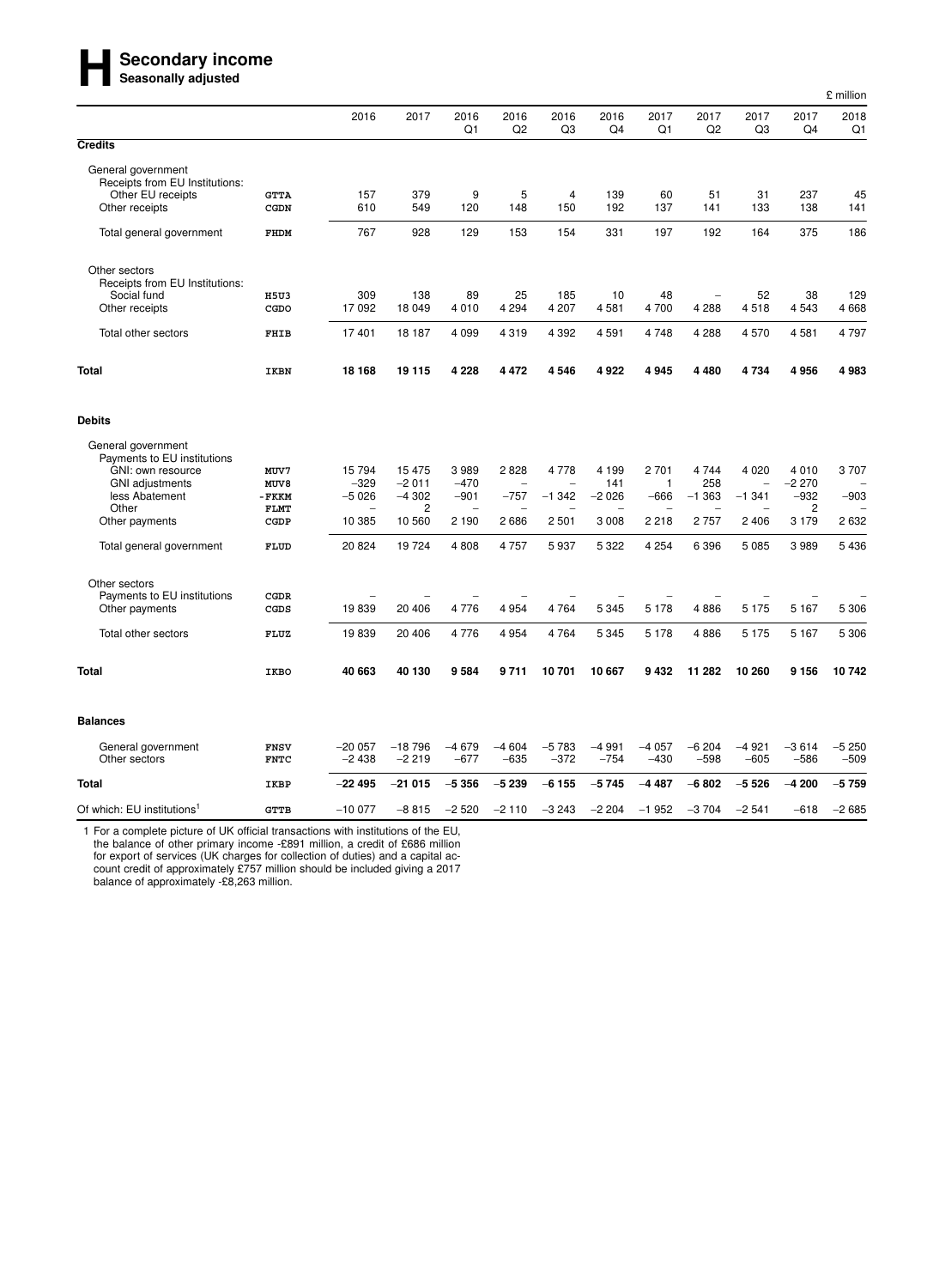# **Capital account**

|                                                                                    |                            |                          |                                 |                 |                                               |                                                      |                                 |                                 |                                 |                                               |                                 | £ million        |
|------------------------------------------------------------------------------------|----------------------------|--------------------------|---------------------------------|-----------------|-----------------------------------------------|------------------------------------------------------|---------------------------------|---------------------------------|---------------------------------|-----------------------------------------------|---------------------------------|------------------|
|                                                                                    |                            | 2016                     | 2017                            | 2016<br>Q1      | 2016<br>Q <sub>2</sub>                        | 2016<br>Q3                                           | 2016<br>Q4                      | 2017<br>Q1                      | 2017<br>Q2                      | 2017<br>Q3                                    | 2017<br>Q4                      | 2018<br>Q1       |
| <b>Credits</b>                                                                     |                            |                          |                                 |                 |                                               |                                                      |                                 |                                 |                                 |                                               |                                 |                  |
| Capital transfers<br>Central government                                            |                            |                          |                                 |                 |                                               |                                                      |                                 |                                 |                                 |                                               |                                 |                  |
| Debt forgiveness                                                                   | <b>FHIV</b>                |                          |                                 |                 |                                               |                                                      |                                 |                                 |                                 |                                               |                                 |                  |
| Other capital transfers                                                            | <b>FHJA</b>                |                          |                                 |                 |                                               |                                                      |                                 |                                 |                                 |                                               |                                 |                  |
| Total central government                                                           | FHIU                       |                          |                                 |                 |                                               |                                                      |                                 |                                 |                                 |                                               |                                 |                  |
| Other sectors<br>Debt forgiveness                                                  | FHJD                       |                          |                                 |                 |                                               |                                                      |                                 |                                 |                                 |                                               |                                 |                  |
| EU Institutions:<br>Regional development fund                                      | <b>GTTX</b>                | 359                      | 310                             | 122             | 45                                            | 42                                                   | 150                             | 122                             | 107                             | 58                                            | 23                              | 50               |
| Agricultural fund for regional development<br>Other capital transfers              | FHJF<br><b>EBGO</b>        | 400<br>$\overline{a}$    | 447<br>$\overline{\phantom{0}}$ | 217             | $\qquad \qquad -$<br>$\overline{\phantom{a}}$ | $\overline{\phantom{a}}$<br>$\overline{\phantom{a}}$ | 183<br>$\overline{\phantom{a}}$ | 184<br>$\overline{\phantom{a}}$ | 133<br>$\overline{\phantom{a}}$ | $\qquad \qquad -$<br>$\overline{\phantom{a}}$ | 130<br>$\overline{\phantom{a}}$ | 87<br>۰          |
| <b>Total EU institutions</b>                                                       | GTTY                       | 759                      | 757                             | 339             | 45                                            | 42                                                   | 333                             | 306                             | 240                             | 58                                            | 153                             | 137              |
|                                                                                    |                            |                          |                                 |                 |                                               |                                                      |                                 |                                 |                                 |                                               |                                 |                  |
| Total other sectors                                                                | FHJB                       | 759                      | 757                             | 339             | 45                                            | 42                                                   | 333                             | 306                             | 240                             | 58                                            | 153                             | 137              |
| Total capital transfers                                                            | FHIT                       | 759                      | 757                             | 339             | 45                                            | 42                                                   | 333                             | 306                             | 240                             | 58                                            | 153                             | 137              |
| Disposal of non-produced, non-financial assets                                     | FHJL                       | 1 273                    | 909                             | 309             | 282                                           | 227                                                  | 455                             | 103                             | 103                             | 426                                           | 277                             | 670              |
| Total                                                                              | FHLD                       | 2032                     | 1666                            | 648             | 327                                           | 269                                                  | 788                             | 409                             | 343                             | 484                                           | 430                             | 807              |
| <b>Debits</b>                                                                      |                            |                          |                                 |                 |                                               |                                                      |                                 |                                 |                                 |                                               |                                 |                  |
| Capital transfers                                                                  |                            |                          |                                 |                 |                                               |                                                      |                                 |                                 |                                 |                                               |                                 |                  |
| Central government<br>Debt forgiveness<br>Other capital transfers (project grants) | FLWD<br>FLWH               | 12<br>2 2 5 1            | 106<br>2 0 4 7                  | 12<br>180       | $\overline{\phantom{a}}$<br>484               | 261                                                  | 1 3 2 6                         | 17<br>341                       | 89<br>856                       | $\overline{\phantom{a}}$<br>209               | $\overline{\phantom{0}}$<br>641 | 107<br>379       |
| Total central government                                                           | <b>FLWB</b>                | 2 2 6 3                  | 2 1 5 3                         | 192             | 484                                           | 261                                                  | 1 3 2 6                         | 358                             | 945                             | 209                                           | 641                             | 486              |
| Other sectors                                                                      |                            |                          |                                 |                 |                                               |                                                      |                                 |                                 |                                 |                                               |                                 |                  |
| Debt forgiveness<br>Monetary financial institutions<br>Public corporations         | <b>FLWL</b><br><b>HMLY</b> | $\overline{\phantom{0}}$ | $\overline{\phantom{0}}$        |                 |                                               |                                                      |                                 |                                 |                                 |                                               |                                 |                  |
| Total debt forgiveness<br>Other capital transfers                                  | <b>JCWM</b><br><b>FLWQ</b> | -                        | $\overline{\phantom{0}}$        |                 |                                               |                                                      |                                 | $\overline{\phantom{0}}$        | -                               |                                               |                                 |                  |
| Total other sectors                                                                | FLWI                       |                          |                                 |                 |                                               |                                                      |                                 |                                 |                                 |                                               |                                 |                  |
| Total capital transfers                                                            | FLWA                       | 2 2 6 3                  | 2 1 5 3                         | 192             | 484                                           | 261                                                  | 1 3 2 6                         | 358                             | 945                             | 209                                           | 641                             | 486              |
| Acquisitions of non-produced, non-financial assets                                 | FLWT                       | 1 4 6 2                  | 1 3 2 7                         | 142             | 154                                           | 957                                                  | 209                             | 110                             | 183                             | 747                                           | 287                             | 464              |
| Total                                                                              | FLYL                       | 3725                     | 3 4 8 0                         | 334             | 638                                           | 1 2 1 8                                              | 1535                            | 468                             | 1 1 2 8                         | 956                                           | 928                             | 950              |
| <b>Balances</b>                                                                    |                            |                          |                                 |                 |                                               |                                                      |                                 |                                 |                                 |                                               |                                 |                  |
| Capital transfers                                                                  |                            |                          |                                 |                 |                                               |                                                      |                                 |                                 |                                 |                                               |                                 |                  |
| Central government<br>Debt forgiveness<br>Other capital transfers                  | <b>FNTM</b><br><b>FNTN</b> | $-12$<br>$-2251$         | $-106$<br>$-2047$               | $-12$<br>$-180$ | $\overline{\phantom{m}}$<br>$-484$            | $-261$                                               | $\overline{a}$<br>$-1326$       | $-17$<br>$-341$                 | $-89$<br>$-856$                 | $-209$                                        | $-641$                          | $-107$<br>$-379$ |
| Total central government                                                           | <b>FNTL</b>                | $-2263$                  | $-2153$                         | $-192$          | $-484$                                        | $-261$                                               | $-1326$                         | $-358$                          | $-945$                          | $-209$                                        | $-641$                          | $-486$           |
| Other sectors                                                                      |                            |                          |                                 |                 |                                               |                                                      |                                 |                                 |                                 |                                               |                                 |                  |
| Debt forgiveness<br>Other capital transfers                                        | <b>FNTQ</b><br><b>FNTR</b> | ۰<br>759                 | ۰<br>757                        | 339             | $\overline{\phantom{a}}$<br>45                | $\overline{\phantom{0}}$<br>42                       | 333                             | 306                             | 240                             | 58                                            | $\overline{\phantom{0}}$<br>153 | 137              |
| Total other sectors                                                                | <b>FNTO</b>                | 759                      | 757                             | 339             | 45                                            | 42                                                   | 333                             | 306                             | 240                             | 58                                            | 153                             | 137              |
| Total capital transfers                                                            | <b>FNTK</b>                | $-1504$                  | $-1.396$                        | 147             | $-439$                                        | $-219$                                               | $-993$                          | $-52$                           | $-705$                          | $-151$                                        | $-488$                          | $-349$           |
| Non-produced, non-financial assets                                                 | <b>FNTS</b>                | $-189$                   | $-418$                          | 167             | 128                                           | $-730$                                               | 246                             | $-7$                            | $-80$                           | $-321$                                        | $-10$                           | 206              |
| Total                                                                              | <b>FNVQ</b>                | $-1693$                  | $-1814$                         | 314             | $-311$                                        | $-949$                                               | $-747$                          | $-59$                           | $-785$                          | $-472$                                        | $-498$                          | $-143$           |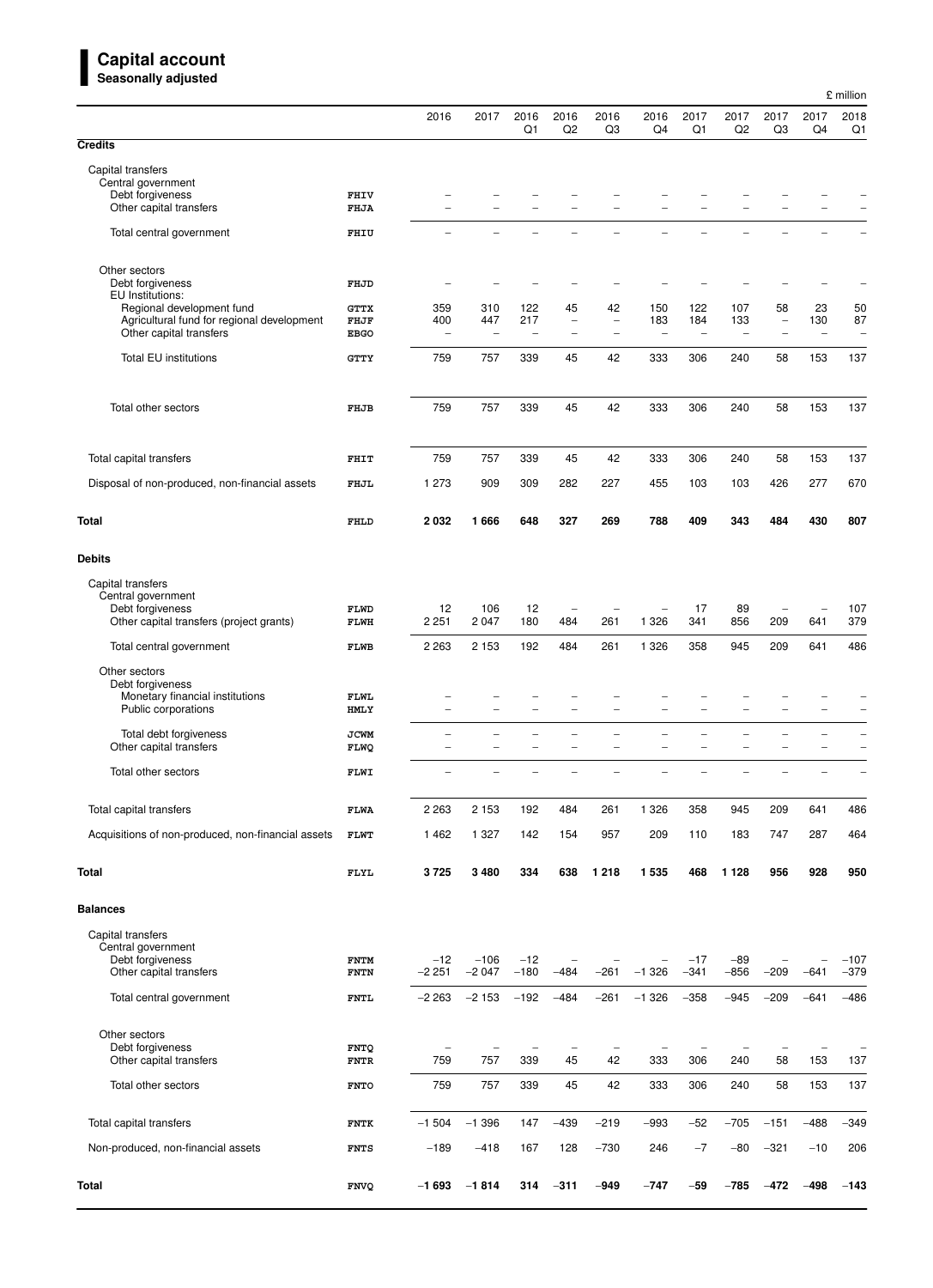£ million 2016 2017 2016 2016 2016 2016 2017 2017 2017 2017 2018 Q1 Q2 Q3 Q4 Q1 Q2 Q3 Q4 Q1 **UK investment abroad** (Net acquisition of financial assets) Direct investment abroad Equity capital other than reinvestment of earnings **-HJYM** 9 015 65 902 3 018 -523 6 613 -93 -1 057 15 743 45 508 5 708 3 456<br>Reinvestment of earnings 953 5 987 3 462 17 003 -5 672 -191 7 557 1 768 4 247 4 845 6 958 953 5 Reinvestment of earnings **- FIDNY** 3 462 17 003 −5 672 −191 7 557 1 768 4 247 4 845 6 958 953 5 987<br>Debt instruments - The State of Text 24 595 31 298 23 047 9 064 1 964 −9 480 24 832 −2 445 6 842 2 069 −24 750 Pet<sub>1</sub> 595 31 298 23 047 Total direct investment abroad **-N2SV** 37 072 114 203 20 393 8 350 16 134 −7 805 28 022 18 143 59 308 8 730 −15 307 Portfolio investment abroad Equity and investment fund shares **-HBVI** −55 928 58 533 −64 448 −10 461 2 581 16 400 15 643 35 746 −20 439 27 583 −74 203<br>Debt securities - 29 144 50 902 - XBMW −111 903 31 204 12 475 −46 540 −39 961 −37 877 34 808 13 47 Debt securities **-XBMW** −111 903 31 204 12 475 −46 540 −39 961 −37 877 34 808 13 474 12 066 −29 144 50 902 Total portfolio investment abroad **-HHZC** −167 831 89 737 −51 973 −57 001 −37 380 −21 477 50 451 49 220 −8 373 −1 561 −23 301 Financial derivatives & employee stock options -zPNN 21 616 9 848 29 691 -15 301 11 071 -3 845 8 946 4 813 4 570 -8 481 20 629<br>Other investment abroad -**XBMM 150 061 198 293 -28 959 192 078 17 864 -30 922 46 238 -30 126 5** Other investment abroad<br>
-XBMM 150 061 198 293 −28 959 192 078 17 864 −30 922 46 238 −30 126 52 368 129 813 111 766<br>
-XBMM 150 061 198 293 −28 959 192 078 17 864 −30 922 46 238 −30 126 52 368 129 813 111 766<br>
-XBMM 150 06 Reser ve assets **-LTCV** 6 511 6 799 2 328 2 791 2 596 −1 204 4 054 1 760 15 970 3 488 **Total -HBNR 47 429 418 880** −**28 520 130 917 10 285** −**65 253 137 711 43 810 107 888 129 471 97 275 Investment in the UK** (Net incurrance of liabilities) Direct investment in the UK Equity capital other than reinvestment of earnings **HJYR** 132 129 36 669 34 305 6 579 22 513 68 732 8 798 5 974 17 947 3 950 13 704 Reinvestment of earnings<br> **CYFV** 8 833 15 662 518 4 480 6 413 −2 578 2 083 3 513 4 622 5 444 7 137<br>
Debt instruments 3 584 −17 399 −24 737 Debt instruments **N2R7** 58 047 −1 555 26 123 12 313 7 895 11 716 4 575 7 685 3 584 −17 399 −24 737 Total direct investment in the UK **N2SA** 199 009 50 776 60 946 23 372 36 821 77 870 15 456 17 172 26 153 −8 005 −3 896 Portfolio investment in the UK Equity and investment fund shares **XBLW** −113 349 50 632 −44 923 4 757 −17 414 −55 769 15 737 5 286 14 702 14 907 −6 953 Debt securities **XBLX** 89 716 106 069 −7 523 40 893 42 108 14 238 24 032 23 116 14 175 44 746 21 187 Total portfolio investment in the UK **HHZF** −23 633 156 701 −52 446 45 650 24 694 −41 531 39 769 28 402 28 877 59 653 14 234 Other investment in the UK **XBMN** −20 387 271 863 −14 438 101 056 −17 916 −89 089 106 860 17 928 66 149 80 926 90 154 **Total HBNS 154 989 479 340** −**5 938 170 078 43 599** −**52 750 162 085 63 502 121 179 132 574 100 492**

#### **Net transactions**

(net assets less net liabilities)

| Direct investment<br>Equity capital other than reinvestment of earnings - HBWN<br>Reinvestment of earnings<br>Debt instruments | $-HBWT$<br>$-MU7L$        | $-123$ 114<br>$-5.371$<br>$-33,452,32,853$                                | 1 341          | 29 233 -31 287<br>$-6190$<br>$-3076$ | $-4671$<br>$-3249$                     | 1 144                    | 4 3 4 6<br>$-5931 - 21196$ | $-7102 - 15900 - 68825 - 9855$<br>2 1 6 4         | 9 7 6 9<br>332<br>$20257 - 10130$ | 27 561<br>2 3 3 6<br>3 2 5 8                                                               | $-4491$<br>19468          | 1 758 –10 248<br>$-1,150$<br>$-13$ |
|--------------------------------------------------------------------------------------------------------------------------------|---------------------------|---------------------------------------------------------------------------|----------------|--------------------------------------|----------------------------------------|--------------------------|----------------------------|---------------------------------------------------|-----------------------------------|--------------------------------------------------------------------------------------------|---------------------------|------------------------------------|
| Total net direct investment                                                                                                    | -MU7M                     | -161 937                                                                  |                |                                      | 63 427 -40 553 -15 022 -20 687 -85 675 |                          |                            | 12 566                                            | 971                               | 33 155                                                                                     | 16 735 -11 411            |                                    |
| Portfolio investment<br>Equity and investment fund shares<br>Debt securities                                                   | $-HBWV$<br>- HBWX         | 57421<br>$-201619 - 748651998 - 87433 - 82069 - 52115$                    |                |                                      | 7 901 -19 525 -15 218 19 995 72 169    |                          |                            |                                                   |                                   | $-94$ 30 460 $-35$ 141 12 676 $-67$ 250<br>$10\,776$ $-9\,642$ $-2\,109\, -73\,890$ 29 715 |                           |                                    |
| Total net portfolio investment                                                                                                 | -HHZD                     | $-144$ 198 $-66$ 964                                                      |                |                                      | 473 -102 651 -62 074 20 054            |                          |                            |                                                   |                                   | 10 682 20 818 -37 250 -61 214 -37 535                                                      |                           |                                    |
| Financial derivatives & employee stock options<br>Other investment<br>Reserve assets                                           | -ZPNN<br>$-HHYR$<br>-LTCV | 21 616<br>170 448 -73 570 -14 521<br>6511                                 | 9 848<br>6 799 | 29 691<br>2 3 2 8                    | $-15.301$<br>91 022<br>2 7 9 1         | 11 071<br>35 780<br>2596 | $-3845$<br>$-1204$         | 8946<br>58 167 -60 622 -48 054 -13 781<br>4 0 5 4 | 4813<br>760                       | 4 5 7 0<br>15                                                                              | $-8,481$<br>48 887<br>970 | 20 629<br>21 612<br>3488           |
| Total                                                                                                                          | -HBNT                     | $-107560 - 60460 - 22582 - 39161 - 33314 - 12503 - 24374 - 19692 - 13291$ |                |                                      |                                        |                          |                            |                                                   |                                   |                                                                                            | $-3,103$ $-3,217$         |                                    |
|                                                                                                                                |                           |                                                                           |                |                                      |                                        |                          |                            |                                                   |                                   |                                                                                            |                           |                                    |

1 **When downloading data from the Pink Book dataset users should reverse the sign of series that have an identifier that is prefixed with a minus sign.**

2 Further detail of the quarterly financial account is published in tables B8 to<br>B13 of United Kingdom Economic Accounts at Kingdom http://www.ons.gov.uk/ons/search/index.html?newquery=ukea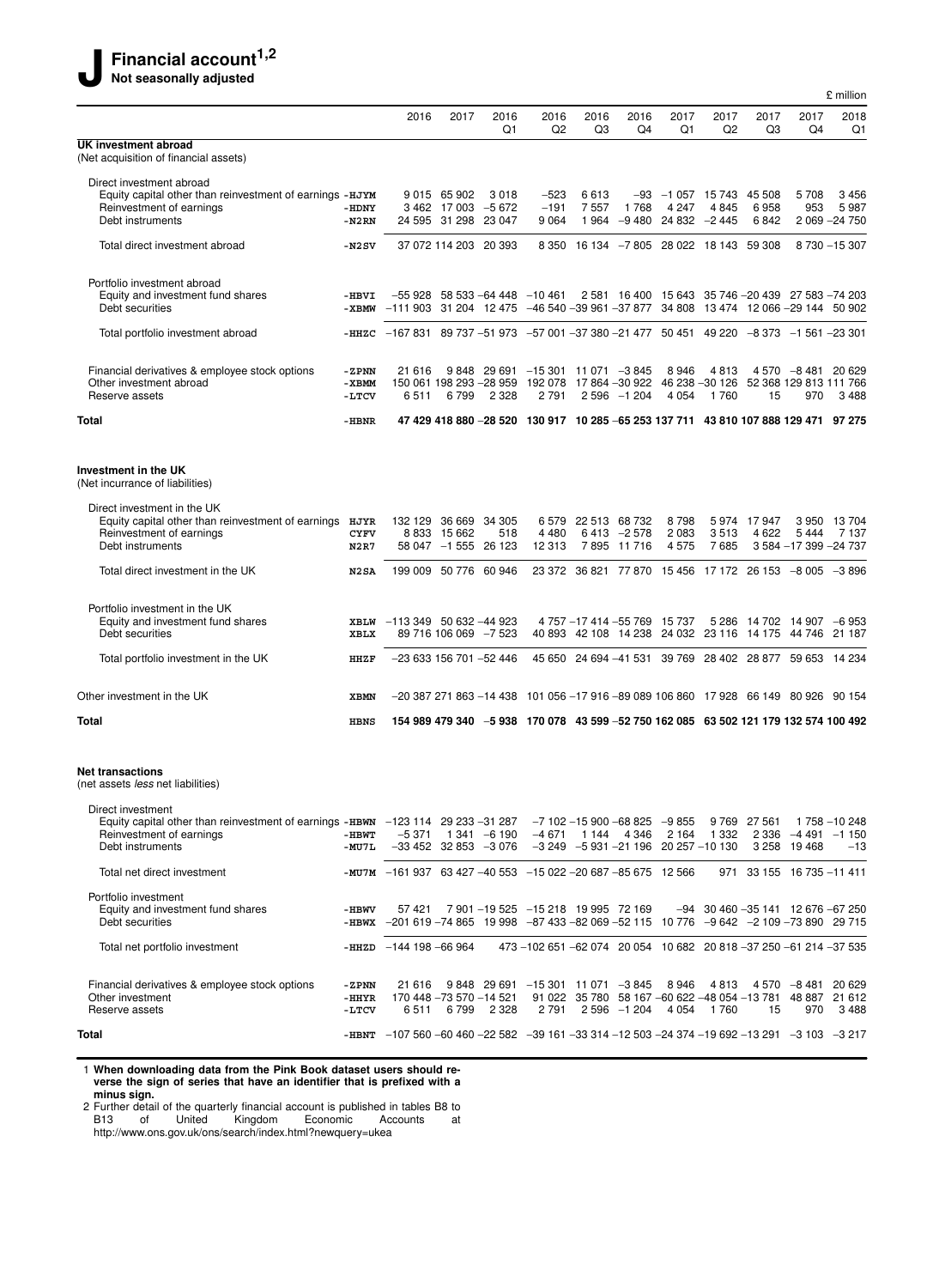# **K** International investment position<sup>1</sup><br>Balance sheets valued at end of period: Not se

**Balance sheets valued at end of period: Not seasonally adjusted**

|                                                                                                  |                     |                                                                                                    |                                    |                          |                                                                         |                             |                             |                        |                                                                   |                             |                                                                                         | £ billion              |
|--------------------------------------------------------------------------------------------------|---------------------|----------------------------------------------------------------------------------------------------|------------------------------------|--------------------------|-------------------------------------------------------------------------|-----------------------------|-----------------------------|------------------------|-------------------------------------------------------------------|-----------------------------|-----------------------------------------------------------------------------------------|------------------------|
|                                                                                                  |                     | 2016                                                                                               | 2017                               | 2016<br>Q1               | 2016<br>Q2                                                              | 2016<br>Q3                  | 2016<br>Q4                  | 2017<br>Q1             | 2017<br>Q2                                                        | 2017<br>Q3                  | 2017<br>Q4                                                                              | 2018<br>Q1             |
| <b>UK Assets</b>                                                                                 |                     |                                                                                                    |                                    |                          |                                                                         |                             |                             |                        |                                                                   |                             |                                                                                         |                        |
| Direct investment abroad<br>Equity and investment fund shares<br>Debt instruments                | CGMO<br>N2TT        | 1 249.8<br>315.2                                                                                   | 1 271.2 1 115.9<br>303.6           | 314.1                    | 1 193.3<br>326.2                                                        | 1 2 2 2 . 0<br>323.0        | 1 249.8<br>315.2            | 1 235.8<br>311.1       | 1 2 3 7 . 5<br>301.6                                              | 1 246.5<br>309.9            | 1 271.2 1 299.2<br>303.6                                                                | 287.4                  |
| Total direct investment abroad                                                                   | N2V3                |                                                                                                    |                                    |                          |                                                                         |                             |                             |                        |                                                                   |                             | 1 565.1 1 574.8 1 430.0 1 519.5 1 545.1 1 565.1 1 546.9 1 539.1 1 556.4 1 574.8 1 586.6 |                        |
| Portfolio investment abroad<br>Equity and investment fund shares<br>Debt securities              | HEPX<br>HHZX        | 1467.2<br>992.5                                                                                    | 970.9                              | 1 015.4                  | 1732.4 1225.0 1265.6 1383.5<br>1024.0                                   | 1 0 1 2 .8                  | 1467.2<br>992.5             | 1 541.8<br>1 0 1 6 .3  | 1 009.2                                                           | 1 003.0                     | 1 593.7 1 619.3 1 732.4 1 592.8<br>970.9                                                | 993.2                  |
| Total portfolio investment abroad                                                                | HHZZ                |                                                                                                    |                                    |                          |                                                                         |                             |                             |                        |                                                                   |                             | 2 459.7 2 703.4 2 240.4 2 289.6 2 396.3 2 459.7 2 558.0 2 602.9 2 622.2 2 703.4 2 586.0 |                        |
| Financial derivatives & employee stock options JX96<br>Other investment abroad<br>Reserve assets | HLXV<br>LTEB        | 2 649.9<br>4 181.8<br>110.0                                                                        | 2 0 2 7 .8<br>4 3 1 3 . 1<br>111.6 | 2960.9<br>3611.1<br>95.9 | 3 3 3 2 . 6<br>4 0 1 4 .2<br>106.1                                      | 2 918.9<br>4 135.1<br>112.5 | 2 649.9<br>4 181.8<br>110.0 | 4 222.0<br>114.2       | 2 2 8 6.1 2 2 2 4.8<br>4 141.7<br>114.3                           | 2 091.7<br>4 195.5<br>111.4 | 2 027.8 2 008.5<br>4 3 1 3 . 1<br>111.6                                                 | 4 3 3 8.7<br>112.3     |
| Total                                                                                            | <b>HBQA</b>         | 10 966.5 10 730.7 10 338.2 11 261.9 11 107.9 10 966.5 10 727.2 10 622.8 10 577.3 10 730.7 10 632.2 |                                    |                          |                                                                         |                             |                             |                        |                                                                   |                             |                                                                                         |                        |
| <b>UK Liabilities</b>                                                                            |                     |                                                                                                    |                                    |                          |                                                                         |                             |                             |                        |                                                                   |                             |                                                                                         |                        |
| Direct investment in the UK<br>Equity and investment fund shares<br>Debt instruments             | HBUY<br>N2TD        | 1 055.9<br>495.8                                                                                   | 1 069.4<br>494.2                   | 861.7<br>465.4           | 905.5<br>486.2                                                          | 946.9<br>497.8              | 1 0 5 5.9<br>495.8          | 1 018.1<br>472.3       | 1 0 3 4 .6<br>488.9                                               | 1 056.1<br>512.3            | 1 069.4 1 147.5<br>494.2                                                                | 497.9                  |
| Total direct investment in the UK                                                                | N <sub>2</sub> UG   |                                                                                                    |                                    |                          |                                                                         |                             |                             |                        |                                                                   |                             | 1 551.7 1 563.7 1 327.1 1 391.7 1 444.8 1 551.7 1 490.4 1 523.5 1 568.3 1 563.7 1 645.5 |                        |
| Portfolio investment in the UK<br>Equity and investment fund shares<br>Debt securities           | HLXX<br>HLXY        | 1844.8                                                                                             | 1891.7 1683.5 1798.0               |                          | 1 258.7 1 462.2 1 213.2 1 234.7 1 296.2 1 258.7 1 346.0 1 376.1 1 401.6 |                             | 1906.2 1844.8               |                        |                                                                   |                             | 1462.2 1385.3<br>1863.1 1857.0 1856.7 1891.7 1905.9                                     |                        |
| Total portfolio investment in the UK                                                             | HLXW                | 3 103.5                                                                                            |                                    |                          |                                                                         |                             |                             |                        |                                                                   |                             | 3 353.9 2 896.6 3 032.8 3 202.4 3 103.5 3 209.1 3 233.1 3 258.3 3 353.9 3 291.3         |                        |
| Financial derivatives & employee stock options JX97<br>Other investment in the UK                | HLYD                | 2 607.4<br>3 751.3                                                                                 |                                    |                          | 1981.7 2916.4 3301.5<br>3996.0 3414.0 3655.8                            |                             |                             |                        | 2874.7 2607.4 2239.5 2171.1<br>3778.7 3751.3 3869.3 3846.7 3935.5 |                             | 2 034.1 1 981.7 1 946.5<br>3 996.0                                                      | 4 0 1 1 .3             |
| Total                                                                                            | HBQB                | 11 013.9 10 895.2 10 554.1 11 381.8 11 300.6 11 013.9 10 808.3 10 774.4 10 796.2 10 895.2 10 894.5 |                                    |                          |                                                                         |                             |                             |                        |                                                                   |                             |                                                                                         |                        |
| <b>Net International Investment Position</b>                                                     |                     |                                                                                                    |                                    |                          |                                                                         |                             |                             |                        |                                                                   |                             |                                                                                         |                        |
| Direct investment<br>Equity and investment fund shares<br>Debt instruments                       | HBSH<br>MU7N        | 193.9<br>$-180.5$                                                                                  | 201.7<br>$-190.6$                  | 254.2<br>$-151.2$        | 287.8<br>$-160.0$                                                       | 275.1<br>$-174.8$           | 193.9<br>$-180.5$           | 217.7<br>$-161.2$      | 202.9<br>$-187.3$                                                 | 190.4<br>$-202.4$           | 201.7<br>$-190.6$                                                                       | 151.7<br>$-210.5$      |
| Total net direct investment                                                                      | MU70                | 13.4                                                                                               | 11.1                               | 102.9                    | 127.8                                                                   | 100.3                       | 13.4                        | 56.4                   | 15.6                                                              | $-11.9$                     | 11.1                                                                                    | $-58.9$                |
| Portfolio investment<br>Equity and investment fund shares<br>Debt securities                     | CGNE<br><b>CGNF</b> | 208.5<br>$-852.3$                                                                                  | 270.3<br>$-920.8$                  | 11.8<br>$-668.0$         | 30.9<br>$-774.0$                                                        | 87.3<br>$-893.4$            | 208.5<br>$-852.3$           | 195.8<br>$-846.8$      | 217.6<br>$-847.8$                                                 | 217.7<br>$-853.7$           | 270.3<br>$-920.8$                                                                       | 207.5<br>$-912.7$      |
| Total net portfolio investment                                                                   | <b>CGNH</b>         | $-643.8$                                                                                           | $-650.5$                           | $-656.2$                 | $-743.1$                                                                | $-806.1$                    | $-643.8$                    | $-651.1$               | $-630.2$                                                          | $-636.0$                    | $-650.5$                                                                                | $-705.3$               |
| Financial derivatives & employee stock options JX98<br>Other investment<br>Reserve assets        | CGNG<br>LTEB        | 42.5<br>430.4<br>110.0                                                                             | 46.2<br>317.1<br>111.6             | 44.4<br>197.1<br>95.9    | 31.0<br>358.4<br>106.1                                                  | 44.2<br>356.4<br>112.5      | 42.5<br>430.4<br>110.0      | 46.6<br>352.7<br>114.2 | 53.7<br>295.0<br>114.3                                            | 57.6<br>260.0<br>111.4      | 46.2<br>317.1<br>111.6                                                                  | 62.1<br>327.4<br>112.3 |
| Total                                                                                            | HBQC                | $-47.5$                                                                                            | $-164.5$                           | $-215.9$                 | $-119.8$                                                                | $-192.8$                    | $-47.5$                     | $-81.1$                | $-151.6$                                                          | $-219.0$                    | $-164.5$                                                                                | $-262.3$               |

1 Further detail of the quarterly international investment position is published

in tables B14 to B19 of United Kingdom Economic Accounts at

http://www.ons.gov.uk/ons/search/index.html?newquery=ukea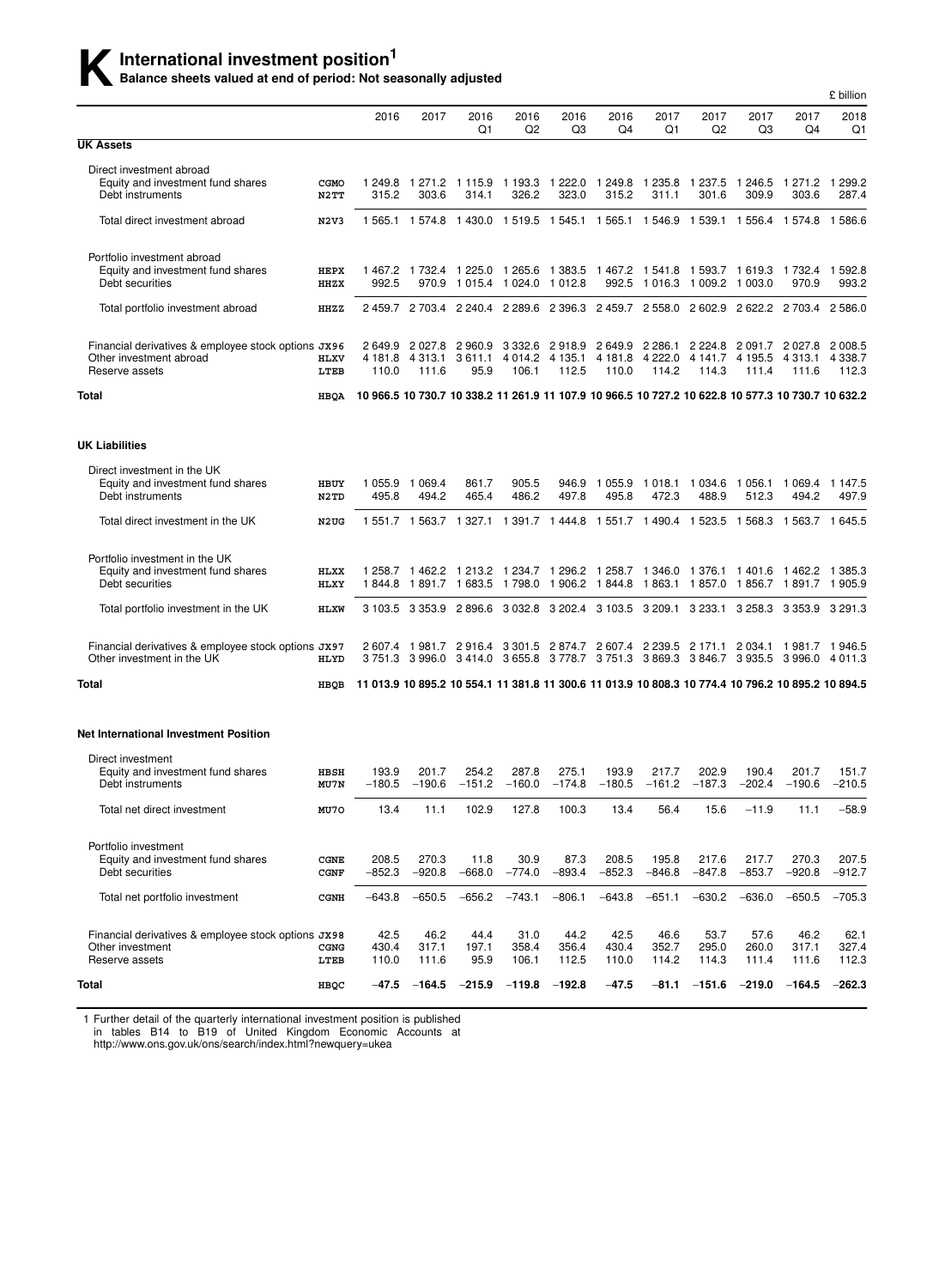# **R1** Summary of revisions since last Balance of Payments Statistical Bulletin<br> **R1** Balances (net transactions) **Balances (net transactions)**

|                                                     |                            |                                 |                  |                                     |                                  |                                          |                                     |                                 |                          |                           |                          | £ million              |
|-----------------------------------------------------|----------------------------|---------------------------------|------------------|-------------------------------------|----------------------------------|------------------------------------------|-------------------------------------|---------------------------------|--------------------------|---------------------------|--------------------------|------------------------|
|                                                     |                            | 2016                            | 2017             | 2015<br>Q4                          | 2016<br>Q1                       | 2016<br>Q <sub>2</sub>                   | 2016<br>Q <sub>3</sub>              | 2016<br>Q4                      | 2017<br>Q1               | 2017<br>Q <sub>2</sub>    | 2017<br>Q <sub>3</sub>   | 2017<br>Q <sub>4</sub> |
| Seasonally adjusted                                 |                            |                                 |                  |                                     |                                  |                                          |                                     |                                 |                          |                           |                          |                        |
| <b>Current account</b>                              |                            |                                 |                  |                                     |                                  |                                          |                                     |                                 |                          |                           |                          |                        |
| Trade in goods and services                         |                            |                                 |                  |                                     |                                  |                                          |                                     |                                 |                          |                           |                          |                        |
| Trade in goods<br>Trade in services                 | <b>BOKI</b><br>IKBD        | 2843<br>6947                    | $-1866$<br>4 600 | 332<br>1 6 2 6                      | 979<br>2078                      | 92<br>1 3 1 7                            | 1 2 3 6<br>1 3 5 7                  | 536<br>2 1 9 5                  | $-125$<br>2 4 4 5        | $-1495$<br>1 6 9 5        | $-1103$<br>$-606$        | 857<br>1 0 6 6         |
| Total trade                                         | IKBJ                       | 9790                            | 2 7 3 4          | 1958                                | 3 0 5 7                          | 1 4 0 9                                  | 2 5 9 3                             | 2731                            | 2 3 2 0                  | 200                       | $-1709$                  | 1923                   |
|                                                     |                            |                                 |                  |                                     |                                  |                                          |                                     |                                 |                          |                           |                          |                        |
| Primary income<br>Compensation of employees         | IJAJ                       | $\overline{\phantom{a}}$        | $-1$             | $-16$                               | $\overline{\mathbf{c}}$          | 1                                        | $-4$                                | $\mathbf{1}$                    | $-6$                     | $-1$                      | $\overline{c}$           | 4                      |
| Investment income                                   | HBOM                       | 976                             | 1 2 7 4          | $-265$                              | 318                              | 438                                      | $-80$                               | 300                             | 919                      | 2 3 8 9                   | 1010                     | $-3044$                |
| Other primary income                                | MT5X                       | $\overline{a}$                  | $-51$            | 1                                   | $\overline{\phantom{0}}$         | $\overline{\phantom{0}}$                 | $\overline{\phantom{a}}$            | $\overline{a}$                  | $-1$                     | $-17$                     | $-17$                    | $-16$                  |
| Total primary income                                | HBOJ                       | 976                             | 1 2 2 2          | $-280$                              | 320                              | 439                                      | $-84$                               | 301                             | 912                      | 2 3 7 1                   | 995                      | $-3056$                |
| Secondary income                                    |                            |                                 |                  |                                     |                                  |                                          |                                     |                                 |                          |                           |                          |                        |
| General government<br>Other sectors                 | <b>FNSV</b><br><b>FNTC</b> | 15<br>$-4$                      | 11<br>$-52$      | $-18$<br>$-142$                     | 53<br>$-1$                       | $-59$<br>$-2$                            | $-16$<br>$-1$                       | 37<br>$\overline{\phantom{a}}$  | 17<br>27                 | $-206$<br>-27             | 163<br>$-54$             | 37<br>$\overline{c}$   |
|                                                     |                            | 11                              | $-41$            | $-160$                              | 52                               | $-61$                                    | $-17$                               | 37                              | 44                       | $-233$                    | 109                      | 39                     |
| Total secondary income                              | IKBP                       |                                 |                  |                                     |                                  |                                          |                                     |                                 |                          |                           |                          |                        |
| <b>Current balance</b>                              | HBOP                       | 10777                           | 3915             | 1518                                | 3429                             | 1787                                     | 2 4 9 2                             | 3069                            | 3 2 7 6                  | 2 3 3 8                   | -605                     | $-1094$                |
| <b>Capital balance</b>                              | <b>FNVQ</b>                |                                 | -464             |                                     |                                  |                                          |                                     |                                 | $-32$                    | -15                       | $-206$                   | $-211$                 |
| Not seasonally adjusted                             |                            |                                 |                  |                                     |                                  |                                          |                                     |                                 |                          |                           |                          |                        |
| <b>Current account</b>                              |                            |                                 |                  |                                     |                                  |                                          |                                     |                                 |                          |                           |                          |                        |
| Trade in goods and services                         |                            |                                 |                  |                                     |                                  |                                          |                                     |                                 |                          |                           |                          |                        |
| Trade in goods<br>Trade in services                 | LQCT<br><b>KTMS</b>        | 2843<br>6947                    | $-1866$<br>4 600 | 683<br>2 2 9 3                      | 685<br>1589                      | 368<br>3754                              | 546<br>$-2140$                      | 1 2 4 4<br>3744                 | $-260$<br>2946           | $-924$<br>1 0 9 6         | $-1336$<br>$-1122$       | 654<br>1680            |
|                                                     |                            |                                 |                  |                                     |                                  |                                          |                                     |                                 |                          |                           |                          |                        |
| Total trade                                         | KTMY                       | 9790                            | 2 7 3 4          | 2976                                | 2 2 7 4                          | 4 1 2 2                                  | $-1594$                             | 4988                            | 2686                     | 172                       | $-2458$                  | 2 3 3 4                |
| Primary income                                      |                            |                                 |                  |                                     |                                  |                                          |                                     |                                 |                          |                           |                          |                        |
| Compensation of employees<br>Investment income      | <b>KTMP</b><br>HMBM        | $\overline{\phantom{a}}$<br>976 | $-1$<br>1 2 7 4  | L.<br>$-249$                        | 1<br>179                         | $\hspace{1.0cm} - \hspace{1.0cm}$<br>277 | $-1$<br>279                         | $\overline{\phantom{a}}$<br>241 | 1 1 7 0                  | 1 1 3 3                   | $\mathbf{1}$<br>1 1 7 5  | $-2$<br>$-2204$        |
| Other primary income                                | MT5W                       | ÷,                              | $-51$            | L.                                  | ۰                                | $\overline{\phantom{a}}$                 | $\overline{a}$                      | $\overline{\phantom{a}}$        | $\overline{\phantom{a}}$ | $-17$                     | $-17$                    | $-17$                  |
| Total primary income                                | <b>HMBP</b>                | 976                             | 1 2 2 2          | $-249$                              | 180                              | 277                                      | 278                                 | 241                             | 1 1 7 0                  | 1 1 1 6                   | 1 1 5 9                  | $-2223$                |
|                                                     |                            |                                 |                  |                                     |                                  |                                          |                                     |                                 |                          |                           |                          |                        |
| Secondary income<br>General government              |                            | 15                              | 11               | $-3$                                |                                  | 4                                        | 4                                   | 7                               |                          | $-1$                      | $-1$                     | 13                     |
| Other sectors                                       | FJUQ<br>FJUR               | $-4$                            | $-52$            | $-142$                              | $-1$                             | $-2$                                     | $-1$                                |                                 | 26                       | $-27$                     | $-54$                    | 3                      |
| Total secondary income                              | <b>KTNF</b>                | 11                              | $-41$            | $-145$                              | $-1$                             | $\overline{c}$                           | 3                                   | $\overline{7}$                  | 26                       | $-28$                     | $-55$                    | 16                     |
| <b>Current balance</b>                              | HBOG                       | 10777                           | 3915             | 2 5 8 2                             | 2453                             | 4 4 0 1                                  | $-1313$                             | 5236                            | 3882                     | 1 2 6 0                   | $-1354$                  | 127                    |
|                                                     |                            |                                 |                  |                                     |                                  |                                          |                                     |                                 |                          |                           |                          |                        |
| <b>Capital balance</b>                              | FKMJ                       |                                 | $-464$           |                                     |                                  |                                          |                                     |                                 | $-32$                    | $-15$                     | $-206$                   | -211                   |
| Financial account <sup>1</sup>                      |                            |                                 |                  |                                     |                                  |                                          |                                     |                                 |                          |                           |                          |                        |
| Direct investment                                   | -MU7M                      | $\overline{\phantom{0}}$        | $-2248$          | $-16019$                            | $\overline{\phantom{0}}$         |                                          |                                     | $\overline{\phantom{0}}$        | 79                       | $-10377$                  | $-9456$                  | 17 506                 |
| Portfolio investment<br>Financial derivatives (net) | -HHZD<br>-ZPNN             | $-1641$<br>$\qquad \qquad -$    | 1 1 1 4<br>141   | 1 3 4 7<br>$\overline{\phantom{0}}$ | -666<br>$\overline{\phantom{0}}$ | 448<br>$\overline{\phantom{0}}$          | $-1054$<br>$\overline{\phantom{0}}$ | $-369$<br>$\qquad \qquad -$     | $-15638$<br>1            | 8950<br>$\qquad \qquad -$ | 7578<br>$-16$            | 224<br>156             |
| Other investment                                    | $-HHYR$                    | $-75$                           | 8 4 0 8          | $-242$                              | 1                                | $-44$                                    | $-16$                               | $-16$                           | 2895                     | 2 0 3 5                   | $-202$                   | 3680                   |
| Reserve assets                                      | $-LTCV$                    | $\overline{\phantom{0}}$        |                  | $\overline{\phantom{0}}$            |                                  |                                          | $\overline{\phantom{0}}$            | $\overline{\phantom{0}}$        |                          |                           | $\overline{\phantom{m}}$ |                        |
| <b>Net financial transactions</b>                   | -HBNT                      | $-1716$                         | 7415             | $-14914$                            | $-665$                           | 404                                      | $-1070$                             | $-385$                          | $-12663$                 | 608                       | $-2096$                  | 21 566                 |
| Net errors and omissions <sup>2</sup>               | HHDH                       | $-12493$                        | 3964             | $-17496$                            | $-3118$                          | $-3997$                                  | 243                                 | $-5621$                         | $-16513$                 | $-637$                    | -536                     | 21 650                 |
|                                                     |                            |                                 |                  |                                     |                                  |                                          |                                     |                                 |                          |                           |                          |                        |

1 **When downloading data from the Pink Book dataset users should reverse the sign of series that have an identifier that is prefixed with a minus sign.**

2 This series represents net errors and omissions in the balance of payments accounts. It is the converse of the current and capital balances (HBOG and FKMJ) and net financial account transactions (HBNT) and is required to balance these three accounts, not seasonally adjusted.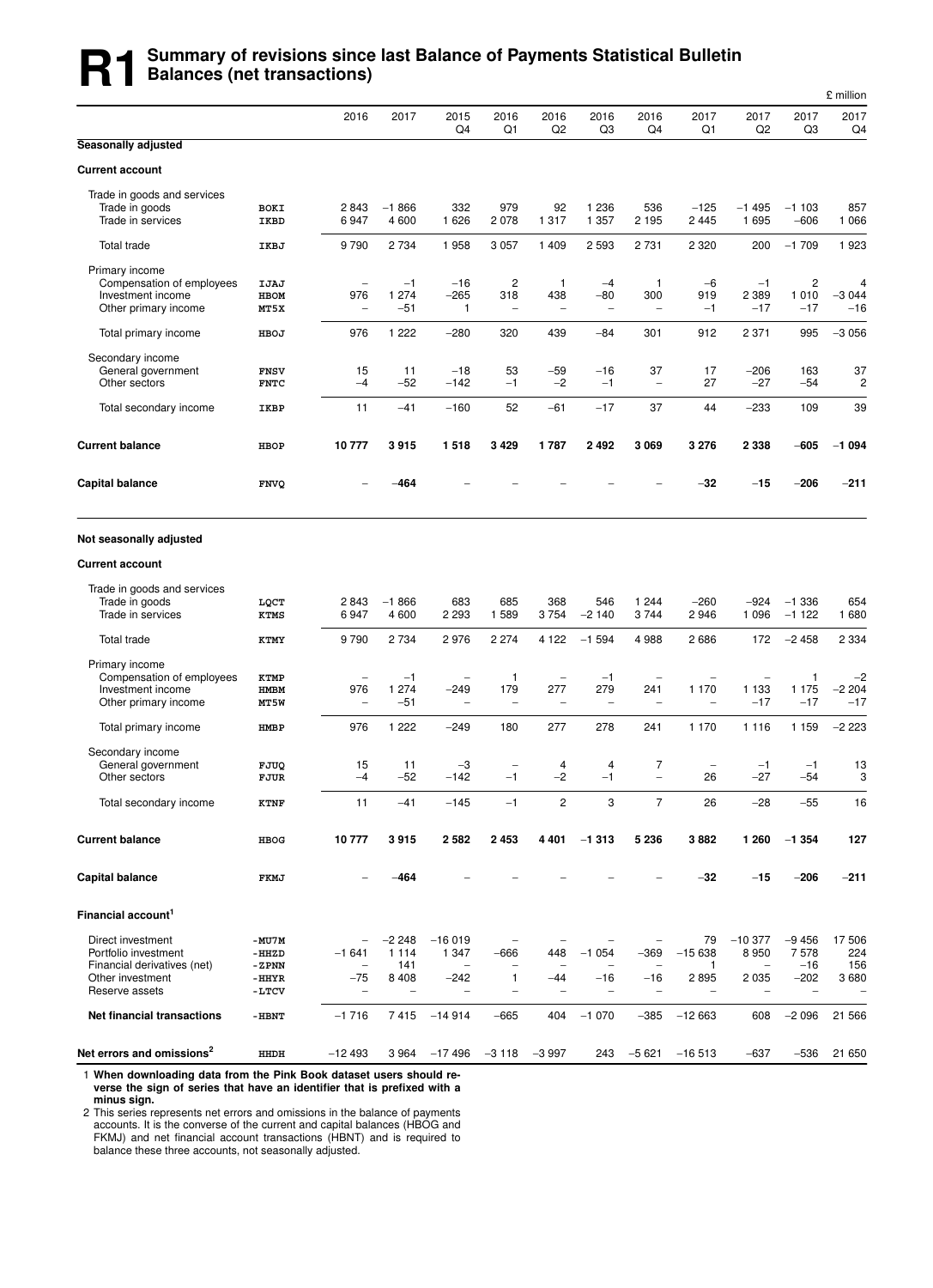# **R2** Current account revisions since last Balance of Payments Statistical Bulletin<br> **R2** Seasonally adjusted

|                                                                                          |                             |                                                             |                          |                                   |                                            |                                                            |                                                            |                                                     |                                            |                                    |                                    | £ million                      |
|------------------------------------------------------------------------------------------|-----------------------------|-------------------------------------------------------------|--------------------------|-----------------------------------|--------------------------------------------|------------------------------------------------------------|------------------------------------------------------------|-----------------------------------------------------|--------------------------------------------|------------------------------------|------------------------------------|--------------------------------|
|                                                                                          |                             | 2016                                                        | 2017                     | 2015<br>Q4                        | 2016<br>Q1                                 | 2016<br>Q <sub>2</sub>                                     | 2016<br>Q3                                                 | 2016<br>Q4                                          | 2017<br>Q1                                 | 2017<br>Q2                         | 2017<br>Q3                         | 2017<br>Q4                     |
| <b>Credits</b>                                                                           |                             |                                                             |                          |                                   |                                            |                                                            |                                                            |                                                     |                                            |                                    |                                    |                                |
| Exports of goods and services<br>Exports of goods<br>Exports of services                 | <b>BOKG</b><br>IKBB         | -2 994<br>5217                                              | $-3608$<br>$-2545$       | $-305$<br>1 1 9 2                 | 487<br>956                                 | $-1213$<br>458                                             | $-803$<br>661                                              | $-1465$<br>3 1 4 2                                  | $-404$<br>1 3 4 3                          | $-1566$<br>-36                     | $-1,564$<br>$-2249$                | $-74$<br>$-1603$               |
| Total exports of goods and services                                                      | IKBH                        | 2 2 2 3                                                     | $-6153$                  | 887                               | 1 4 4 3                                    | $-755$                                                     | -142                                                       | 1677                                                | 939                                        | $-1602$                            | $-3813$                            | $-1677$                        |
| Primary income<br>Compensation of employees<br>Investment income<br>Other primary income | <b>IJAH</b><br>HBOK<br>MT5T | -3<br>33<br>$\overline{\phantom{0}}$                        | $-1$<br>$-1803$<br>-51   | $-16$<br>629<br>$\qquad \qquad -$ | 1<br>-9<br>$\overline{\phantom{0}}$        | $\overline{\phantom{a}}$<br>31<br>$\overline{\phantom{0}}$ | $-4$<br>$-13$<br>$\overline{\phantom{a}}$                  | $\overline{\phantom{a}}$<br>24<br>$\qquad \qquad -$ | $-6$<br>$-589$<br>$\overline{\phantom{0}}$ | $-1$<br>1 1 0 4<br>$-17$           | $\mathbf{1}$<br>272<br>$-17$       | 5<br>$-2590$<br>$-17$          |
| Total primary income                                                                     | HBOH                        | 30                                                          | $-1855$                  | 613                               | $-8$                                       | 31                                                         | $-17$                                                      | 24                                                  | $-595$                                     | 1 0 8 6                            | 256                                | $-2602$                        |
| Secondary income<br>Central government<br>Other sectors                                  | FHDM<br>FHIB                | -4                                                          | 108<br>$-263$            | $-3$<br>$-38$                     | $-1$<br>$-12$                              | -<br>18                                                    | $-6$                                                       | $\mathbf{1}$<br>$-4$                                | 1<br>11                                    | $\overline{\phantom{a}}$<br>$-110$ | $-166$                             | 107<br>2                       |
| Total secondary income                                                                   | IKBN                        | $-4$                                                        | $-155$                   | $-41$                             | $-13$                                      | 18                                                         | $-6$                                                       | $-3$                                                | 12                                         | $-110$                             | $-166$                             | 109                            |
| <b>Total</b>                                                                             | <b>HBON</b>                 | 2 2 4 9                                                     | -8 163                   | 1459                              | 1422                                       | $-706$                                                     | $-165$                                                     | 1698                                                | 356                                        | $-626$                             | $-3723$                            | $-4170$                        |
| <b>Debits</b>                                                                            |                             |                                                             |                          |                                   |                                            |                                                            |                                                            |                                                     |                                            |                                    |                                    |                                |
| Imports of goods and services<br>Imports of goods<br>Imports of services                 | <b>BOKH</b><br>IKBC         | $-5837$<br>$-1730$                                          | $-1742$<br>$-7145$       | $-637$<br>$-434$                  | -492<br>$-1122$                            | $-1305$<br>-859                                            | $-2039$<br>$-696$                                          | $-2001$<br>947                                      | $-279$<br>$-1102$                          | $-71$<br>$-1731$                   | $-461$<br>$-1643$                  | $-931$<br>$-2669$              |
| Total imports of goods and services                                                      | IKBI                        | $-7567$                                                     | $-8887$                  | $-1071$                           | $-1614$                                    | $-2164$                                                    | $-2735$                                                    | $-1054$                                             | $-1.381$                                   | $-1802$                            | $-2104$                            | $-3600$                        |
| Primary income<br>Compensation of employees<br>Investment income<br>Other primary income | IJAI<br>HBOL<br>MT5V        | $-3$<br>$-943$<br>-                                         | $-3077$                  | -<br>894<br>$-1$                  | $-1$<br>$-327$<br>$\overline{\phantom{0}}$ | $-1$<br>$-407$<br>$\overline{\phantom{0}}$                 | $\overline{\phantom{a}}$<br>67<br>$\overline{\phantom{a}}$ | $-1$<br>$-276$<br>۰                                 | $-1508$<br>1                               | $-1285$                            | $-1$<br>$-738$<br>$\overline{a}$   | 1<br>454<br>$-1$               |
| Total primary income                                                                     | HBOI                        | $-946$                                                      | $-3077$                  | 893                               | $-328$                                     | $-408$                                                     | 67                                                         | $-277$                                              | $-1507$                                    | $-1285$                            | $-739$                             | 454                            |
| Secondary income<br>Central government<br>Other sectors                                  | FLUD<br>FLUZ                | $-15$<br>$\overline{\phantom{a}}$                           | 97<br>$-211$             | 15<br>104                         | $-54$<br>$-11$                             | 59<br>20                                                   | 16<br>$-5$                                                 | $-36$<br>$-4$                                       | $-16$<br>$-16$                             | 206<br>$-83$                       | $-163$<br>$-112$                   | 70<br>$\overline{\phantom{0}}$ |
| Total secondary income                                                                   | IKBO                        | $-15$                                                       | $-114$                   | 119                               | $-65$                                      | 79                                                         | 11                                                         | $-40$                                               | -32                                        | 123                                | $-275$                             | 70                             |
| Total                                                                                    | <b>HBOO</b>                 | -8 528                                                      | $-12078$                 | -59                               | $-2007$                                    | $-2493$                                                    | $-2657$                                                    | $-1371$                                             | $-2920$                                    | $-2964$                            | $-3118$                            | $-3076$                        |
| <b>Balances</b>                                                                          |                             |                                                             |                          |                                   |                                            |                                                            |                                                            |                                                     |                                            |                                    |                                    |                                |
| Trade in goods and services<br>Trade in goods<br>Trade in services                       | BOKI<br>IKBD                | 2843<br>6947                                                | $-1866$<br>4 600         | 332<br>1626                       | 979<br>2 0 7 8                             | 92<br>1 3 1 7                                              | 1 2 3 6<br>1 3 5 7                                         | 536<br>2 1 9 5                                      | $-125$<br>2445                             | $-1495$<br>1695                    | $-1103$<br>$-606$                  | 857<br>1 0 6 6                 |
| Total trade in goods and services                                                        | IKBJ                        | 9790                                                        | 2 7 3 4                  | 1958                              | 3 0 5 7                                    | 1 4 0 9                                                    | 2 5 9 3                                                    | 2731                                                | 2 3 2 0                                    | 200                                | $-1709$                            | 1923                           |
| Primary income<br>Compensation of employees<br>Investment income<br>Other primary income | IJAJ<br>HBOM<br>MT5X        | $\overline{\phantom{0}}$<br>976<br>$\overline{\phantom{0}}$ | $-1$<br>1 2 7 4<br>$-51$ | $-16$<br>$-265$<br>1              | 2<br>318<br>$\overline{\phantom{0}}$       | $\mathbf{1}$<br>438<br>$\overline{\phantom{0}}$            | $-4$<br>$-80$<br>$\overline{\phantom{0}}$                  | $\mathbf{1}$<br>300<br>$\qquad \qquad -$            | $-6$<br>919<br>$-1$                        | $-1$<br>2 3 8 9<br>$-17$           | $\overline{c}$<br>1 0 1 0<br>$-17$ | 4<br>$-3044$<br>$-16$          |
| Total primary income                                                                     | HBOJ                        | 976                                                         | 1 2 2 2                  | $-280$                            | 320                                        | 439                                                        | $-84$                                                      | 301                                                 | 912                                        | 2 3 7 1                            | 995                                | $-3056$                        |
| Secondary income<br>Central government<br>Other sectors                                  | <b>FNSV</b><br><b>FNTC</b>  | 15<br>$-4$                                                  | 11<br>$-52$              | $-18$<br>$-142$                   | 53<br>$-1$                                 | -59<br>$-2$                                                | $-16$<br>$-1$                                              | 37<br>$\qquad \qquad -$                             | 17<br>27                                   | $-206$<br>$-27$                    | 163<br>$-54$                       | 37<br>2                        |
| Total secondary income                                                                   | IKBP                        | 11                                                          | $-41$                    | $-160$                            | 52                                         | $-61$                                                      | $-17$                                                      | 37                                                  | 44                                         | $-233$                             | 109                                | 39                             |
| <b>Current balance</b>                                                                   | HBOP                        | 10777                                                       | 3915                     | 1518                              | 3429                                       | 1787                                                       | 2492                                                       | 3069                                                | 3 2 7 6                                    | 2 3 3 8                            | $-605$                             | $-1094$                        |
| Balances as a percentage of GDP <sup>1</sup>                                             |                             |                                                             |                          |                                   |                                            |                                                            |                                                            |                                                     |                                            |                                    |                                    |                                |
| Trade in goods and services<br>Trade in goods<br>Trade in services                       | D28J<br>D28K                | 0.2<br>0.4                                                  | $\qquad \qquad -$<br>0.3 | 0.1<br>0.4                        | 0.2<br>0.4                                 | 0.1<br>0.3                                                 | 0.3<br>0.2                                                 | 0.1<br>0.5                                          | $\overline{\phantom{a}}$<br>0.4            | $-0.3$<br>0.3                      | $-0.2$<br>$-0.1$                   | 0.1<br>0.2                     |
| Total trade in goods and services                                                        | D28L                        | 0.5                                                         | 0.1                      | 0.4                               | 0.6                                        | 0.3                                                        | 0.5                                                        | 0.6                                                 | 0.5                                        | 0.1                                | $-0.3$                             | 0.4                            |
| Total primary income                                                                     | D28M                        | 0.1                                                         | $\overline{\phantom{0}}$ | $\overline{\phantom{0}}$          | 0.1                                        | 0.1                                                        | $\overline{\phantom{0}}$                                   | $\hspace{1.0cm} - \hspace{1.0cm}$                   | 0.2                                        | 0.5                                | 0.2                                | $-0.6$                         |
| Total secondary income                                                                   | D28N                        | $\overline{\phantom{0}}$                                    | $\overline{\phantom{0}}$ | $\overline{\phantom{a}}$          | $\overline{\phantom{0}}$                   | $\overline{\phantom{a}}$                                   | $\overline{\phantom{a}}$                                   | 0.1                                                 | $\qquad \qquad -$                          | $\overline{\phantom{0}}$           | $\overline{a}$                     | $\overline{a}$                 |
| Current balance as percentage of GDP                                                     | AA6H                        | 0.6                                                         | 0.2                      | 0.4                               | 0.7                                        | 0.4                                                        | 0.5                                                        | 0.6                                                 | 0.7                                        | 0.5                                | $-0.2$                             | $-0.2$                         |

1 Using series YBHA: GDP at current market prices